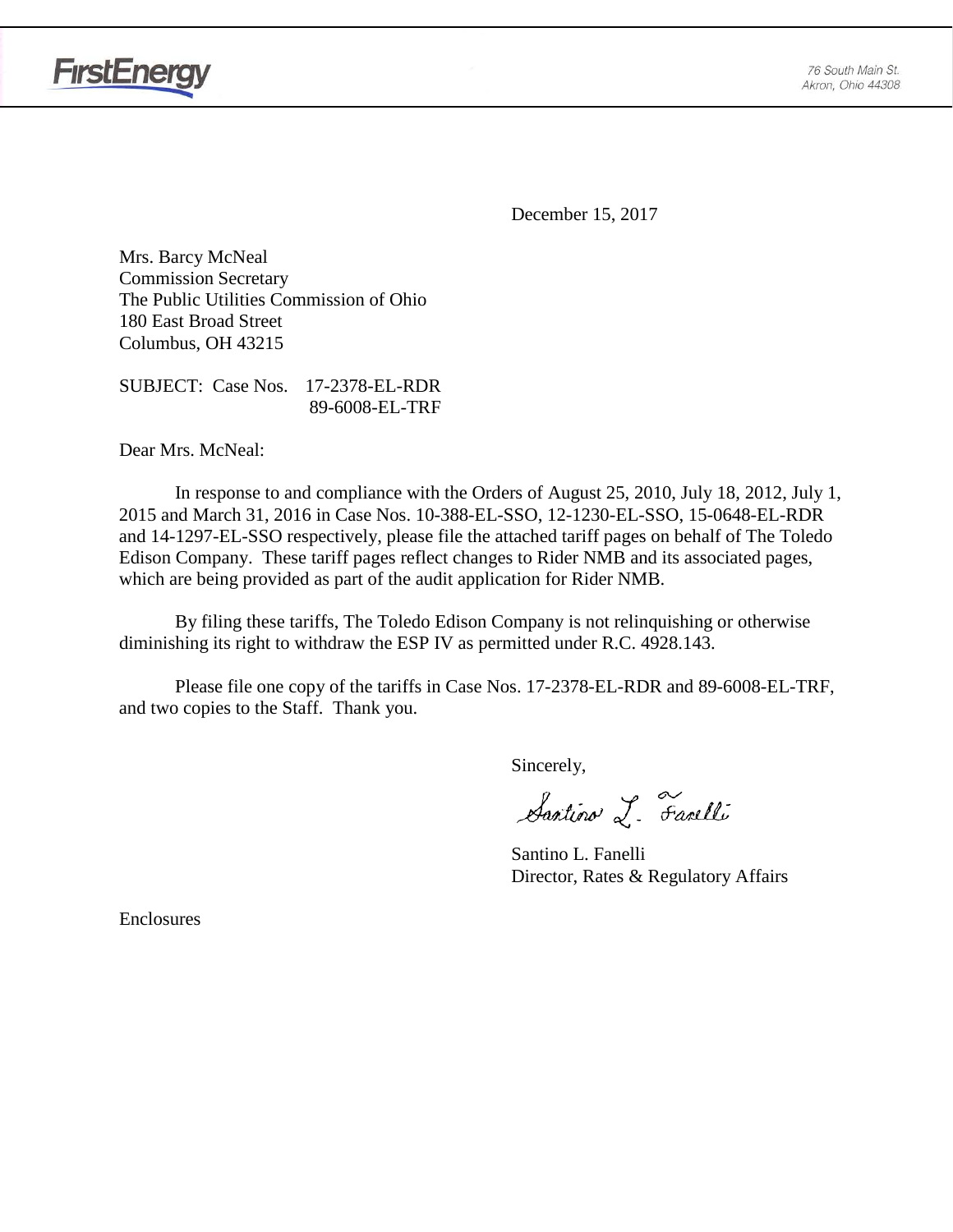## BEFORE THE PUBLIC UTILITIES COMMISSION OF OHIO

 $\lambda$  $\rightarrow$  $\mathcal{L}$  $\mathcal{L}$ ) ) )

**\_\_\_\_\_\_\_\_\_\_\_\_\_\_\_\_\_\_\_\_\_\_\_\_\_\_\_\_\_\_\_\_\_\_\_\_\_\_\_\_\_\_\_\_\_\_\_\_\_\_\_\_\_\_\_\_\_\_\_\_\_\_\_\_\_\_\_\_\_\_**

\_\_\_\_\_\_\_\_\_\_\_\_\_\_\_\_\_\_\_\_\_\_\_\_\_\_\_\_\_\_\_\_\_\_\_\_\_\_\_\_\_\_\_\_\_\_\_\_\_\_\_\_\_\_\_\_\_\_\_\_\_\_\_\_\_\_\_\_\_\_\_

In the Matter of the Review of the Non-Market-Based Services Rider Contained in the Tariffs of Ohio Edison Company, The Cleveland Electric Illuminating Company and The Toledo Edison Company

Case No. 17-2378-EL-RDR

## **NON-MARKET-BASED SERVICES RIDER (RIDER NMB) REPORT IN SUPPORT OF STAFF'S 2018 ANNUAL REVIEW SUBMITTED BY OHIO EDISON COMPANY, THE CLEVELAND ELECTRIC ILLUMINATING COMPANY AND THE TOLEDO EDISON COMPANY**

/s/ *Robert M. Endris* 

Robert M. Endris (#0089886) Counsel of Record Carrie M. Dunn-Lucco (#0076952) FIRSTENERGY SERVICE COMPANY 76 South Main Street Akron, OH 44308 (330) 384-5728 (330) 384-3875 (fax) [rendris@firstenergycorp.com](mailto:rendris@firstenergycorp.com) [cdunn-lucco@firstenergycorp.com](mailto:cdunn-lucco@firstenergycorp.com)

*Attorneys for Ohio Edison Company, The Cleveland Electric Illuminating Company and The Toledo Edison Company*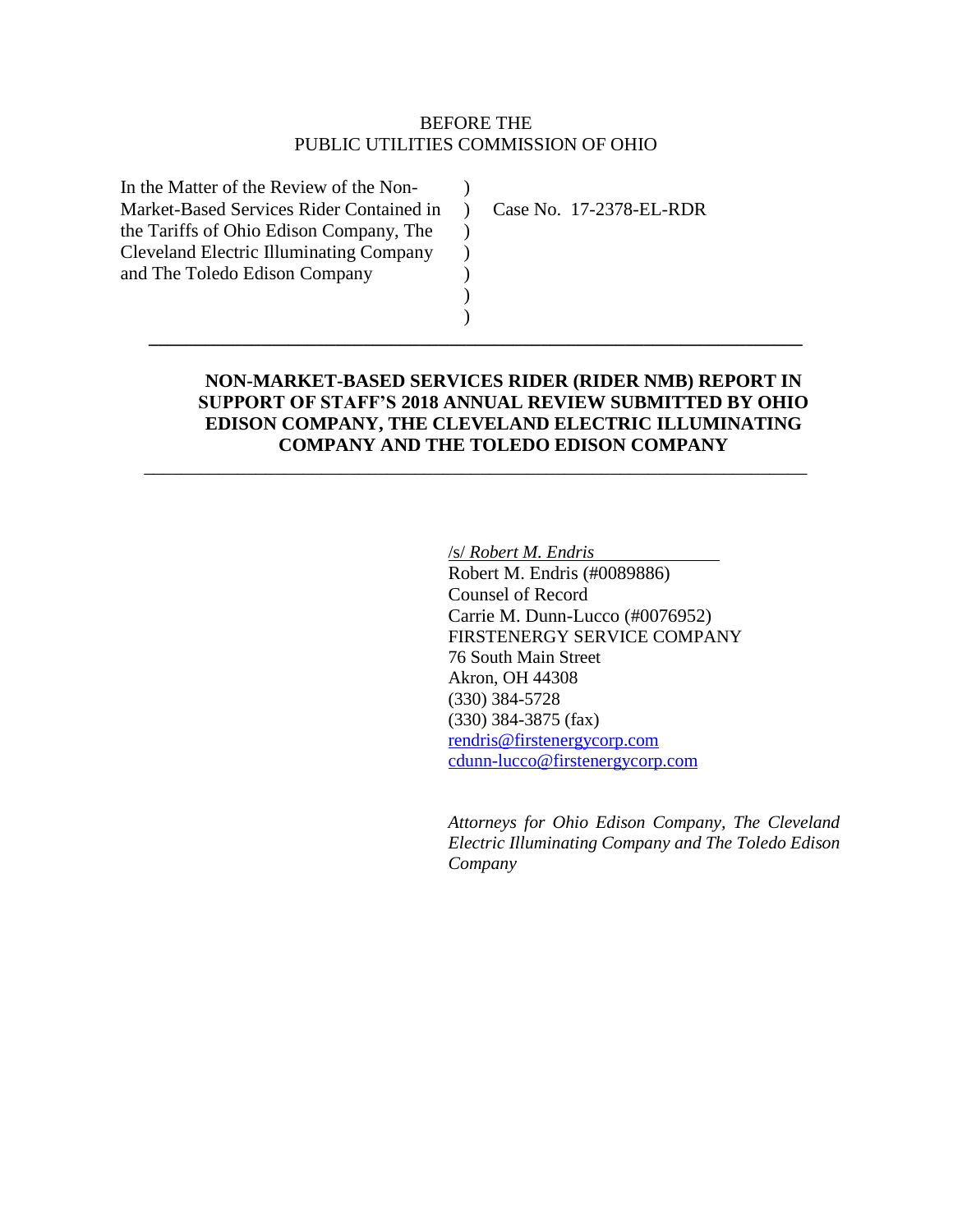In its Order in Case No. 12-1230-EL-SSO ("Order"), the Commission clarified that the Ohio Edison Company, The Cleveland Electric Illuminating Company ("CEI") and The Toledo Edison Company (collectively, "Companies") should file annually an application, in a separate docket, for a review of certain riders approved in that proceeding. Further, in its Order in Case No. 15-0648-EL-RDR, the Commission specified that the Companies should make their filings for Rider NMB no later than January 15 of each year with rates to be effective no later than 75 days following the filing of the application. Pursuant to these prior Orders, the Companies hereby submit this Report on the Companies' Rider NMB for the twelve-month period beginning March 1, 2018.

In accordance with the Commission's Orders in Case Nos. 12-1230-EL-SSO, 13-812-EL-RDR, 15-0648-EL-RDR, and 14-1297-EL-SSO, the Companies submit the following Exhibits:

- Exhibit A: Rider NMB Rate Design (Tariff Effective March 1, 2018)
- Exhibit B: Rider NMB Deferral Worksheet (Actual Costs and Revenues through November 30, 2017)
- Exhibit C: Rider NMB Estimated (Over) Under Collection as of February 28, 2018
- Exhibit D: Rider NMB –Tariff Sheets Effective March 1, 2018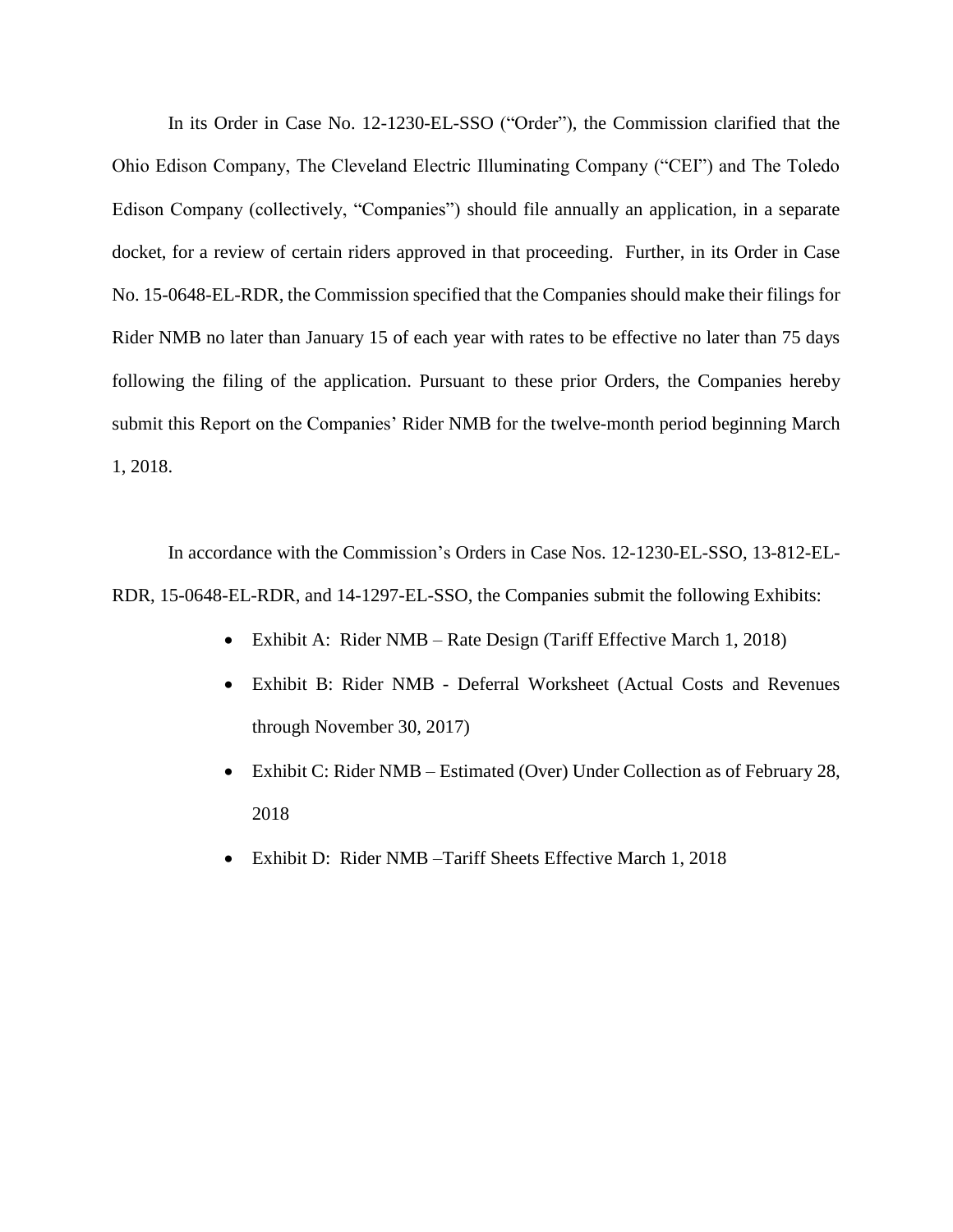**Now Therefore,** having complied with the Commission's Order, the Companies await further direction from the Staff on how it wishes to proceed with the annual review of Rider NMB.

Respectfully submitted,

/s/ *Robert M. Endris*  Robert M. Endris (#0089886) Counsel of Record Carrie M. Dunn-Lucco (#0076952) FIRSTENERGY SERVICE COMPANY 76 South Main Street Akron, OH 44308 (330) 384-5728 (330) 384-3875 (fax) [rendris@firstenergycorp.com](mailto:rendris@firstenergycorp.com) [cdunn-lucco@firstenergycorp.com](mailto:cdunn-lucco@firstenergycorp.com)

*Attorneys for Ohio Edison Company, The Cleveland Electric Illuminating Company and The Toledo Edison Company*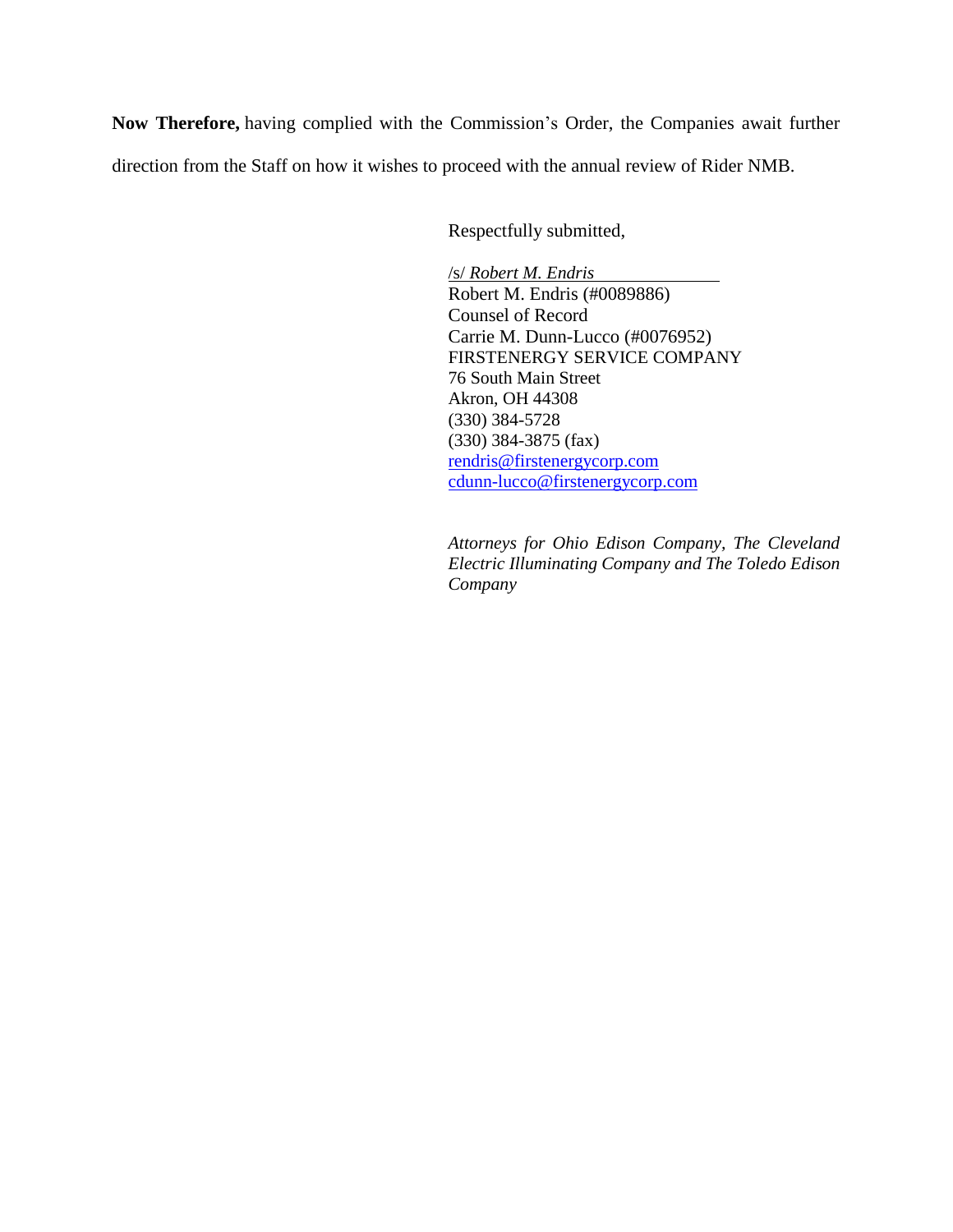#### **RATE CALCULATION FOR RIDER NMB (March 2018 - February 2019)**



Note(s):

1 - Column (A): See Exhibit A, Page 3 of 5, line no. 56-58

2 - Column (B): See Exhibit A, Page 2 of 5, column (G)

3 - Column (F): See Exhibit A, Page 4 of 5 less Exhibit A, Page 5 of 5 lines 10 - 13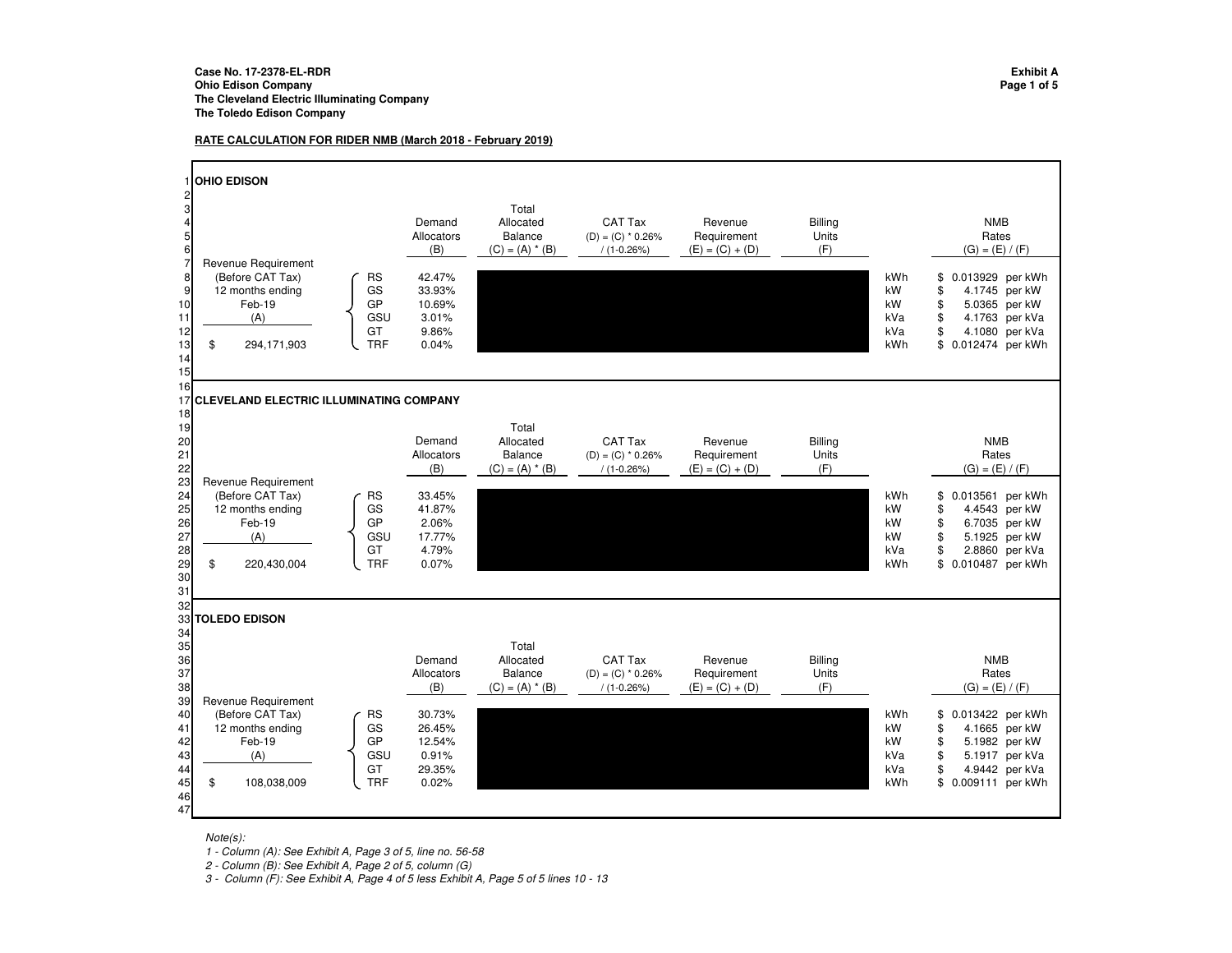#### **Case No. 17-2378-EL-RDR Exhibit A Ohio Edison Company Page 2 of 5 The Cleveland Electric Illuminating CompanyThe Toledo Edison Company**

### **DEMAND ALLOCATORS EXCLUDING EXPECTED MARCH 2018 PILOT PARTICIPANTS**

| LINE NO.                              | RATE CODE /<br>COMPANY<br>(A) | <b>JUNE</b><br><b>PEAK</b><br>kW<br>(B) | <b>JULY</b><br><b>PEAK</b><br>kW<br>(C) | <b>AUGUST</b><br><b>PEAK</b><br>kW<br>(D) | <b>SEPTEMBER</b><br><b>PEAK</b><br>kW<br>(E) | <b>AVERAGE</b><br><b>PEAK</b><br>kW<br>$(F)=SUM(B:E)/4$ | <b>DEMAND</b><br><b>ALLOCATION</b><br><b>FACTORS</b><br>(G) |
|---------------------------------------|-------------------------------|-----------------------------------------|-----------------------------------------|-------------------------------------------|----------------------------------------------|---------------------------------------------------------|-------------------------------------------------------------|
| 1                                     |                               |                                         |                                         |                                           |                                              |                                                         |                                                             |
| $\frac{2}{3}$                         | OE                            |                                         |                                         |                                           |                                              |                                                         |                                                             |
|                                       | <b>RS</b>                     |                                         |                                         |                                           |                                              |                                                         | 42.47%                                                      |
| 4                                     | GS                            |                                         |                                         |                                           |                                              |                                                         | 33.93%                                                      |
| $\mathbf 5$                           | GP                            |                                         |                                         |                                           |                                              |                                                         | 10.69%                                                      |
| $\begin{array}{c} 6 \\ 7 \end{array}$ | GSU                           |                                         |                                         |                                           |                                              |                                                         | 3.01%                                                       |
|                                       | GT                            |                                         |                                         |                                           |                                              |                                                         | 9.86%                                                       |
| $\begin{array}{c} 8 \\ 9 \end{array}$ | Lighting*                     |                                         |                                         |                                           |                                              |                                                         | 0.04%                                                       |
|                                       | <b>TOTAL</b>                  |                                         |                                         |                                           |                                              |                                                         | 100.00%                                                     |
| 10                                    |                               |                                         |                                         |                                           |                                              |                                                         |                                                             |
| 11                                    | CEI                           |                                         |                                         |                                           |                                              |                                                         |                                                             |
| 12                                    | <b>RS</b>                     |                                         |                                         |                                           |                                              |                                                         | 33.45%                                                      |
| 13                                    | GS                            |                                         |                                         |                                           |                                              |                                                         | 41.87%                                                      |
| 14                                    | GP                            |                                         |                                         |                                           |                                              |                                                         | 2.06%                                                       |
| 15                                    | GSU                           |                                         |                                         |                                           |                                              |                                                         | 17.77%                                                      |
| 16                                    | GT                            |                                         |                                         |                                           |                                              |                                                         | 4.79%                                                       |
| 17                                    | Lighting*                     |                                         |                                         |                                           |                                              |                                                         | 0.07%                                                       |
| 18                                    | <b>TOTAL</b>                  |                                         |                                         |                                           |                                              |                                                         | 100.00%                                                     |
| 19                                    |                               |                                         |                                         |                                           |                                              |                                                         |                                                             |
| 20                                    | TE                            |                                         |                                         |                                           |                                              |                                                         |                                                             |
| 21                                    | <b>RS</b>                     |                                         |                                         |                                           |                                              |                                                         | 30.73%                                                      |
| 22                                    | GS                            |                                         |                                         |                                           |                                              |                                                         | 26.45%                                                      |
| 23                                    | GP                            |                                         |                                         |                                           |                                              |                                                         | 12.54%                                                      |
| 24                                    | GSU                           |                                         |                                         |                                           |                                              |                                                         | 0.91%                                                       |
| 25                                    | GT                            |                                         |                                         |                                           |                                              |                                                         | 29.35%                                                      |
| 26                                    | Lighting*                     |                                         |                                         |                                           |                                              |                                                         | 0.02%                                                       |
| 27                                    | <b>TOTAL</b>                  |                                         |                                         |                                           |                                              |                                                         | 100.00%                                                     |

Note(s):

1 - \* Solely TRF contributes to the coincident peak

2 - Demand Allocation Factors based on 2017 Coincident Peaks Net of Pilot Participants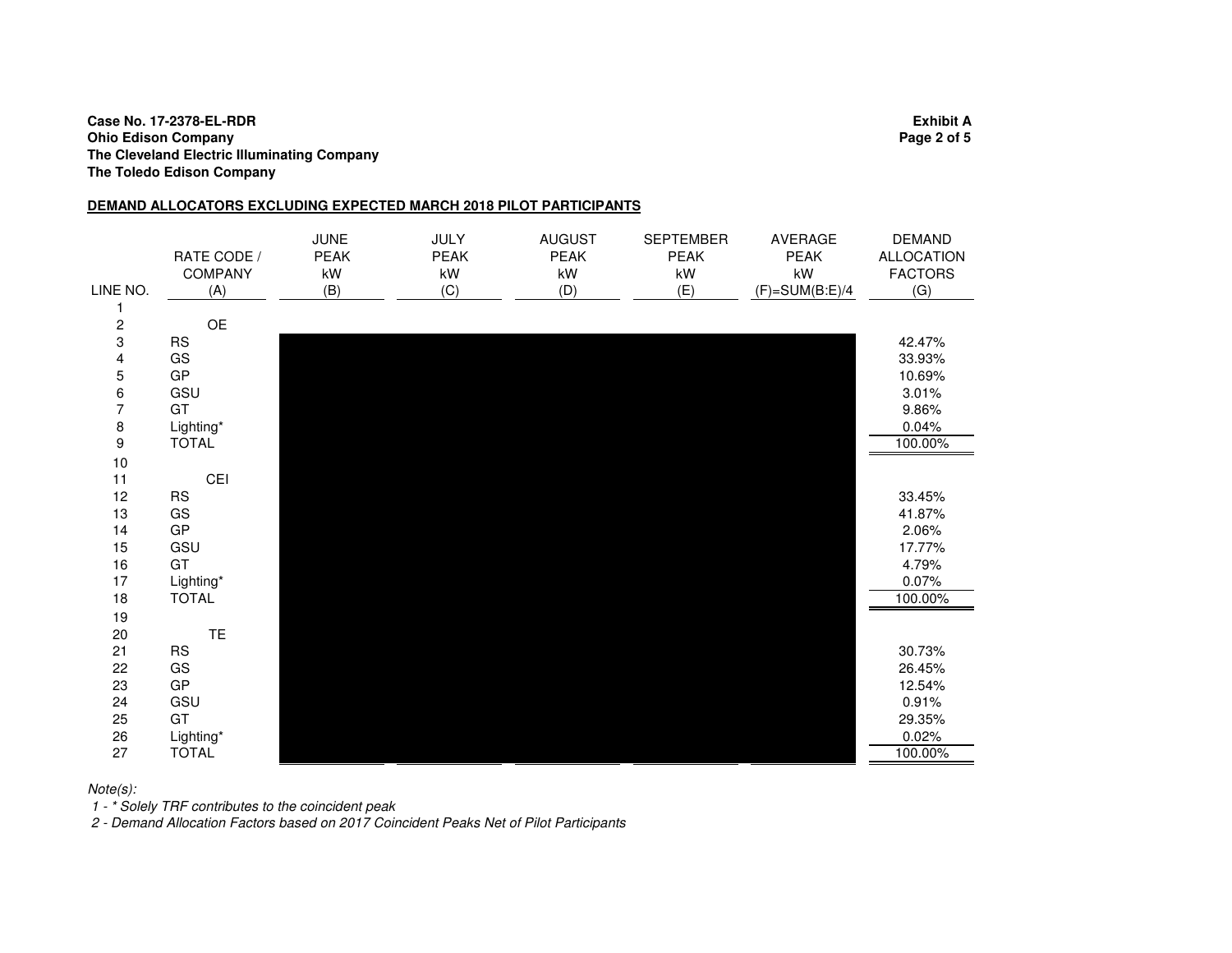### **Case No. 17-2378-EL-RDR Exhibit A Ohio Edison Company Page 3 of 5 The Cleveland Electric Illuminating Company The Toledo Edison Company**

#### **Estimated Rider NMB Expenses Excluding Pilot Participants (March 2018 - February 2019)**

| Line<br>$\mathbf{1}$<br>$\overline{2}$<br>3<br>$\overline{4}$<br>5 | <b>PJM Network Service</b>                                                                           | OE<br>CE<br>TE<br>Total               | Company G/L Account<br>507003<br>507003<br>507003 | Mar-18 | Apr-18 | May-18 | Jun-18 | $Jul-18$ | Aug-18 | Sep-18 | $Oct-18$ | Nov-18 | Dec-18 | Jan-19 | Feb-19                          | Total                                                    |
|--------------------------------------------------------------------|------------------------------------------------------------------------------------------------------|---------------------------------------|---------------------------------------------------|--------|--------|--------|--------|----------|--------|--------|----------|--------|--------|--------|---------------------------------|----------------------------------------------------------|
| 6<br>$7\overline{ }$<br>8<br>9<br>10 <sub>1</sub>                  | PJM Ancillaries - Sch<br>2 Reactive                                                                  | <b>OE</b><br>CE<br><b>TE</b><br>Total | 507105<br>507105<br>507105                        |        |        |        |        |          |        |        |          |        |        |        |                                 |                                                          |
| 14<br>15                                                           | 11 Schedule 1A -<br>12 Scheduling and<br>13 Dispatch                                                 | OE<br>CE<br>TE<br>Total               | 507502<br>507502<br>507502                        |        |        |        |        |          |        |        |          |        |        |        |                                 |                                                          |
| 17<br>18<br>19<br>20                                               | 16 Non-Legacy RTEP<br>Expenses                                                                       | OE<br>CE<br>TE<br>Total               | 507509<br>507509<br>507509                        |        |        |        |        |          |        |        |          |        |        |        |                                 |                                                          |
| 22<br>23<br>24<br>25                                               | 21 Generation<br><b>Deactivation Charges</b>                                                         | OE<br>CE<br>TE.<br>Total              | 507007<br>507007<br>507007                        |        |        |        |        |          |        |        |          |        |        |        |                                 |                                                          |
| 26<br>27<br>28<br>29<br>30                                         | Meter Correction                                                                                     | OE<br>CE<br>TE.<br>Total              | 506012<br>506012<br>506012                        |        |        |        |        |          |        |        |          |        |        |        |                                 |                                                          |
| 31<br>32<br>33<br>34<br>35                                         | <b>Emergency Energy</b>                                                                              | OE<br>CE<br><b>TE</b><br>Total        | 506013<br>506013<br>506013                        |        |        |        |        |          |        |        |          |        |        |        |                                 |                                                          |
| 40                                                                 | 36 Balancing Operating<br>37 Reserves, Balancing<br>38 Operating Reserve for<br>39 Load Response and | OE<br>CE<br>TE<br>Total               | 507008<br>507008<br>507008                        |        |        |        |        |          |        |        |          |        |        |        |                                 |                                                          |
| 43<br>44<br>45                                                     | 41 Planning Period<br>42 Congestion Uplift                                                           | OE<br>CE<br>TE.<br>Total              | 570039<br>570039<br>570039                        |        |        |        |        |          |        |        |          |        |        |        |                                 |                                                          |
| 46<br>47<br>48<br>49<br>50                                         | <b>Total NMB Expense</b>                                                                             | OE<br>CE<br>TE.<br>Total              |                                                   |        |        |        |        |          |        |        |          |        |        |        |                                 |                                                          |
| 54<br>55                                                           | 51 Estimated Under /<br>52 (Over) Collection as of<br>53 February 28, 2018                           | OE<br>CE<br>TE.<br>Total              |                                                   |        |        |        |        |          |        |        |          |        |        |        | \$<br>\$<br>\$<br>\$            | 14,866,358<br>7,667,735<br>4,965,623<br>27,499,715       |
| 59                                                                 | 56 Rider NMB Revenue<br>57 Requirement (Before<br>58 CAT Tax)                                        | OE<br>CE<br>TE.<br>Total              |                                                   |        |        |        |        |          |        |        |          |        |        |        | \$<br>\$<br>$\frac{1}{2}$<br>\$ | 294,171,903<br>220,430,004<br>108,038,009<br>622,639,916 |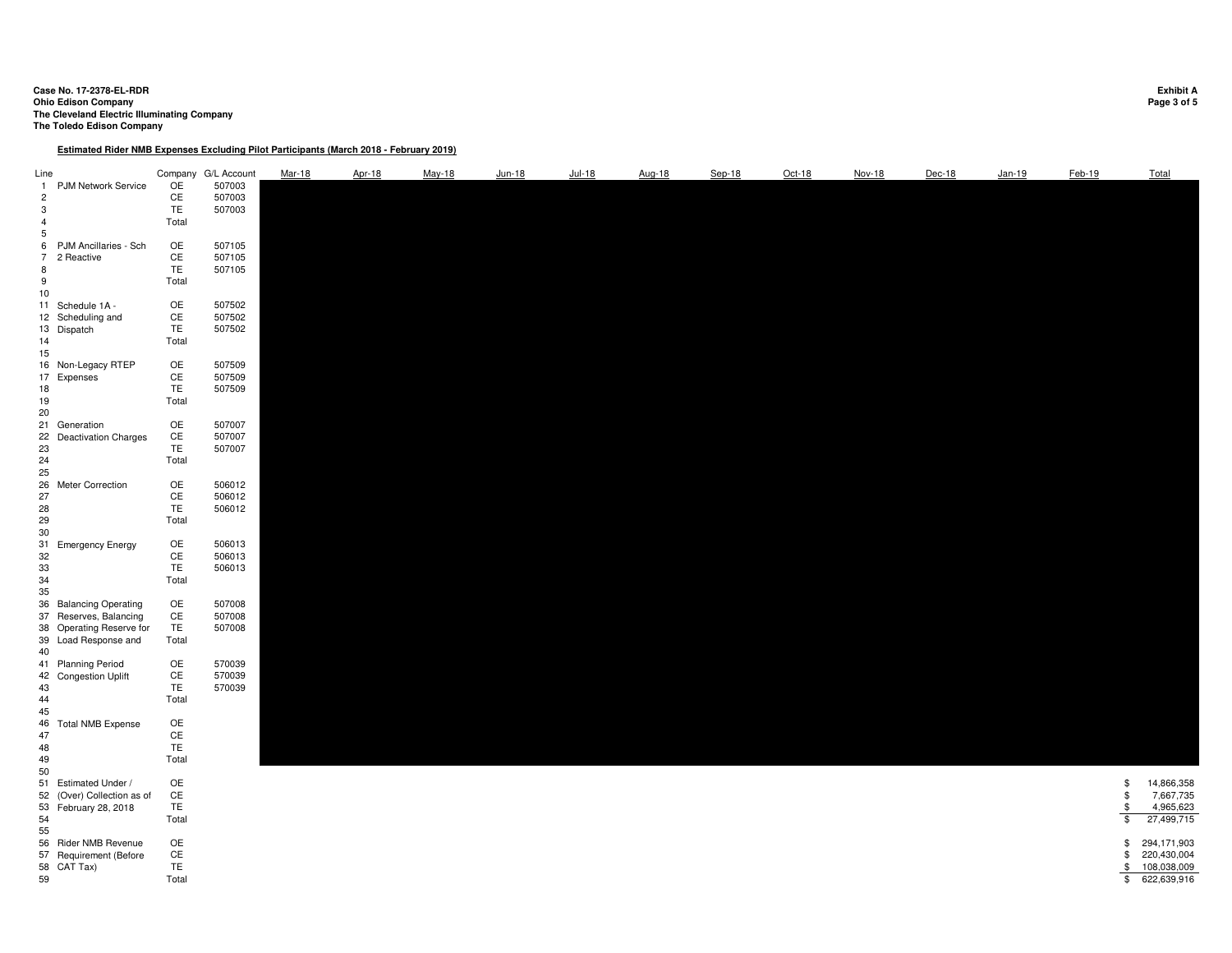## **Case No. 17-2378-EL-RDR Exhibit A Ohio Edison Company Page 4 of 5 The Cleveland Electric Illuminating Company The Toledo Edison Company**

## **Forecasted Billing Units (March 2018 - February 2019)**

|     |                                            | Billing Units |                                      |
|-----|--------------------------------------------|---------------|--------------------------------------|
| OΕ  | RS<br>GS<br>GP<br>GSU<br>GT<br>LTG*        |               | kWh<br>kW<br>kW<br>kVa<br>kVa<br>kWh |
| CEI | RS<br>GS<br>GP<br>GSU<br>GT<br>LTG*        |               | kWh<br>kW<br>kW<br>kW<br>kVa<br>kWh  |
| TE  | <b>RS</b><br>GS<br>GP<br>GSU<br>GT<br>LTG* |               | kWh<br>kW<br>kW<br>kVa<br>kVa<br>kWh |

Note(s):

1 - Source: Forecast as of December 2017 including Pilot Participants

2 - \* LTG includes Traffic Lighting only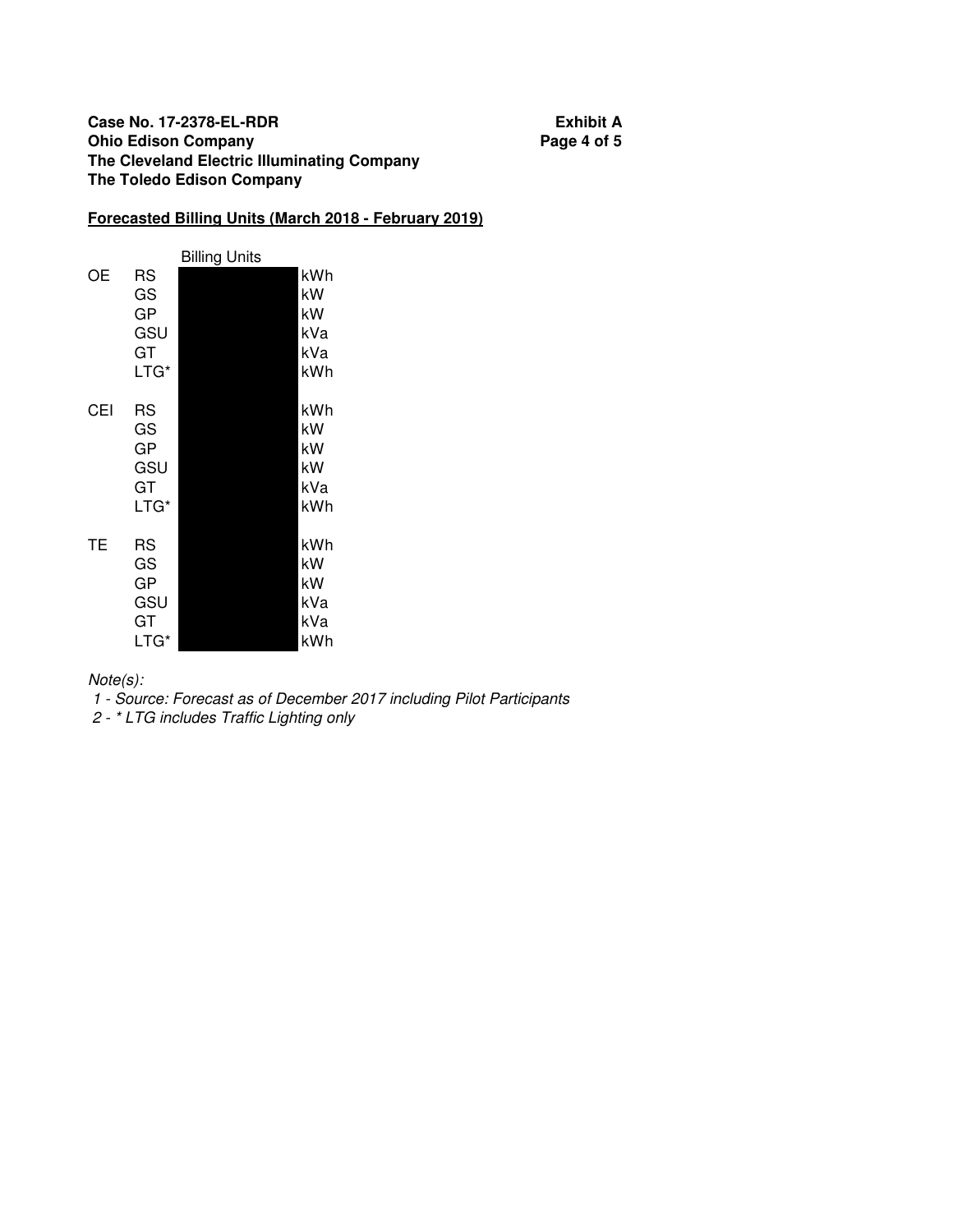**Case No. 17-2378-EL-RDR Exhibit A Ohio Edison Company Page 5 of 5 Page 5 of 5 The Cleveland Electric Illuminating Company The Toledo Edison Company**

# **Rider NMB Opt-Out Pilot Program Participants**



Note(s):

1 - Line 1: Allocated 2018 Ohio Retail NSPL in hourly kW

2 - Lines 3-6: 2018 NSPL in hourly kW values for Rider NMB Opt-Out Pilot Program Participants

3 - Lines 10-13: Est. Annual billing demand for Rider NMB Opt-Out Pilot Program Participants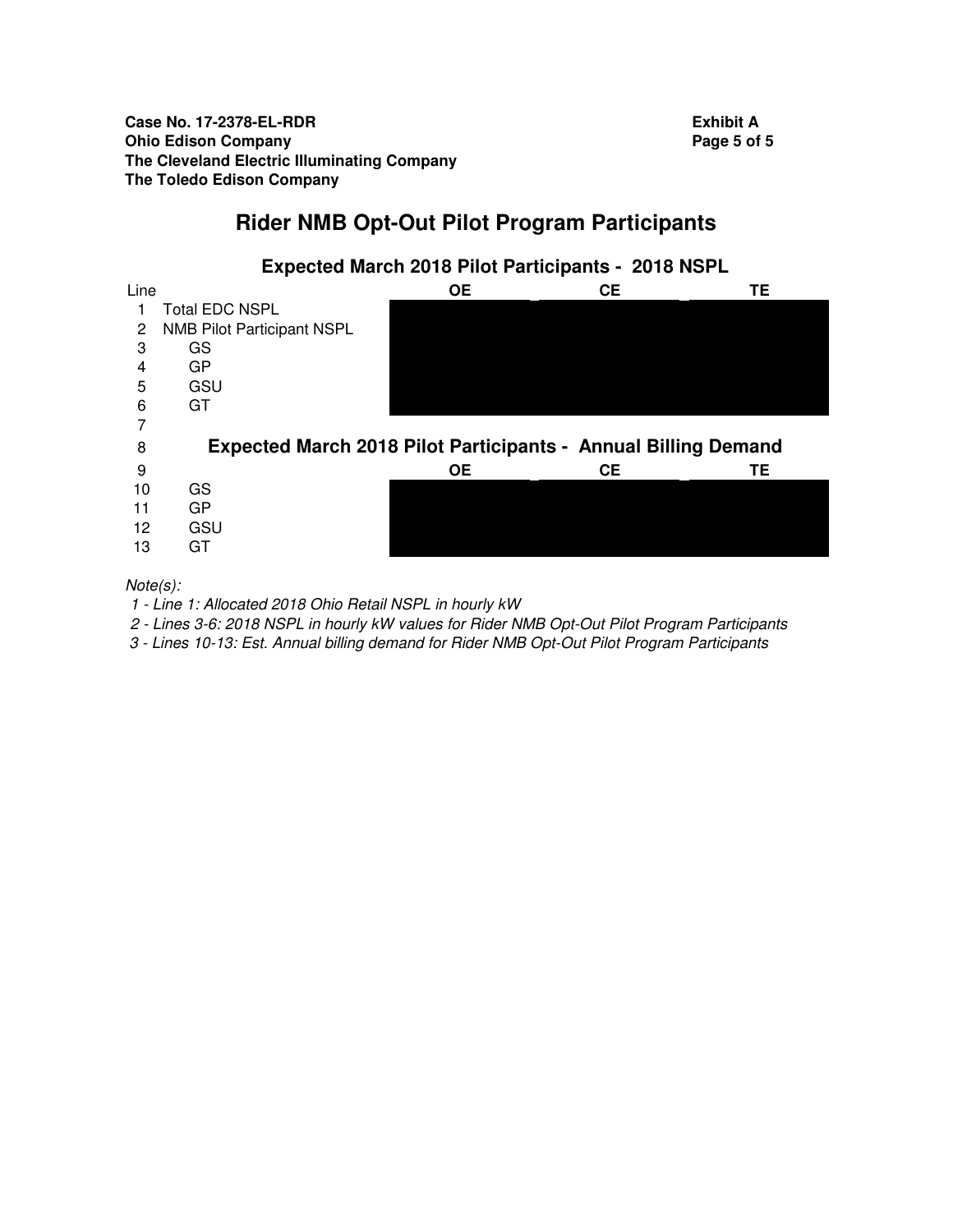#### **Case No. 17-2378-EL-RDR - Exhibit B**

|                  | <b>OHIO EDISON COMPANY (OE)</b><br>Compute Deferred Non-Market Based Service Rider (NMB) - Deferring Began 6/1/2011                              |                            |                         |                                  |                                          |                                                 |                         |                       |                      |                                                                                                                                                                                                              |                         |                                        |                                |                       |                                                  |
|------------------|--------------------------------------------------------------------------------------------------------------------------------------------------|----------------------------|-------------------------|----------------------------------|------------------------------------------|-------------------------------------------------|-------------------------|-----------------------|----------------------|--------------------------------------------------------------------------------------------------------------------------------------------------------------------------------------------------------------|-------------------------|----------------------------------------|--------------------------------|-----------------------|--------------------------------------------------|
|                  | For the Year Ended December 31, 2017<br>CONFIDENTIAL                                                                                             |                            |                         |                                  |                                          |                                                 |                         |                       |                      |                                                                                                                                                                                                              |                         |                                        |                                |                       |                                                  |
| Line<br>No.      | Description                                                                                                                                      | Source                     | Prior period<br>Balance | Jan<br>2017                      | Feb<br>2017                              | Mar<br>2017                                     | Apr<br>2017             | May<br>2017           | Jun<br>2017          | Jul<br>2017                                                                                                                                                                                                  | Aug<br>2017             | Sep<br>2017                            | Oct<br>2017                    | Nov<br>2017           | <b>YTD</b><br>2017                               |
|                  | Revenues - Start 6/1/2011                                                                                                                        |                            |                         |                                  |                                          |                                                 |                         |                       |                      |                                                                                                                                                                                                              |                         |                                        |                                |                       |                                                  |
| $\overline{2}$   | Non-Market Based Rider (NMB) Revenues<br>Prior Period NMB Revenue Adjustment                                                                     | Sales Report               |                         |                                  |                                          |                                                 |                         |                       |                      | \$ 18,859,374.36 \$ 16,719,860.78 \$ 21,731,992.14 \$ 18,545,877.09 \$ 19,686,088.75 \$ 22,258,605.43 \$ 25,205,136.36 \$ 23,222,720.36 \$ 20,970,537.18 \$ 20,530,705.37 \$ 20,663,364.83                   |                         |                                        |                                |                       | \$228,394,262.65                                 |
| 3 <sup>7</sup>   | <b>Total Adjusted NMB Revenues</b>                                                                                                               | $L1 + L2$                  |                         |                                  |                                          |                                                 |                         |                       |                      | \$ 18,859,374.36 \$ 16,719,860.78 \$ 21,731,992.14 \$ 18,545,877.09 \$ 19,686,088.75 \$ 22,258,605.43 \$ 25,205,136.36 \$ 23,222,720.36 \$ 20,970,537.18 \$                                                  |                         |                                        |                                |                       | 20,530,705.37 \$ 20,663,364.83 \$ 228,394,262.65 |
| 4<br>5           | CAT Tax<br><b>CAT Amount</b><br>6 Prior Period CAT Adjustment                                                                                    | Tax<br>L3 x L4             |                         | 0.2600%<br>49,034.37             | 0.2600%<br>43,471.64                     | 0.2600%<br>56,503.18                            | 0.2600%<br>48,219.28    | 0.2600%<br>51,183.83  | 0.2600%<br>57,872.37 | 0.2600%<br>65,533.35                                                                                                                                                                                         | 0.2600%<br>60,379.07    | 0.2600%<br>54,523.40                   | 0.2600%<br>53,379.83           | 0.2600%<br>53,724.75  | 593,825.07                                       |
|                  | 7 Total Adjusted CAT Amount                                                                                                                      | $L5 + L6$                  |                         | 49,034.37                        | 43,471.64                                | 56,503.18                                       | 48,219.28               | 51,183.83             | 57,872.37            | 65,533.35                                                                                                                                                                                                    | 60,379.07               | 54,523.40                              | 53,379.83                      | 53,724.75             | 593,825.07                                       |
|                  | <b>NMB</b> Revenues Excluding CAT                                                                                                                | $L3 - L7$                  |                         |                                  |                                          |                                                 |                         |                       |                      | \$ 18,810,339.99 \$ 16,676,389.14 \$ 21,675,488.96 \$ 18,497,657.81 \$ 19,634.904.92 \$ 22,200,733.06 \$ 25,139,603.01 \$ 23,162,341.29 \$ 20,916,013.78 \$ 20,477,325.54 \$ 20,609,640.08 \$ 227,800,437.58 |                         |                                        |                                |                       |                                                  |
|                  | <b>Network Integration Transmission Service (NITS)</b><br>& Other Non-Market Based FERC/Regional<br><b>Transmission Organization (RTO) Costs</b> |                            |                         |                                  |                                          |                                                 |                         |                       |                      |                                                                                                                                                                                                              |                         |                                        |                                |                       |                                                  |
|                  | NITS & Other FERC/RTO Expenses:                                                                                                                  |                            |                         |                                  |                                          |                                                 |                         |                       |                      |                                                                                                                                                                                                              |                         |                                        |                                |                       |                                                  |
| 9                | <b>NITS Expenses</b><br>10 Load Reconciliation for Reactive Services/Sch. 2<br>11 Load Reconciliation for Reactive Services/Sch. 2               | 507003<br>507101<br>507105 |                         | \$18,787,804.90 \$<br>726,434.96 | 722,274.69                               | 16,983,476.11 \$ 18,806,211.63 \$<br>722,485.89 | 678,357.97              | 703,336.54            | 686,415.50           | 18,224,837.80 \$ 18,846,009.13 \$ 18,106,916.21 \$ 20,820,552.72 \$ 19,018,870.28 \$<br>699,954.43                                                                                                           | 702,708.37              | 18,615,195.30 \$<br>711,213.23         | 19,051,384.95 \$<br>683,313.58 | 714,653.74            | 18,448,119.71 \$ 205,709,378.74<br>7,751,148.90  |
| 12               | Load Reconciliation for Transmission Owner Scheduling,<br>System Control & Dispatch Service/Sch. 1                                               | 507502                     |                         | 161,728.29                       | 217,721.63                               | 118,809.36                                      | 176,461.52              | 122,097.05            | 158,891.86           | 223,398.69                                                                                                                                                                                                   | 178,613.48              | 168,281.67                             | 134,667.30                     | 144,629.17            | 1,805,300.02                                     |
| 13               | Midwest Independent Transmission System Operator, Inc.<br>(MISO) Transmission Expansion Plan (MTEP) Expenses                                     | 507513                     |                         |                                  |                                          |                                                 |                         |                       |                      |                                                                                                                                                                                                              |                         |                                        |                                |                       |                                                  |
| 16               | 14 PJM Integration Expenses<br>15 MISO Exit Fee Expenses<br>Legacy Regional Transmission Expansion Plan (RTEP)<br>Expenses                       | 507514<br>507515<br>507510 |                         |                                  |                                          |                                                 |                         |                       |                      |                                                                                                                                                                                                              |                         |                                        |                                |                       |                                                  |
|                  | 17 Non-Legacy RTEP Expenses                                                                                                                      | 507509                     |                         | 850,352.89                       | 998,118.66                               | 888,432.31                                      | 986,010.50              | 907,112.01            | 931,817.27           | 928,716.14                                                                                                                                                                                                   | 1,131,996.51            | 1,140,400.10                           | 817,908.58                     | 933,125.47            | 10,513,990.44                                    |
|                  | 18 Generation Deactivation Charges<br>19 Meter Correction                                                                                        | 507007<br>506012           |                         | (213, 405.81)                    | (265, 042.65)                            | 162,418.42                                      | 35,959.18<br>(8,154.44) | 6,353.31<br>67,548.17 | (196, 313.22)        | 26,483.08<br>69,728.70                                                                                                                                                                                       | 28,485.52<br>285,680.27 | 11,912.62<br>(228, 561.94)             | 16,809.00<br>109,052.90        | 13,922.12<br>6,349.32 | 139,924.83<br>(210,700.28)                       |
|                  | 20 Emergency Energy                                                                                                                              | 506013                     |                         |                                  |                                          |                                                 |                         |                       |                      |                                                                                                                                                                                                              |                         |                                        |                                |                       |                                                  |
| 22               | 21 Balancing Operating Reserves, Balancing Operating<br>Planning Period Congestion Uplift                                                        | 507008<br>570039           |                         | 194,542.64                       | (14, 430.69)<br>$\overline{\phantom{a}}$ | 84,642.65                                       | 52,343.28               | 139,397.22            | 152,150.92           | 136,228.78                                                                                                                                                                                                   | 174,917.99              | 139,059.80<br>$\overline{\phantom{a}}$ | 219,921.21<br>$\overline{a}$   | 110,788.38            | 1,389,562.18                                     |
| $23\,$<br>$24\,$ | Total NITS & Other FERC/RTO Expenses                                                                                                             | SUM (L9-L23)               |                         |                                  | 21.882.458.64 \$ 19.835.916.66 \$        | 22,076,209.88 \$                                | 21.410.890.54 \$        | 22,111,139.83 \$      |                      | 21,084,585.60 \$24,412,885.69 \$22,947,804.89 \$21,657,468.12                                                                                                                                                |                         |                                        | 22,433,660.79                  | 21,658,248.06         | 241,511,268.70                                   |
|                  | Prior Period NITS & Other FERC/RTO Expense<br><b>Adjustments:</b>                                                                                |                            |                         |                                  |                                          |                                                 |                         |                       |                      |                                                                                                                                                                                                              |                         |                                        |                                |                       |                                                  |
|                  | 25 NITS Expenses<br>26 Load Reconciliation for Reactive Services/Sch. 2                                                                          |                            |                         |                                  |                                          |                                                 |                         |                       |                      |                                                                                                                                                                                                              |                         |                                        | $\mathcal{S}$                  |                       | $\mathcal{S}$                                    |
| $27\,$           | Load Reconciliation for Transmission Owner Scheduling,<br>System Control & Dispatch Service/Sch. 1                                               |                            |                         |                                  |                                          |                                                 |                         |                       |                      |                                                                                                                                                                                                              |                         |                                        |                                |                       |                                                  |
|                  | 28 MTEP Expenses<br>29 PJM Integration Expenses<br>30 MISO Exit Fee Expenses                                                                     |                            |                         |                                  |                                          |                                                 |                         |                       |                      |                                                                                                                                                                                                              |                         |                                        |                                |                       |                                                  |
|                  | 31 Legacy RTEP Expenses<br>32 Non-Legacy RTEP Expenses<br>33 Generation Deactivation Charges<br>34 Meter Correction                              |                            |                         |                                  |                                          |                                                 |                         |                       |                      |                                                                                                                                                                                                              |                         |                                        |                                |                       | $\sim$<br>×                                      |
|                  | 35 Emergency Energy<br>36 Balancing Operating Reserves, Balancing Operating<br>37 Planning Period Congestion Uplift                              |                            |                         |                                  |                                          |                                                 |                         |                       |                      |                                                                                                                                                                                                              |                         |                                        |                                |                       |                                                  |
| 38               | Total Prior Period NITS & Other FERC/RTO                                                                                                         |                            |                         |                                  |                                          |                                                 |                         |                       |                      |                                                                                                                                                                                                              |                         |                                        |                                |                       |                                                  |
| 39               | <b>Expense Adjustments</b>                                                                                                                       | SUM (L25-L38)              |                         | $\mathbf{s}$                     |                                          | $\mathbf{S}$                                    | $\mathbf{s}$<br>S       |                       | $-$ S $-$            | $-$ S $-$<br>$-$ S                                                                                                                                                                                           | $-$ S                   | $\mathbf{s}$                           | $\hat{\mathbf{S}}$             |                       |                                                  |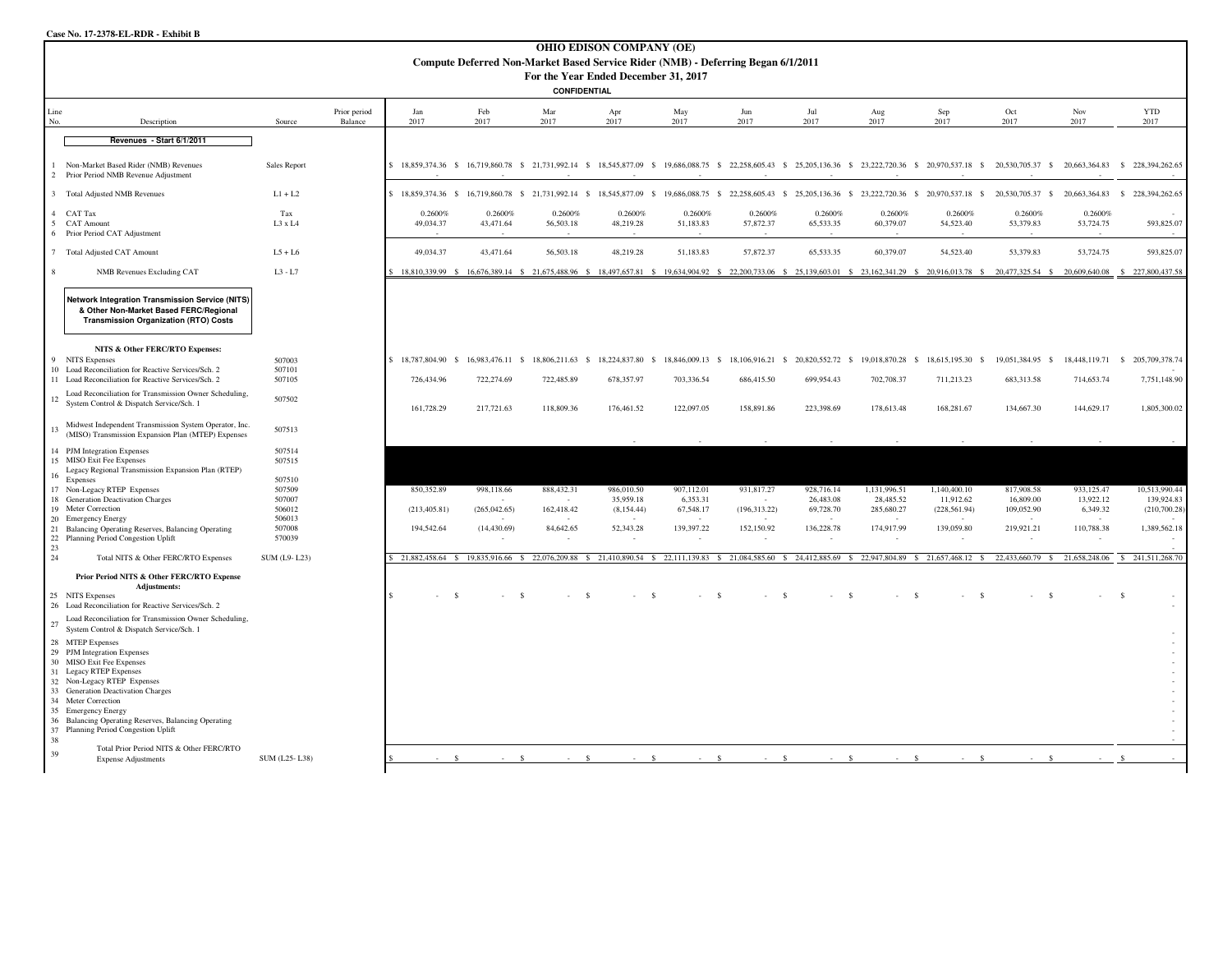| <b>OHIO EDISON COMPANY (OE)</b><br>Compute Deferred Non-Market Based Service Rider (NMB) - Deferring Began 6/1/2011<br>For the Year Ended December 31, 2017                   |                                                     |                                      |                                     |                                                      |                                    |                                       |                                     |                                        |                                                                       |                                         |                                                                                                                                                                                                                      |                                                         |                                                |                                                        |
|-------------------------------------------------------------------------------------------------------------------------------------------------------------------------------|-----------------------------------------------------|--------------------------------------|-------------------------------------|------------------------------------------------------|------------------------------------|---------------------------------------|-------------------------------------|----------------------------------------|-----------------------------------------------------------------------|-----------------------------------------|----------------------------------------------------------------------------------------------------------------------------------------------------------------------------------------------------------------------|---------------------------------------------------------|------------------------------------------------|--------------------------------------------------------|
| <b>CONFIDENTIAL</b>                                                                                                                                                           |                                                     |                                      |                                     |                                                      |                                    |                                       |                                     |                                        |                                                                       |                                         |                                                                                                                                                                                                                      |                                                         |                                                |                                                        |
| Line<br>No.<br>Description                                                                                                                                                    | Source                                              | Prior period<br>Balance              | Jan<br>2017                         | Feb<br>2017                                          | Mar<br>2017                        | Apr<br>2017                           | May<br>2017                         | Jun<br>2017                            | Jul<br>2017                                                           | Aug<br>2017                             | Sep<br>2017                                                                                                                                                                                                          | Oct<br>2017                                             | Nov<br>2017                                    | <b>YTD</b><br>2017                                     |
| Adjusted NITS & Other FERC/RTO Expenses:<br>40 NITS Expenses<br>41 Load Reconciliation for Reactive Services/Sch. 2<br>Load Reconciliation for Transmission Owner Scheduling, | $L9 + L25$<br>$L10 + L11 + L26$                     |                                      | 18,787,804.90<br>726,434.96         | 16,983,476.11<br>$\mathcal{S}$<br>- \$<br>722,274.69 | 18,806,211.63<br>-S<br>722,485.89  | 18,224,837.80<br>678,357.97           | 18,846,009.13<br>- S<br>703,336.54  | 18,106,916.21 \$<br>- \$<br>686,415.50 | 20,820,552.72<br>- \$<br>699,954.43                                   | 19,018,870.28<br>702,708.37             | 18,615,195.30 \$<br>- \$<br>711,213.23                                                                                                                                                                               | 19,051,384.95<br>- \$<br>683,313.58                     | 18,448,119.71<br>714,653.74                    | 205, 709, 378.74<br>$\hat{\mathbf{x}}$<br>7,751,148.90 |
| 42<br>System Control & Dispatch Service/Sch. 1<br>43 MTEP Expenses                                                                                                            | $L12 + L27$<br>$L13 + L28$                          |                                      | 161,728.29                          | 217,721.63                                           | 118,809.36                         | 176,461.52                            | 122,097.05                          | 158,891.86                             | 223,398.69                                                            | 178,613.48                              | 168,281.67                                                                                                                                                                                                           | 134,667.30                                              | 144,629.17                                     | 1,805,300.02                                           |
| 44 PJM Integration Expenses<br>45 MISO Exit Fee Expenses<br>46 Legacy RTEP Expenses                                                                                           | $L14 + L29$<br>$L15 + L30$<br>$L16 + L31$           |                                      |                                     |                                                      |                                    |                                       |                                     |                                        |                                                                       |                                         |                                                                                                                                                                                                                      |                                                         |                                                |                                                        |
| 47 Non-Legacy RTEP Expenses<br>48 Generation Deactivation Charges<br>49 Meter Correction                                                                                      | $L17 + L32$<br>$L18 + L33$<br>$L19 + L34$           |                                      | 850,352.89<br>(213, 405.81)         | 998,118.66<br>(265, 042.65)                          | 888,432.31<br>162,418.42           | 986,010.50<br>35,959.18<br>(8,154.44) | 907,112.01<br>6,353.31<br>67,548.17 | 931.817.27<br>$\sim$<br>(196, 313.22)  | 928,716.14<br>26,483.08<br>69,728.70                                  | 1,131,996.51<br>28,485.52<br>285,680.27 | 1,140,400.10<br>11,912.62<br>(228, 561.94)                                                                                                                                                                           | 817,908.58<br>16,809.00<br>109,052.90                   | 933,125.47<br>13,922.12<br>6,349.32            | 10,513,990.44<br>139,924.83<br>(210, 700.28)           |
| 50 Emergency Energy<br>51 Balancing Operating Reserves, Balancing Operating<br>52<br>Planning Period Congestion Uplift                                                        | $L20 + L35$<br>$L21 + L36$<br>$L22 + L37$           |                                      | 194,542.64                          | (14, 430.69)                                         | 84,642.65                          | 52,343.28<br>$\sim$                   | 139,397.22<br>$\sim$                | 152,150.92                             | 136,228.78                                                            | 174,917.99                              | 139,059.80                                                                                                                                                                                                           | 219,921.21                                              | 110,788.38                                     | 1,389,562.18                                           |
| 53<br>Total Adjusted NITS & Other FERC/RTO<br>54<br>Expenses                                                                                                                  | SUM (L40-L53)                                       |                                      |                                     |                                                      |                                    |                                       |                                     |                                        |                                                                       |                                         | \$21,882,458.64 \$19,835,916.66 \$22,076,209.88 \$21,410,890.54 \$22,111,139.83 \$21,084,585.60 \$24,412,885.69 \$22,947,804.89 \$21,657,468.12 \$22,433,660.79 \$21,658,248.06 \$241,511,268.70                     |                                                         |                                                |                                                        |
| NITS & Other FERC/RTO Expenses Not Recoverable:                                                                                                                               |                                                     |                                      |                                     |                                                      |                                    |                                       |                                     |                                        |                                                                       |                                         |                                                                                                                                                                                                                      |                                                         |                                                |                                                        |
| 55 PJM Integration Expenses<br>56 MISO Exit Fee Expenses<br>57 Legacy RTEP Expenses<br>58<br><b>Total NITS Expenses Not Recoverable</b>                                       | L44<br>L45<br>L46<br>SUM (L55-L57)                  |                                      |                                     |                                                      |                                    |                                       |                                     |                                        |                                                                       |                                         |                                                                                                                                                                                                                      |                                                         |                                                |                                                        |
| Note - Not Recoverable Legacy RTEP Expenses Criteria:<br>Longer of:<br>5 year period (6/1/2011 thru 5/31/2017) or<br>\$360 M of Legacy RTEP Expenses                          |                                                     |                                      |                                     |                                                      |                                    |                                       |                                     |                                        |                                                                       |                                         |                                                                                                                                                                                                                      |                                                         |                                                |                                                        |
| 59 Cumulative Legacy RTEP Expenses (Only)                                                                                                                                     | $L57 + Prev L59$                                    |                                      |                                     |                                                      |                                    |                                       |                                     |                                        |                                                                       |                                         |                                                                                                                                                                                                                      |                                                         |                                                |                                                        |
| Recoverable NITS & Other FERC/RTO Expenses:                                                                                                                                   |                                                     |                                      |                                     |                                                      |                                    |                                       |                                     |                                        |                                                                       |                                         |                                                                                                                                                                                                                      |                                                         |                                                |                                                        |
| Total Adjusted Rider NMB Monthly Recoverable<br>60<br>Expenses                                                                                                                | L54 - L58                                           |                                      |                                     |                                                      |                                    |                                       |                                     |                                        |                                                                       |                                         | 20.507.457.87 \$ 18.642.117.75 \$ 20.783.000.26 \$ 20.145.815.81 \$ 20.791.853.43 \$ 19.839.878.54 \$ 22.905.062.54 \$ 21.521.272.42 \$ 20.557.500.78 \$ 21.033.057.52 \$ 20.371.587.91                              |                                                         |                                                | \$227,098,604.83                                       |
| 61 Monthly NET NMB Principal Balance<br><b>Calculate Interest</b>                                                                                                             | $L60 - L8$                                          |                                      |                                     |                                                      |                                    |                                       |                                     |                                        |                                                                       |                                         | 1,697,117.88 \$ 1,965,728.61 \$ (892,488.70) \$ 1,648,158.00 \$ 1,156,948.51 \$ (2,360,854.52) \$ (2,234,540.47) \$ (1,641,068.87) \$ (358,513.00) \$                                                                | 555,731.98 \$                                           | $(238.052.17)$ \$                              | (701, 832.75)                                          |
| 62 Balance Subject to Interest                                                                                                                                                | $L61/2 + Prev L72$                                  |                                      |                                     |                                                      |                                    |                                       |                                     |                                        |                                                                       |                                         | \$ 19,997,997.63 \$ 21,938,409.97 \$ 22,594,594.25 \$ 23,095,569.44 \$ 24,623,993.55 \$ 24,156,241.30 \$ 21,990,195.33 \$ 20,172,237.22 \$ 19,282,384.97 \$                                                          | 19,486,083.46 \$ 19,751,122.52                          |                                                |                                                        |
| 63 Prior Period Interest Adjustment                                                                                                                                           |                                                     |                                      |                                     |                                                      |                                    |                                       |                                     |                                        |                                                                       |                                         |                                                                                                                                                                                                                      |                                                         |                                                |                                                        |
| 64 Bal. Subject to Interest after Prior Period Adj.                                                                                                                           | $L62 + L63$                                         |                                      |                                     |                                                      |                                    |                                       |                                     |                                        |                                                                       |                                         | \$ 19,997,997.63 \$ 21,938,409.97 \$ 22,594,594.25 \$ 23,095,569.44 \$ 24,623,993.55 \$ 24,156,241.30 \$ 21,990,195.33 \$ 20,172,237.22 \$ 19,282,384.97 \$                                                          | 19.486.083.46 \$                                        | 19,751,122.52                                  |                                                        |
| 65 Starting 7/1/15, Cost of long-term debt approved in Case N 07-551-EL-AIR<br>66 Monthly Embedded Cost to Long-Term Debt<br>67<br>Monthly NMB Interest                       | L65 / 12<br>L64 x L66                               |                                      | 6.540%<br>0.55%<br>108,989.09 \$    | 6.540%<br>0.55%<br>119.564.33 \$                     | 6.540%<br>0.55%<br>123,140.54 \$   | 6.540%<br>0.55%<br>125,870.85 \$      | 6.540%<br>0.55%<br>134,200.76 \$    | 6.540%<br>0.55%<br>131,651.52 \$       | 6.540%<br>0.55%<br>119,846.56 \$                                      | 6.540%<br>0.55%<br>109.938.69           | 6.540%<br>0.55%<br>105,089,00 \$<br>- 8                                                                                                                                                                              | 6.540%<br>0.55%<br>106.199.15 \$                        | 6.540%<br>0.55%<br>107.643.62                  | 1,292,134.11<br>$\mathcal{S}$                          |
| 68 Prior Period Principal Balance Adj.                                                                                                                                        | G/A                                                 |                                      | $\mathbf{\hat{s}}$                  | $\sim$<br>$\mathcal{S}$                              | a.<br>- S                          | $- S$                                 | $\sim$                              | -8<br>a.                               | -S<br>$-5$                                                            | $-5$                                    | $- S$                                                                                                                                                                                                                | $- S$                                                   | ÷.                                             |                                                        |
| 69 Monthly NMB Principal & Interest                                                                                                                                           | $L67 + L68$                                         |                                      | 1,806,106.97 \$                     | 2.085.292.94 \$                                      | $(769,348.16)$ \$                  | 1.774.028.85 \$                       |                                     |                                        | 1,291,149.27 \$ (2,229,203.00) \$ (2,114,693.91) \$ (1,531,130.18) \$ |                                         | $(253.424.00)$ \$                                                                                                                                                                                                    | 661,931.13 \$                                           | (130, 408, 55)                                 |                                                        |
| 70 Cumulative NMB Principal Balance<br>71 Cumulative NMB Interest Balance<br>Total Cumulative NMB Principal & Interest<br>72                                                  | $L61 + Prev L70$<br>$L67 + Prev L71$<br>$L70 + L71$ | 19,440,658.85<br>- \$<br>(291.220.16 | $$21,137,776.73$ \$<br>(182.231.07) | 23,103,505.34<br>-S<br>(62,666,74)                   | 22,211,016.64<br>- \$<br>60.473.80 | 23,859,174.64<br>186.344.65           | 25,016,123.15<br>-S<br>320,545.41   | 22,655,268.63<br>S.<br>452.196.93      | 20,420,728.16 \$ 18,779,659.29<br>-S<br>572.043.49                    | 681.982.18                              | 18,421,146.29 \$<br>-S<br>787.071.18<br>\$ 19,149,438.69 \$ 20,955,545.66 \$ 23,040,838.60 \$ 22,271,490.44 \$ 24,045,519.29 \$ 25,336,668.56 \$ 23,107,465.56 \$ 20,992,771.65 \$ 19,461,641.47 \$ 19,208,217.47 \$ | 18,976,878.27<br>- \$<br>893.270.33<br>19,870,148.60 \$ | 18,738,826.10<br>1.000.913.95<br>19,739,740.05 |                                                        |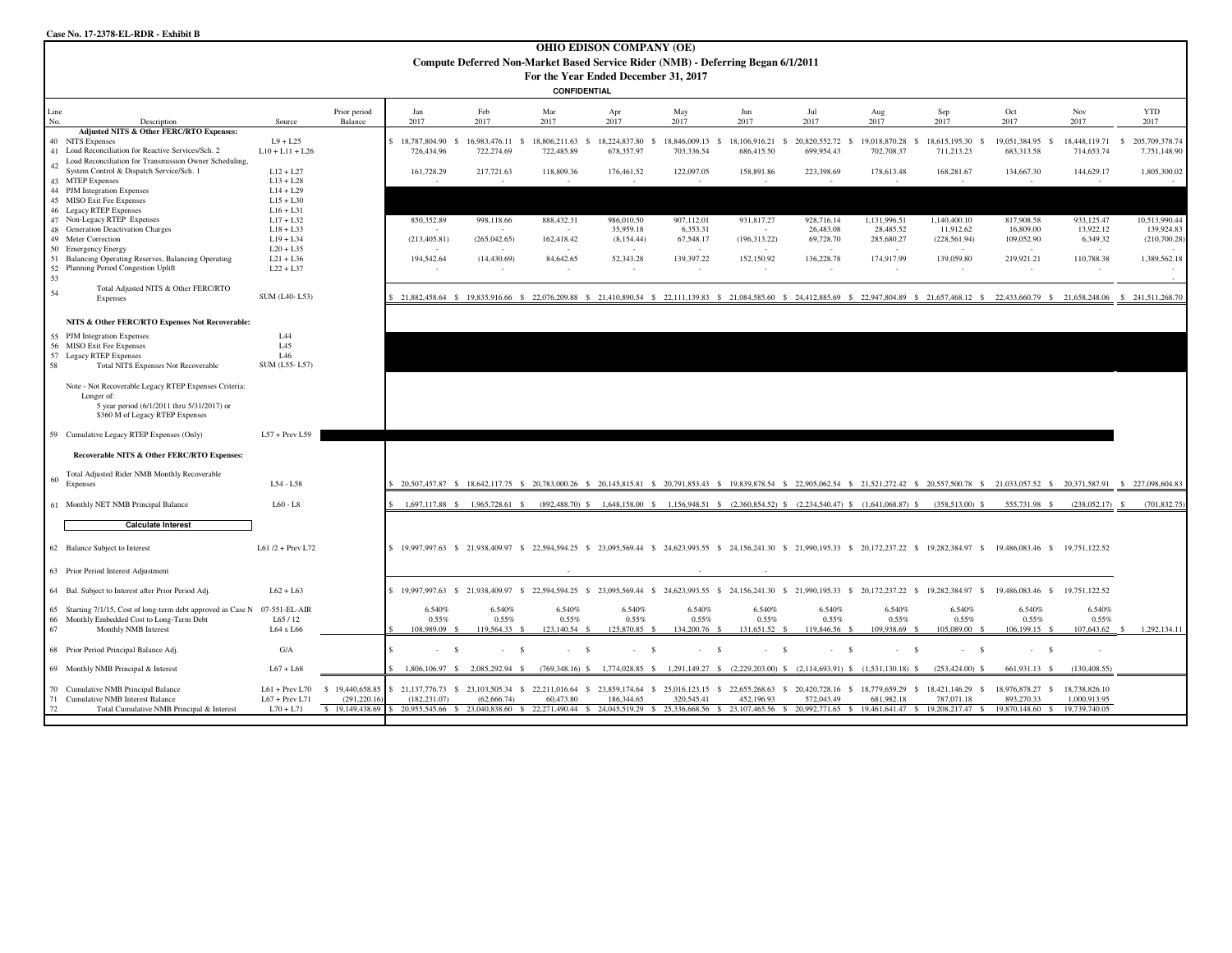#### **Case No. 17-2378-EL-RDR - Exhibit B**

|                          | THE CLEVELAND ELECTRIC ILLUMINATING COMPANY (CEI)<br>Compute Deferred Non-Market Based Service Rider (NMB) - Deferring Began 6/1/2011                                                                                                                                                                                      |                            |                          |                                |                      |                                                                  |                         |                                |                      |                                                                             |                         |                                                                                                                                                                                                           |                                |                                               |              |                             |
|--------------------------|----------------------------------------------------------------------------------------------------------------------------------------------------------------------------------------------------------------------------------------------------------------------------------------------------------------------------|----------------------------|--------------------------|--------------------------------|----------------------|------------------------------------------------------------------|-------------------------|--------------------------------|----------------------|-----------------------------------------------------------------------------|-------------------------|-----------------------------------------------------------------------------------------------------------------------------------------------------------------------------------------------------------|--------------------------------|-----------------------------------------------|--------------|-----------------------------|
|                          |                                                                                                                                                                                                                                                                                                                            |                            |                          |                                |                      | For the Year Ended December 31, 2017                             |                         |                                |                      |                                                                             |                         |                                                                                                                                                                                                           |                                |                                               |              |                             |
|                          |                                                                                                                                                                                                                                                                                                                            |                            |                          |                                |                      | CONFIDENTIAL                                                     |                         |                                |                      |                                                                             |                         |                                                                                                                                                                                                           |                                |                                               |              |                             |
| Line<br>No.              | Description                                                                                                                                                                                                                                                                                                                | Source                     | Prior Period<br>Balances | Jan<br>2017                    | Feb<br>2017          | Mar<br>2017                                                      | Apr<br>2017             | May<br>2017                    | Jun<br>2017          | Jul<br>2017                                                                 | Aug<br>2017             | Sep<br>2017                                                                                                                                                                                               | Oct<br>2017                    | Nov<br>2017                                   |              | <b>YTD</b><br>2017          |
|                          | Revenues - Start 6/1/2011                                                                                                                                                                                                                                                                                                  |                            |                          |                                |                      |                                                                  |                         |                                |                      |                                                                             |                         |                                                                                                                                                                                                           |                                |                                               |              |                             |
| $\overline{2}$           | Non-Market Based Rider (NMB) Revenues<br>Prior Period NMB Revenue Adjustment                                                                                                                                                                                                                                               | Sales Report               |                          | s                              |                      |                                                                  |                         |                                |                      |                                                                             |                         | 15,012,391.26 \$ 13,160,220.70 \$ 15,791,773.44 \$ 14,272,642.03 \$ 14,696,547.57 \$ 16,298,143.04 \$ 17,363,942.83 \$ 17,465,333.66 \$ 15,201,558.18 \$ 15,412,241.60 \$ 14,613,033.99                   |                                |                                               |              | \$169,287,828,30            |
| $\overline{3}$           | <b>Total Adjusted NMB Revenues</b>                                                                                                                                                                                                                                                                                         | $L1 + L2$                  |                          | S.                             |                      |                                                                  |                         |                                |                      |                                                                             |                         | 15,012,391.26 \$ 13,160,220.70 \$ 15,791,773.44 \$ 14,272,642.03 \$ 14,696,547.57 \$ 16,298,143.04 \$ 17,363,942.83 \$ 17,465,333.66 \$ 15,201,558.18 \$                                                  | 15,412,241.60 \$               | 14,613,033.99                                 | $\mathbf{s}$ | 169,287,828.30              |
| $\overline{4}$<br>5<br>6 | CAT Tax<br><b>CAT Amount</b><br>Prior Period CAT Adjustment                                                                                                                                                                                                                                                                | Tax<br>L3 x L4             |                          | 0.2600%<br>39,032.22           | 0.2600%<br>34,216.57 | 0.2600%<br>41,058.61                                             | 0.2600%<br>37,108.87    | 0.2600%<br>38,211.02           | 0.2600%<br>42,375.17 | 0.2600%<br>45,146.25                                                        | 0.2600%<br>45,409.87    | 0.2600%<br>39,524.05                                                                                                                                                                                      | 0.2600%<br>40,071.83           | 0.2600%<br>37,993.89                          |              | 440,148.35                  |
|                          | 7 Total Adjusted CAT Amount                                                                                                                                                                                                                                                                                                | $L5+L6$                    |                          | 39,032.22                      | 34,216.57            | 41,058.61                                                        | 37,108.87               | 38,211.02                      | 42,375.17            | 45,146.25                                                                   | 45,409.87               | 39,524.05                                                                                                                                                                                                 | 40,071.83                      | 37,993.89                                     |              | 440,148.35                  |
| $\mathbf{\mathcal{R}}$   | <b>NMB</b> Revenues Excluding CAT                                                                                                                                                                                                                                                                                          | $L3 - L7$                  |                          |                                |                      |                                                                  |                         |                                |                      |                                                                             |                         | 14.973.359.04 \$ 13.126.004.13 \$ 15.750.714.83 \$ 14.235.533.16 \$ 14.658.336.55 \$ 16.255.767.87 \$ 17.318.796.58 \$ 17.419.923.79 \$ 15.162.034.13 \$ 15.372.169.77 \$ 14.575.040.10 \$ 168.847.679.95 |                                |                                               |              |                             |
|                          | <b>Network Integration Transmission Service (NITS)</b><br>& Other Non-Market Based FERC/Regional<br><b>Transmission Organization (RTO) Costs</b>                                                                                                                                                                           |                            |                          |                                |                      |                                                                  |                         |                                |                      |                                                                             |                         |                                                                                                                                                                                                           |                                |                                               |              |                             |
|                          | NITS & Other FERC/RTO Expenses:                                                                                                                                                                                                                                                                                            |                            |                          |                                |                      |                                                                  |                         |                                |                      |                                                                             |                         |                                                                                                                                                                                                           |                                |                                               |              |                             |
| 9                        | <b>NITS Expenses</b><br>10 Load Reconciliation for Reactive Services/Sch. 2<br>11 Load Reconciliation for Reactive Services/Sch. 2                                                                                                                                                                                         | 507003<br>507101<br>507105 |                          | 14,239,604.03 \$<br>550,536.84 | 546,995.71           | 12,855,864.83 \$ 14,208,852.44 \$ 13,756,464.65 \$<br>545,771.84 | 511,987.08              | 14,211,358.01 \$<br>530,316.03 | 516,936.76           | 13,635,632.36 \$15,398,344.74 \$14,165,127.92 \$13,839,200.84<br>516,268.84 | 523,270.21              | -S<br>528,617.54                                                                                                                                                                                          | 14,208,580.51 \$<br>509,576.02 | 13,755,781.93 \$ 154,274,812.26<br>532,871.55 |              | 5,813,148.42                |
| 12                       | Load Reconciliation for Transmission Owner Scheduling,<br>System Control & Dispatch Service/Sch. 1                                                                                                                                                                                                                         | 507502                     |                          | 122,191.00                     | 162,536.17           | 92,875.79                                                        | 136,277.51              | 92,941.63                      | 122,709.65           | 174,188.85                                                                  | 139,581.79              | 124,253.00                                                                                                                                                                                                | 109,435.28                     | 109,038.83                                    |              | 1,386,029.50                |
| 13                       | Midwest Independent Transmission System Operator, Inc.<br>(MISO) Transmission Expansion Plan (MTEP) Expenses                                                                                                                                                                                                               | 507513                     |                          |                                |                      |                                                                  |                         |                                |                      |                                                                             |                         |                                                                                                                                                                                                           |                                |                                               |              |                             |
| 16                       | 14 PJM Integration Expenses<br>15 MISO Exit Fee Expenses<br>Legacy Regional Transmission Expansion Plan (RTEP)<br>Expenses                                                                                                                                                                                                 | 507514<br>507515<br>507510 |                          |                                |                      |                                                                  |                         |                                |                      |                                                                             |                         |                                                                                                                                                                                                           |                                |                                               |              |                             |
|                          | 17 Non-Legacy RTEP Expenses                                                                                                                                                                                                                                                                                                | 507509                     |                          | 631,758.61                     | 769,218.40           | 671,710.78                                                       | 745,725.49              | 680,819.53                     | 703,012.49           | 696,799.11                                                                  | 825,615.14              | 639,478.12                                                                                                                                                                                                | 714,084.90                     | 698,314.19                                    |              | 7,776,536.76                |
|                          | 18 Generation Deactivation Charges<br>19 Meter Correction                                                                                                                                                                                                                                                                  | 507007<br>506012           |                          | (116,906,61)                   | 3,484.19             | (53,081.42)                                                      | 27,221.48<br>(4,119.68) | 4,788.27<br>31,315.77          | (89,025.54)          | 19,509.13<br>34,643.30                                                      | 21,425.96<br>133,302.64 | 8,911.65<br>(103, 169.37)                                                                                                                                                                                 | 12,434.31<br>55,817.04         | 10,408.27<br>5,632.81                         |              | 104,699.07<br>(102, 106.87) |
|                          | 20 Emergency Energy<br>21 Balancing Operating Reserves, Balancing Operating                                                                                                                                                                                                                                                | 506013<br>507008           |                          | 104,405.06                     | (15,876.91)          | 40,401.53                                                        | 24,815.92               | 63,498.29                      | 68,119.12            | 56,813.16                                                                   | 84,402.54               | 79,594.81                                                                                                                                                                                                 | 126,232.08                     | 66,159.89                                     |              | 698,565.49                  |
| 23                       | 22 Planning Period Congestion Uplift                                                                                                                                                                                                                                                                                       | 570039                     |                          |                                |                      |                                                                  |                         |                                |                      |                                                                             |                         |                                                                                                                                                                                                           |                                |                                               |              |                             |
| 24                       | Total NITS & Other FERC/RTO Expenses                                                                                                                                                                                                                                                                                       | SUM (L9-L23)               |                          |                                |                      |                                                                  |                         |                                |                      |                                                                             |                         | 16.586.179.04 \$ 15.212.998.69 \$ 16.482.865.19 \$ 16.151.747.32 \$ 16.612.909.79 \$ 15.893.542.03 \$ 18.000.046.89 \$ 16.719.008.04 \$ 16.142.829.97 \$                                                  | 16,676,926.81 \$               | 16.135.034.74 \$ 180.614.088.51               |              |                             |
|                          | Prior Period NITS & Other FERC/RTO Expense<br><b>Adjustments:</b><br>25 NITS Expenses<br>26 Load Reconciliation for Reactive Services/Sch. 2                                                                                                                                                                               |                            |                          |                                |                      |                                                                  | - \$                    |                                |                      |                                                                             |                         |                                                                                                                                                                                                           |                                |                                               |              |                             |
| 27                       | Load Reconciliation for Transmission Owner Scheduling,<br>System Control & Dispatch Service/Sch. 1                                                                                                                                                                                                                         |                            |                          |                                |                      |                                                                  |                         |                                |                      |                                                                             |                         |                                                                                                                                                                                                           |                                |                                               |              |                             |
|                          | 28 MTEP Expenses<br>29 PJM Integration Expenses<br>30 MISO Exit Fee Expenses<br>31 Legacy RTEP Expenses<br>32 Non-Legacy RTEP Expenses<br>33 Generation Deactivation Charges<br>34 Meter Correction<br>35 Emergency Energy<br>36 Balancing Operating Reserves, Balancing Operating<br>37 Planning Period Congestion Uplift |                            |                          |                                |                      |                                                                  |                         |                                |                      |                                                                             |                         |                                                                                                                                                                                                           |                                |                                               |              |                             |
| 38                       | Total Prior Period NITS & Other FERC/RTO                                                                                                                                                                                                                                                                                   |                            |                          |                                |                      |                                                                  |                         |                                |                      |                                                                             |                         |                                                                                                                                                                                                           |                                |                                               |              |                             |
| 39                       | <b>Expense Adjustments</b>                                                                                                                                                                                                                                                                                                 | SUM (L25-L38)              |                          |                                |                      |                                                                  | $\hat{\mathbf{x}}$      | $\mathcal{S}$                  |                      |                                                                             |                         |                                                                                                                                                                                                           |                                |                                               |              |                             |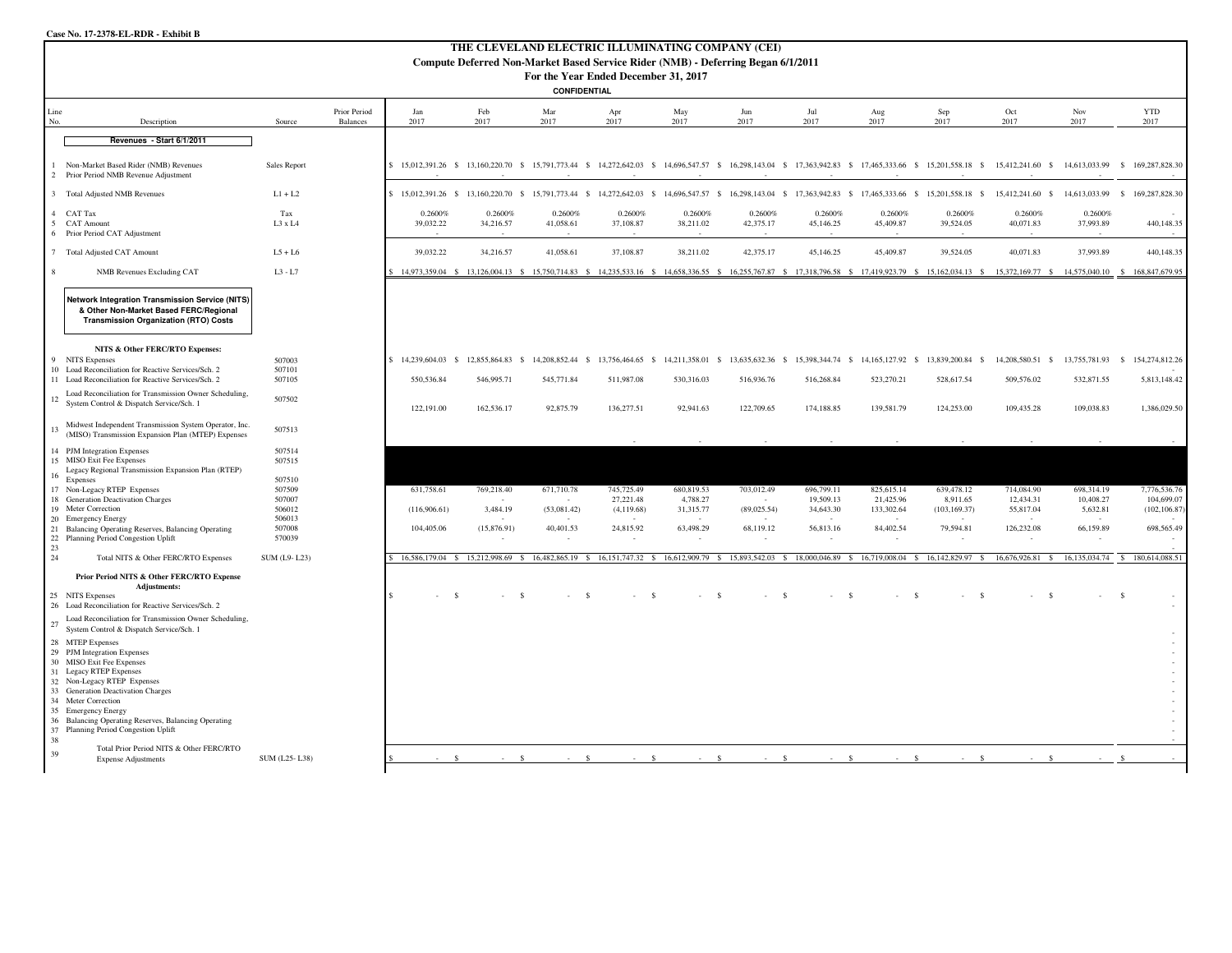| Case No. 17-2378-EL-RDR - Exhibit B                                                   |                                 |                                                 |                     |                                                                                                                                                                                                           |                                                 |                     |                                               |                                                                   |                    |                                               |                                                                 |                               |                            |                                  |
|---------------------------------------------------------------------------------------|---------------------------------|-------------------------------------------------|---------------------|-----------------------------------------------------------------------------------------------------------------------------------------------------------------------------------------------------------|-------------------------------------------------|---------------------|-----------------------------------------------|-------------------------------------------------------------------|--------------------|-----------------------------------------------|-----------------------------------------------------------------|-------------------------------|----------------------------|----------------------------------|
|                                                                                       |                                 |                                                 |                     | THE CLEVELAND ELECTRIC ILLUMINATING COMPANY (CEI)                                                                                                                                                         |                                                 |                     |                                               |                                                                   |                    |                                               |                                                                 |                               |                            |                                  |
|                                                                                       |                                 |                                                 |                     | Compute Deferred Non-Market Based Service Rider (NMB) - Deferring Began 6/1/2011                                                                                                                          |                                                 |                     |                                               |                                                                   |                    |                                               |                                                                 |                               |                            |                                  |
|                                                                                       |                                 |                                                 |                     |                                                                                                                                                                                                           | For the Year Ended December 31, 2017            |                     |                                               |                                                                   |                    |                                               |                                                                 |                               |                            |                                  |
|                                                                                       |                                 |                                                 |                     |                                                                                                                                                                                                           | <b>CONFIDENTIAL</b>                             |                     |                                               |                                                                   |                    |                                               |                                                                 |                               |                            |                                  |
|                                                                                       |                                 |                                                 |                     |                                                                                                                                                                                                           |                                                 |                     |                                               |                                                                   |                    |                                               |                                                                 |                               |                            |                                  |
| Line<br>No.<br>Description                                                            | Source                          | Prior Period<br>Balances                        | Jan<br>2017         | Feb<br>2017                                                                                                                                                                                               | Mar<br>2017                                     | Apr<br>2017         | May<br>2017                                   | Jun<br>2017                                                       | Jul<br>2017        | Aug<br>2017                                   | Sep<br>2017                                                     | Oct<br>2017                   | Nov<br>2017                | <b>YTD</b><br>2017               |
| Adjusted NITS & Other FERC/RTO Expenses:                                              |                                 |                                                 |                     |                                                                                                                                                                                                           |                                                 |                     |                                               |                                                                   |                    |                                               |                                                                 |                               |                            |                                  |
| 40 NITS Expenses                                                                      | $L9 + L25$                      |                                                 | 14.239.604.03       | 12.855.864.83 \$<br>- S                                                                                                                                                                                   | 14.208.852.44 \$                                | 13,756,464.65<br>S. | 14.211.358.01 \$                              | 13.635.632.36 S                                                   | 15,398,344.74 \$   | 14, 165, 127, 92 \$                           | 13.839.200.84 \$                                                | 14.208.580.51 \$              | 13,755,781.93 \$           | 154,274,812.26                   |
| 41 Load Reconciliation for Reactive Services/Sch. 2                                   | $L10 + L11 + L26$               |                                                 | 550,536.84          | 546,995.71                                                                                                                                                                                                | 545,771.84                                      | 511,987.08          | 530,316.03                                    | 516,936.76                                                        | 516,268.84         | 523,270.21                                    | 528,617.54                                                      | 509,576.02                    | 532,871.55                 | 5,813,148.42                     |
| Load Reconciliation for Transmission Owner Scheduling,<br>42                          |                                 |                                                 |                     |                                                                                                                                                                                                           |                                                 |                     |                                               |                                                                   |                    |                                               |                                                                 |                               |                            |                                  |
| System Control & Dispatch Service/Sch. 1<br>43 MTEP Expenses                          | $L12 + L27$<br>$L13 + L28$      |                                                 | 122,191.00          | 162,536.17                                                                                                                                                                                                | 92,875.79                                       | 136,277.51          | 92,941.63                                     | 122,709.65                                                        | 174,188.85         | 139,581.79                                    | 124,253.00                                                      | 109,435.28                    | 109,038.83                 | 1,386,029.50                     |
| 44 PJM Integration Expenses                                                           | $L14 + L29$                     |                                                 |                     |                                                                                                                                                                                                           |                                                 |                     |                                               |                                                                   |                    |                                               |                                                                 |                               |                            |                                  |
| 45 MISO Exit Fee Expenses                                                             | $L15 + L30$                     |                                                 |                     |                                                                                                                                                                                                           |                                                 |                     |                                               |                                                                   |                    |                                               |                                                                 |                               |                            |                                  |
| 46 Legacy RTEP Expenses                                                               | $L16 + L31$                     |                                                 |                     |                                                                                                                                                                                                           |                                                 |                     |                                               |                                                                   |                    |                                               |                                                                 |                               |                            |                                  |
| 47 Non-Legacy RTEP Expenses                                                           | $L17 + L32$                     |                                                 | 631,758.61          | 769,218.40                                                                                                                                                                                                | 671,710.78                                      | 745,725.49          | 680,819.53                                    | 703,012.49                                                        | 696,799.11         | 825,615.14                                    | 639,478.12                                                      | 714,084.90                    | 698,314.19                 | 7,776,536.76                     |
| 48 Generation Deactivation Charges                                                    | $L18 + L33$                     |                                                 |                     |                                                                                                                                                                                                           |                                                 | 27,221.48           | 4,788.27                                      |                                                                   | 19,509.13          | 21,425.96                                     | 8,911.65                                                        | 12,434.31                     | 10,408.27                  | 104,699.07                       |
| 49 Meter Correction<br>50 Emergency Energy                                            | $L19 + L34$                     |                                                 | (116,906.61)        | 3,484.19                                                                                                                                                                                                  | (53,081.42)                                     | (4,119.68)          | 31,315.77                                     | (89,025.54)                                                       | 34,643.30          | 133,302.64                                    | (103, 169.37)                                                   | 55,817.04                     | 5,632.81                   | (102, 106.87)                    |
| 51 Balancing Operating Reserves, Balancing Operating                                  | $L20 + L35$<br>$L21 + L36$      |                                                 | 104,405.06          | (15,876.91)                                                                                                                                                                                               | 40,401.53                                       | 24,815.92           | 63,498.29                                     | 68,119.12                                                         | 56,813.16          | 84,402.54                                     | 79,594.81                                                       | 126,232.08                    | $\sim$<br>66,159.89        | 698.565.49                       |
| 52 Planning Period Congestion Uplift<br>53                                            | $L22 + L37$                     |                                                 |                     | $\sim$                                                                                                                                                                                                    | $\sim$                                          | $\sim$              | ×                                             |                                                                   |                    | $\sim$                                        | $\sim$                                                          | $\sim$                        | - 1                        |                                  |
| Total Adjusted NITS & Other FERC/RTO<br>54                                            |                                 |                                                 |                     |                                                                                                                                                                                                           |                                                 |                     |                                               |                                                                   |                    |                                               |                                                                 |                               |                            |                                  |
| Expenses                                                                              | SUM (L40-L53)                   |                                                 |                     | 16.586.179.04 \$ 15.212.998.69 \$ 16.482.865.19 \$ 16.151.747.32 \$ 16.612.909.79 \$ 15.893.542.03 \$ 18.000.046.89 \$ 16.719.008.04 \$ 16.142.829.97 \$ 16.676.926.81 \$ 16.135.034.74                   |                                                 |                     |                                               |                                                                   |                    |                                               |                                                                 |                               |                            | \$180,614,088.51                 |
|                                                                                       |                                 |                                                 |                     |                                                                                                                                                                                                           |                                                 |                     |                                               |                                                                   |                    |                                               |                                                                 |                               |                            |                                  |
| NITS & Other FERC/RTO Expenses Not Recoverable:                                       |                                 |                                                 |                     |                                                                                                                                                                                                           |                                                 |                     |                                               |                                                                   |                    |                                               |                                                                 |                               |                            |                                  |
| 55 PJM Integration Expenses                                                           | L44                             |                                                 |                     |                                                                                                                                                                                                           |                                                 |                     |                                               |                                                                   |                    |                                               |                                                                 |                               |                            |                                  |
| 56 MISO Exit Fee Expenses                                                             | L45                             |                                                 |                     |                                                                                                                                                                                                           |                                                 |                     |                                               |                                                                   |                    |                                               |                                                                 |                               |                            |                                  |
| 57 Legacy RTEP Expenses                                                               | L46                             |                                                 |                     |                                                                                                                                                                                                           |                                                 |                     |                                               |                                                                   |                    |                                               |                                                                 |                               |                            |                                  |
| 58<br><b>Total NITS Expenses Not Recoverable</b>                                      | SUM (L55-L57)                   |                                                 |                     |                                                                                                                                                                                                           |                                                 |                     |                                               |                                                                   |                    |                                               |                                                                 |                               |                            |                                  |
| Note - Not Recoverable Legacy RTEP Expenses Criteria:                                 |                                 |                                                 |                     |                                                                                                                                                                                                           |                                                 |                     |                                               |                                                                   |                    |                                               |                                                                 |                               |                            |                                  |
| Longer of:                                                                            |                                 |                                                 |                     |                                                                                                                                                                                                           |                                                 |                     |                                               |                                                                   |                    |                                               |                                                                 |                               |                            |                                  |
| 5 year period (6/1/2011 thru 5/31/2017) or                                            |                                 |                                                 |                     |                                                                                                                                                                                                           |                                                 |                     |                                               |                                                                   |                    |                                               |                                                                 |                               |                            |                                  |
| \$360 M of Legacy RTEP Expenses                                                       |                                 |                                                 |                     |                                                                                                                                                                                                           |                                                 |                     |                                               |                                                                   |                    |                                               |                                                                 |                               |                            |                                  |
|                                                                                       |                                 |                                                 |                     |                                                                                                                                                                                                           |                                                 |                     |                                               |                                                                   |                    |                                               |                                                                 |                               |                            |                                  |
| 59 Cumulative Legacy RTEP Expenses (Only)                                             | $L57 + Prev L59$                |                                                 |                     |                                                                                                                                                                                                           |                                                 |                     |                                               |                                                                   |                    |                                               |                                                                 |                               |                            |                                  |
| Recoverable NITS & Other FERC/RTO Expenses:                                           |                                 |                                                 |                     |                                                                                                                                                                                                           |                                                 |                     |                                               |                                                                   |                    |                                               |                                                                 |                               |                            |                                  |
|                                                                                       |                                 |                                                 |                     |                                                                                                                                                                                                           |                                                 |                     |                                               |                                                                   |                    |                                               |                                                                 |                               |                            |                                  |
| Total Adjusted Rider NMB Monthly Recoverable<br>60                                    |                                 |                                                 |                     |                                                                                                                                                                                                           |                                                 |                     |                                               |                                                                   |                    |                                               |                                                                 |                               |                            |                                  |
| Expenses                                                                              | $L54 - L58$                     |                                                 |                     | 15.531.588.93 \$ 14.322.222.39 \$ 15.506.530.96 \$ 15.198.372.45 \$ 15.615.037.53 \$ 14.957.384.84 \$ 16.896.567.13 \$ 15.892.726.20 \$ 15.116.886.59 \$ 15.736.160.14 \$ 15.178.207.47 \$ 169.951.684.63 |                                                 |                     |                                               |                                                                   |                    |                                               |                                                                 |                               |                            |                                  |
| 61 Monthly NET NMB Principal Balance                                                  | $L60 - L8$                      |                                                 |                     | 558,229.89 \$ 1,196,218.26 \$ (244,183.87) \$                                                                                                                                                             |                                                 | 962,839.29 \$       |                                               | 956,700.98 \$ (1,298,383.03) \$ (422,229.45) \$ (1,527,197.59) \$ |                    |                                               | $(45, 147.54)$ \$                                               | 363,990.37 \$                 | 603,167.37                 | $\mathbf{s}$<br>1,104,004.68     |
|                                                                                       |                                 |                                                 |                     |                                                                                                                                                                                                           |                                                 |                     |                                               |                                                                   |                    |                                               |                                                                 |                               |                            |                                  |
| <b>Calculate Interest</b>                                                             |                                 |                                                 |                     |                                                                                                                                                                                                           |                                                 |                     |                                               |                                                                   |                    |                                               |                                                                 |                               |                            |                                  |
|                                                                                       |                                 |                                                 |                     |                                                                                                                                                                                                           |                                                 |                     |                                               |                                                                   |                    |                                               |                                                                 |                               |                            |                                  |
| 62 Balance Subject to Interest                                                        | L61 /2 + Prev L72               |                                                 |                     | 6,879,576.27 \$ 7,794,294.03 \$                                                                                                                                                                           | 8,312,790.13 \$ 8,717,422.55 \$ 9,724,702.63 \$ |                     |                                               |                                                                   |                    |                                               | 9,606,861.24 \$ 8,798,912.39 \$ 7,872,152.94 \$ 7,128,883.60 \$ | 7,327,157.44 \$               | 7,850,669.32               |                                  |
|                                                                                       |                                 |                                                 |                     |                                                                                                                                                                                                           |                                                 |                     |                                               |                                                                   |                    |                                               |                                                                 |                               |                            |                                  |
| 63 Prior Period Interest Adjustment                                                   |                                 |                                                 |                     |                                                                                                                                                                                                           |                                                 |                     |                                               |                                                                   |                    |                                               |                                                                 |                               |                            |                                  |
| 64 Bal. Subject to Interest after Prior Period Adj.                                   | $L62 + L63$                     |                                                 |                     | 6,879,576.27 \$ 7,794,294.03 \$                                                                                                                                                                           | 8,312,790.13 \$ 8,717,422.55 \$                 |                     | 9,724,702.63 \$                               |                                                                   |                    |                                               | 9,606,861.24 \$ 8,798,912.39 \$ 7,872,152.94 \$ 7,128,883.60 \$ | 7,327,157.44 \$               | 7,850,669.32               |                                  |
|                                                                                       |                                 |                                                 |                     |                                                                                                                                                                                                           |                                                 |                     |                                               |                                                                   |                    |                                               |                                                                 |                               |                            |                                  |
| 65 Starting 7/1/15, Cost of long-term debt approved in Case N 07-551-EL-AIR           |                                 |                                                 | 6.540%              | 6.540%                                                                                                                                                                                                    | 6.540%                                          | 6.540%              | 6.540%                                        | 6.540%                                                            | 6.540%             | 6.540%                                        | 6.540%                                                          | 6.540%                        | 6.540%                     |                                  |
| 66 Monthly Embedded Cost to Long-Term Debt                                            | L65/12                          |                                                 | 0.55%               | 0.55%                                                                                                                                                                                                     | 0.55%                                           | 0.55%               | 0.55%                                         | 0.55%                                                             | 0.55%              | 0.55%                                         | 0.55%                                                           | 0.55%                         | 0.55%                      |                                  |
| Monthly NMB Interest<br>67                                                            | L64 x L66                       |                                                 | 37,493.69 \$        | 42,478.90 \$                                                                                                                                                                                              | 45,304.71 \$                                    | 47,509.95 \$        | 52,999.63 \$                                  | 52,357.39 \$                                                      | 47,954.07 \$       | 42,903.23 \$                                  | 38,852.42 \$                                                    | 39.933.01 \$                  | 42,786.15                  | 490,573.15<br>$\hat{\mathbf{x}}$ |
| 68 Prior Period Principal Balance Adj.                                                | G/A                             |                                                 |                     | $\mathbf{\hat{s}}$<br><sup>\$</sup><br>$\sim$                                                                                                                                                             | -S                                              | - \$                |                                               | s<br>- \$                                                         | - \$               | $\mathbf{s}$<br>$\sim$                        | $\mathbf{s}$<br>$\sim$                                          | $-5$                          |                            |                                  |
|                                                                                       |                                 |                                                 |                     |                                                                                                                                                                                                           |                                                 |                     |                                               |                                                                   |                    |                                               |                                                                 |                               |                            |                                  |
| 69 Monthly NMB Principal & Interest                                                   | $L67 + L68$                     |                                                 | 595,723.58 \$       | 1,238,697.16 \$                                                                                                                                                                                           | $(198,879.16)$ S                                | 1,010,349.24 \$     |                                               | 1,009,700.61 \$ (1,246,025.64) \$                                 |                    | (374,275.38) \$ (1,484,294.36) \$             | $(6,295.12)$ \$                                                 | 403,923.38 \$                 | 645,953.52                 |                                  |
|                                                                                       |                                 |                                                 |                     |                                                                                                                                                                                                           |                                                 |                     |                                               |                                                                   |                    |                                               |                                                                 |                               |                            |                                  |
| Cumulative NMB Principal Balance<br>70                                                | $L61 + Prev L70$                | 6,733,162.00<br>-S                              | 7,291,391.89<br>-S. | 8,487,610.15 \$<br>- \$                                                                                                                                                                                   | 8,243,426.28<br>-S                              | 9,206,265.57<br>-S  | 10,162,966.55                                 | 8,864,583.52 \$<br>-S                                             | 8,442,354.07<br>-S | 6,915,156.48<br>S.                            | 6,870,008.94<br>-S                                              | 7,233,999.31<br>-S            | 7,837,166.68               |                                  |
| 71 Cumulative NMB Interest Balance<br>Total Cumulative NMB Principal & Interest<br>72 | $L67 + Prev L71$<br>$L70 + L71$ | (132,700,68)<br>$\mathbb{S}$<br>6,600,461.32 \$ | (95.206.99)         | (52.728.09)<br>7,196,184.90 \$ 8,434,882.06 \$ 8,236,002.90 \$                                                                                                                                            | (7.423.38)                                      | 40,086.57           | 93,086.20<br>9,246,352.14 \$ 10,256,052.75 \$ | 145,443.59<br>9,010,027.11 \$                                     | 193,397.66         | 236,300.89<br>8,635,751.73 \$ 7,151,457.37 \$ | 275.153.31<br>7,145,162.25 \$                                   | 315,086.32<br>7,549,085.63 \$ | 357,872.47<br>8,195,039.15 |                                  |
|                                                                                       |                                 |                                                 |                     |                                                                                                                                                                                                           |                                                 |                     |                                               |                                                                   |                    |                                               |                                                                 |                               |                            |                                  |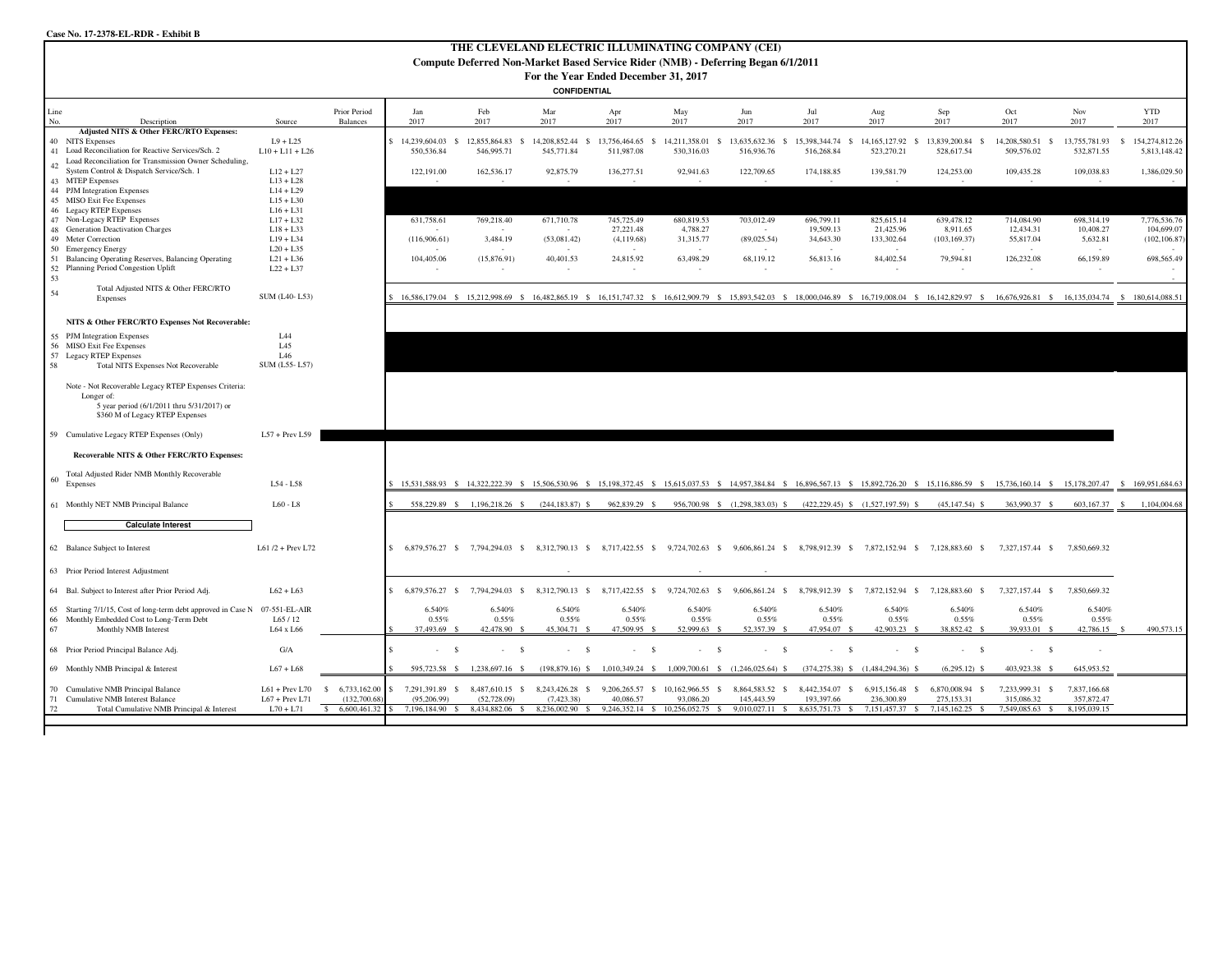#### **Case No. 17-2378-EL-RDR - Exhibit B**

| THE TOLEDO EDISON COMPANY (TE)<br>Compute Deferred Non-Market Based Service Rider (NMB) - Deferring Began 6/1/2011                                                                                                                                                                                                               |                                                                                                                                                  |                            |                                 |                                    |                                 |                                                             |                               |                               |                                                              |                               |                               |                                                                                                                                         |                               |                            |                                           |
|----------------------------------------------------------------------------------------------------------------------------------------------------------------------------------------------------------------------------------------------------------------------------------------------------------------------------------|--------------------------------------------------------------------------------------------------------------------------------------------------|----------------------------|---------------------------------|------------------------------------|---------------------------------|-------------------------------------------------------------|-------------------------------|-------------------------------|--------------------------------------------------------------|-------------------------------|-------------------------------|-----------------------------------------------------------------------------------------------------------------------------------------|-------------------------------|----------------------------|-------------------------------------------|
|                                                                                                                                                                                                                                                                                                                                  |                                                                                                                                                  |                            |                                 |                                    |                                 |                                                             |                               |                               |                                                              |                               |                               |                                                                                                                                         |                               |                            |                                           |
|                                                                                                                                                                                                                                                                                                                                  |                                                                                                                                                  |                            |                                 |                                    |                                 | For the Year Ended December 31, 2017<br><b>CONFIDENTIAL</b> |                               |                               |                                                              |                               |                               |                                                                                                                                         |                               |                            |                                           |
|                                                                                                                                                                                                                                                                                                                                  |                                                                                                                                                  |                            |                                 |                                    |                                 |                                                             |                               |                               |                                                              |                               |                               |                                                                                                                                         |                               |                            |                                           |
| Line<br>No.                                                                                                                                                                                                                                                                                                                      | Description                                                                                                                                      | Source                     | Prior Period<br><b>Balances</b> | Jan<br>2017                        | Feb<br>2017                     | Mar<br>2017                                                 | Apr<br>2017                   | May<br>2017                   | Jun<br>2017                                                  | Jul<br>2017                   | Aug<br>2017                   | Sep<br>2017                                                                                                                             | Oct<br>2017                   | Nov<br>2017                | <b>YTD</b><br>2017                        |
|                                                                                                                                                                                                                                                                                                                                  | Revenues - Start 6/1/2011                                                                                                                        |                            |                                 |                                    |                                 |                                                             |                               |                               |                                                              |                               |                               |                                                                                                                                         |                               |                            |                                           |
| Non-Market Based Rider (NMB) Revenues<br>2 Prior Period NMB Revenue Adjustment                                                                                                                                                                                                                                                   |                                                                                                                                                  | Sales Report               |                                 | $\mathsf{S}$                       | 8,191,675.84 \$ 6,875,532.48 \$ |                                                             |                               |                               | 8,155,539.63 \$7,558,750.40 \$7,669,382.67 \$8,409,885.55 \$ |                               |                               | 9,466,536.65 \$ 8,897,173.14 \$ 8,290,572.25 \$                                                                                         | 8,299,104.49 \$               | 7,732,222.19               | \$ 89,546,375.29                          |
| 3 Total Adjusted NMB Revenues                                                                                                                                                                                                                                                                                                    |                                                                                                                                                  | $L1 + L2$                  |                                 | $$8,191,675.84$ \$                 | 6,875,532.48 \$                 | 8,155,539.63 \$                                             | 7,558,750.40 \$               | 7,669,382.67 \$               | 8,409,885.55 \$                                              | 9,466,536.65 \$               | 8,897,173.14 \$               | 8,290,572.25 \$                                                                                                                         | 8,299,104.49 \$               |                            | 7,732,222.19 \$89,546,375.29              |
| 4 CAT Tax<br>5 CAT Amount<br>6 Prior Period CAT Adjustment                                                                                                                                                                                                                                                                       |                                                                                                                                                  | Tax<br>L3 x L4             |                                 | 0.2600%<br>21,298.36               | 0.2600%<br>17,876.38            | 0.2600%<br>21,204.40                                        | 0.2600%<br>19,652.75          | 0.2600%<br>19,940.39          | 0.2600%<br>21,865.70                                         | 0.2600%<br>24,613.00          | 0.2600%<br>23,132.65          | 0.2600%<br>21,555.49                                                                                                                    | 0.2600%<br>21,577.67          | 0.2600%<br>20,103.78       | 232,820.57                                |
| 7 Total Adjusted CAT Amount                                                                                                                                                                                                                                                                                                      |                                                                                                                                                  | $L5+L6$                    |                                 | 21.298.36                          | 17,876.38                       | 21,204.40                                                   | 19,652.75                     | 19,940.39                     | 21,865.70                                                    | 24,613.00                     | 23,132.65                     | 21,555.49                                                                                                                               | 21,577.67                     | 20,103.78                  | 232,820.57                                |
| <b>NMB Revenues Excluding CAT</b><br>$\boldsymbol{8}$                                                                                                                                                                                                                                                                            |                                                                                                                                                  | $L3 - L7$                  |                                 |                                    |                                 |                                                             |                               |                               |                                                              |                               |                               | 8,170,377.48 \$6,857,656.10 \$8,134,335.23 \$7,539,097.65 \$7,649,442.28 \$8,388,019.85 \$9,441,923.65 \$8,874,040.49 \$8,269,016.76 \$ | 8,277,526.82 \$               |                            | 7,712,118.41 \$ 89,313,554.72             |
|                                                                                                                                                                                                                                                                                                                                  | <b>Network Integration Transmission Service (NITS)</b><br>& Other Non-Market Based FERC/Regional<br><b>Transmission Organization (RTO) Costs</b> |                            |                                 |                                    |                                 |                                                             |                               |                               |                                                              |                               |                               |                                                                                                                                         |                               |                            |                                           |
|                                                                                                                                                                                                                                                                                                                                  | NITS & Other FERC/RTO Expenses:                                                                                                                  |                            |                                 |                                    |                                 |                                                             |                               |                               |                                                              |                               |                               |                                                                                                                                         |                               |                            |                                           |
| 9 NITS Expenses<br>10 Load Reconciliation for Reactive Services/Sch. 2 Effective<br>11 Load Reconciliation for Reactive Services/Sch. 2                                                                                                                                                                                          |                                                                                                                                                  | 507003<br>507101<br>507105 |                                 | 7,395,490.87<br>- \$<br>285,849.07 | 6,677,933.71 \$<br>284,067.42   | 7,397,522.41<br>- S<br>284,120.97                           | 7,168,555.34 \$<br>266,893.12 | 7,354,575.42 \$<br>275,145.15 | 7,214,488.66 \$<br>272,841.47                                | 8,579,293.83 \$<br>289,974.73 | 7,481,378.12 \$<br>276,359.66 | 7,303,979.25 \$<br>279,015.33                                                                                                           | 7,483,526.79 \$<br>268,248.99 | 7,242,869.58<br>280,650.65 | 81,299,613.98<br><b>S</b><br>3,063,166.56 |
| Load Reconciliation for Transmission Owner Scheduling,<br>12<br>System Control & Dispatch Service/Sch. 1                                                                                                                                                                                                                         |                                                                                                                                                  | 507502                     |                                 | 68,443.85                          | 91.572.71                       | 50,607.07                                                   | 74,895.56                     | 51,795.65                     | 66,889.49                                                    | 6.276.20                      | 121,663.16                    | 69.259.65                                                                                                                               | 67,000.18                     | 64,568.72                  | 732,972.24                                |
| Midwest Independent Transmission System Operator, Inc.<br>13<br>(MISO) Transmission Expansion Plan (MTEP) Expenses                                                                                                                                                                                                               |                                                                                                                                                  | 507513                     |                                 |                                    |                                 |                                                             |                               |                               |                                                              |                               |                               |                                                                                                                                         |                               |                            |                                           |
| 14 PJM Integration Expenses<br>15 MISO Exit Fee Expenses<br>Legacy Regional Transmission Expansion Plan (RTEP)<br>$16$ Expenses                                                                                                                                                                                                  |                                                                                                                                                  | 507514<br>507515<br>507510 |                                 |                                    |                                 |                                                             |                               |                               |                                                              |                               |                               |                                                                                                                                         |                               |                            |                                           |
| 17 Non-Legacy RTEP Expenses<br>18 Generation Deactivation Charges                                                                                                                                                                                                                                                                |                                                                                                                                                  | 507509<br>507007           |                                 | 341,110.02                         | 386,278.82                      | 348,965.40                                                  | 387,723.66<br>14,145.09       | 357,117.66<br>2,499.69        | 363,804.58                                                   | 374,050.78<br>11,017.63       | 481,058.19<br>11,318.60       | 315,043.20<br>4,782.04                                                                                                                  | 376,840.97<br>6,562.79        | 366,978.18<br>5,466.60     | 4,098,971.46<br>55,792.44                 |
| 19 Meter Correction                                                                                                                                                                                                                                                                                                              |                                                                                                                                                  | 506012                     |                                 | (55, 425.44)                       | 1,803.93                        | (29, 295.41)                                                | (2,155.86)                    | 17,739.94                     | (52, 295.47)                                                 | 4,486.14                      | 57,429.06                     | (51,671.36)                                                                                                                             | 25,693.41                     | 3,265.75                   | (80, 425.31)                              |
| 20 Emergency Energy<br>21 Balancing Operating Reserves, Balancing Operating                                                                                                                                                                                                                                                      |                                                                                                                                                  | 506013<br>507008           |                                 | 50,359.75                          | (3, 143.43)                     | 22,889.96                                                   | 14,076.10                     | 36,252.02                     | 40,858.02                                                    | 61,685.70                     | 20,637.38                     | 34,633.47                                                                                                                               | 65,062.46                     | 33,900.73                  | 377,212.16                                |
| 22 Planning Period Congestion Uplift<br>23                                                                                                                                                                                                                                                                                       |                                                                                                                                                  | 570039                     |                                 |                                    |                                 |                                                             |                               |                               |                                                              |                               |                               | $\sim$                                                                                                                                  |                               |                            |                                           |
| 24                                                                                                                                                                                                                                                                                                                               | Total NITS & Other FERC/RTO Expenses                                                                                                             | SUM (L9-L23)               |                                 | 8,620,403.12                       | 7,914,308.20                    | 8,583,745.52                                                | 8,422,064.03                  | 8,609,045.58                  | 8,407,701.64 \$                                              | 9,959,175.09 \$               | 8,841,222.67 \$               | 8,519,123.09 \$                                                                                                                         | 8,787,539.94                  | 8,502,449.43               | 95,166,778.31<br>s.                       |
| 25 NITS Expenses<br>26 Load Reconciliation for Reactive Services/Sch. 2                                                                                                                                                                                                                                                          | Prior Period NITS & Other FERC/RTO Expense<br>Adjustments:                                                                                       |                            |                                 |                                    |                                 | $\hat{\mathbf{x}}$                                          |                               |                               |                                                              | $\hat{\mathbf{S}}$            |                               |                                                                                                                                         | - 8                           |                            |                                           |
| Load Reconciliation for Transmission Owner Scheduling,<br>27<br>System Control & Dispatch Service/Sch. 1                                                                                                                                                                                                                         |                                                                                                                                                  |                            |                                 |                                    |                                 |                                                             |                               |                               |                                                              |                               |                               |                                                                                                                                         |                               |                            |                                           |
| 28 MTEP Expenses<br>29 PJM Integration Expenses<br>30 MISO Exit Fee Expenses<br>31 Legacy RTEP Expenses<br>32 Non-Legacy RTEP Expenses<br>33 Generation Deactivation Charges<br>34 Meter Correction<br>35 Emergency Energy<br>36 Balancing Operating Reserves, Balancing Operating<br>37 Planning Period Congestion Uplift<br>38 |                                                                                                                                                  |                            |                                 |                                    |                                 |                                                             |                               |                               |                                                              |                               |                               |                                                                                                                                         |                               |                            |                                           |
| 39<br><b>Expense Adjustments</b>                                                                                                                                                                                                                                                                                                 | Total Prior Period NITS & Other FERC/RTO                                                                                                         | SUM (L25-L38)              |                                 |                                    |                                 |                                                             | $\hat{\mathbf{S}}$            |                               | $\hat{\mathbf{x}}$                                           |                               |                               |                                                                                                                                         |                               |                            |                                           |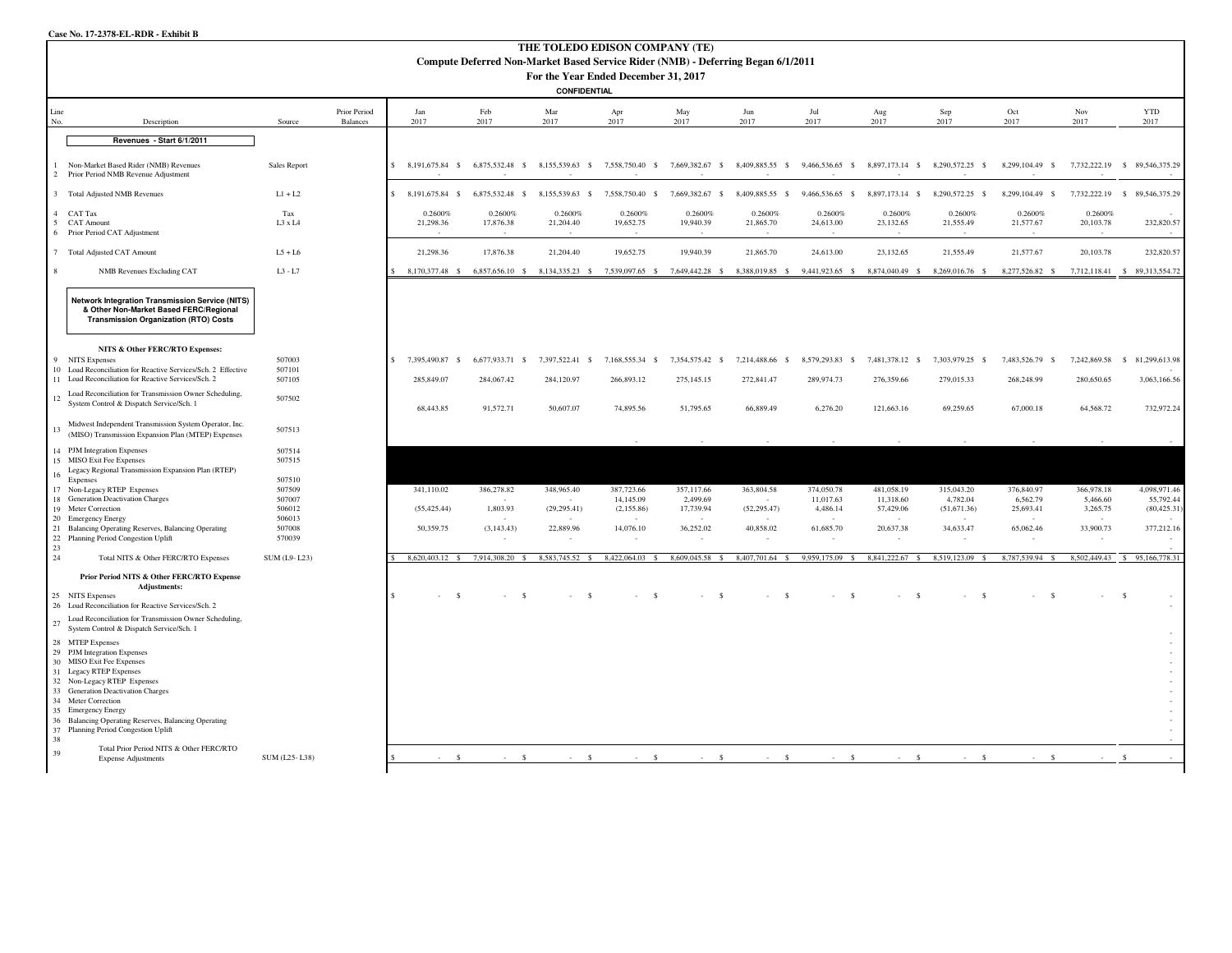|                     | THE TOLEDO EDISON COMPANY (TE)<br>Compute Deferred Non-Market Based Service Rider (NMB) - Deferring Began 6/1/2011 |                            |                          |                              |                                                 |                              |                                      |                                                 |                          |                                                                                                 |                                 |                        |                              |                        |                            |
|---------------------|--------------------------------------------------------------------------------------------------------------------|----------------------------|--------------------------|------------------------------|-------------------------------------------------|------------------------------|--------------------------------------|-------------------------------------------------|--------------------------|-------------------------------------------------------------------------------------------------|---------------------------------|------------------------|------------------------------|------------------------|----------------------------|
|                     |                                                                                                                    |                            |                          |                              |                                                 |                              |                                      |                                                 |                          |                                                                                                 |                                 |                        |                              |                        |                            |
|                     |                                                                                                                    |                            |                          |                              |                                                 |                              | For the Year Ended December 31, 2017 |                                                 |                          |                                                                                                 |                                 |                        |                              |                        |                            |
| <b>CONFIDENTIAL</b> |                                                                                                                    |                            |                          |                              |                                                 |                              |                                      |                                                 |                          |                                                                                                 |                                 |                        |                              |                        |                            |
| Line<br>No.         | Description                                                                                                        | Source                     | Prior Period<br>Balances | Jan<br>2017                  | Feb<br>2017                                     | Mar<br>2017                  | Apr<br>2017                          | May<br>2017                                     | Jun<br>2017              | Jul<br>2017                                                                                     | Aug<br>2017                     | Sep<br>2017            | Oct<br>2017                  | Nov<br>2017            | <b>YTD</b><br>2017         |
|                     | Adjusted NITS & Other FERC/RTO Expenses:<br>40 NITS Expenses                                                       | $L9 + L25$                 |                          | 7,395,490.87<br>- S          | 6,677,933.71 \$                                 | 7,397,522.41 \$              | 7,168,555.34<br>$\mathbf{s}$         | 7,354,575.42 \$                                 | 7,214,488.66<br><b>S</b> | 8,579,293.83<br>-S                                                                              | 7,481,378.12 \$                 | 7,303,979.25<br>- \$   | 7,483,526.79<br>$\mathbf{s}$ | 7,242,869.58           | 81,299,613.98<br>-S        |
|                     | 41 Load Reconciliation for Reactive Services/Sch. 2<br>Load Reconciliation for Transmission Owner Scheduling,      | $L10 + L11 + L26$          |                          | 285,849.07                   | 284,067.42                                      | 284,120.97                   | 266,893.12                           | 275,145.15                                      | 272,841.47               | 289,974.73                                                                                      | 276,359.66                      | 279,015.33             | 268,248.99                   | 280,650.65             | 3,063,166.56               |
| 42                  | System Control & Dispatch Service/Sch. 1<br>43 MTEP Expenses                                                       | $L12 + L27$<br>$L13 + L28$ |                          | 68,443.85                    | 91,572.71                                       | 50,607.07                    | 74,895.56                            | 51,795.65                                       | 66,889.49                | 6,276.20                                                                                        | 121,663.16                      | 69,259.65              | 67,000.18                    | 64,568.72              | 732,972.24                 |
|                     | 44 PJM Integration Expenses                                                                                        | $L14 + L29$                |                          |                              |                                                 |                              |                                      |                                                 |                          |                                                                                                 |                                 |                        |                              |                        |                            |
|                     | 45 MISO Exit Fee Expenses                                                                                          | $L15 + L30$                |                          |                              |                                                 |                              |                                      |                                                 |                          |                                                                                                 |                                 |                        |                              |                        |                            |
|                     | 46 Legacy RTEP Expenses                                                                                            | $L16 + L31$                |                          |                              |                                                 |                              |                                      |                                                 |                          |                                                                                                 |                                 |                        |                              |                        |                            |
|                     | 47 Non-Legacy RTEP Expenses<br>48 Generation Deactivation Charges                                                  | $L17 + L32$<br>$L18 + L33$ |                          | 341,110.02                   | 386,278.82                                      | 348,965.40                   | 387,723.66<br>14,145.09              | 357,117.66<br>2.499.69                          | 363,804.58               | 374,050.78<br>11,017.63                                                                         | 481,058.19<br>11,318.60         | 315,043.20<br>4,782.04 | 376,840.97<br>6,562.79       | 366,978.18<br>5,466.60 | 4,098,971.46<br>55,792.44  |
|                     | 49 Meter Correction                                                                                                | $L19 + L34$                |                          | (55, 425.44)                 | $\sim$<br>1,803.93                              | (29, 295.41)                 | (2,155.86)                           | 17,739.94                                       | . .<br>(52, 295.47)      | 4,486.14                                                                                        | 57,429.06                       | (51,671.36)            | 25,693.41                    | 3,265.75               | (80, 425.31)               |
|                     | 50 Emergency Energy                                                                                                | $L20 + L35$                |                          |                              |                                                 |                              |                                      |                                                 |                          |                                                                                                 |                                 |                        |                              |                        |                            |
|                     | 51 Balancing Operating Reserves, Balancing Operating                                                               | $L21 + L36$                |                          | 50,359.75                    | (3, 143.43)                                     | 22,889.96                    | 14,076.10                            | 36,252.02                                       | 40,858.02                | 61,685.70                                                                                       | 20,637.38                       | 34,633.47              | 65,062.46                    | 33,900.73              | 377,212.16                 |
| 53                  | 52 Planning Period Congestion Uplift                                                                               | $L22 + L37$                |                          |                              |                                                 | - 1                          |                                      |                                                 |                          |                                                                                                 |                                 | ÷.                     |                              |                        |                            |
| 54                  | Total Adjusted NITS & Other FERC/RTO<br>Expenses                                                                   | SUM (L40-L53)              |                          |                              | 8.620.403.12 \$ 7.914.308.20 \$ 8.583.745.52 \$ |                              |                                      |                                                 |                          | 8,422,064.03 \$ 8,609,045.58 \$ 8,407,701.64 \$ 9,959,175.09 \$ 8,841,222.67 \$ 8,519,123.09 \$ |                                 |                        | 8.787.539.94 \$              | 8.502.449.43           | \$95,166,778.31            |
|                     |                                                                                                                    |                            |                          |                              |                                                 |                              |                                      |                                                 |                          |                                                                                                 |                                 |                        |                              |                        |                            |
|                     | NITS & Other FERC/RTO Expenses Not Recoverable:                                                                    |                            |                          |                              |                                                 |                              |                                      |                                                 |                          |                                                                                                 |                                 |                        |                              |                        |                            |
|                     | 55 PJM Integration Expenses                                                                                        | L44                        |                          |                              |                                                 |                              |                                      |                                                 |                          |                                                                                                 |                                 |                        |                              |                        |                            |
|                     | 56 MISO Exit Fee Expenses                                                                                          | L45                        |                          |                              |                                                 |                              |                                      |                                                 |                          |                                                                                                 |                                 |                        |                              |                        |                            |
|                     | 57 Legacy RTEP Expenses                                                                                            | L46<br>SUM (L55-L57)       |                          |                              |                                                 |                              |                                      |                                                 |                          |                                                                                                 |                                 |                        |                              |                        |                            |
| 58                  | <b>Total NITS Expenses Not Recoverable</b>                                                                         |                            |                          |                              |                                                 |                              |                                      |                                                 |                          |                                                                                                 |                                 |                        |                              |                        |                            |
|                     | Note - Not Recoverable Legacy RTEP Expenses Criteria:                                                              |                            |                          |                              |                                                 |                              |                                      |                                                 |                          |                                                                                                 |                                 |                        |                              |                        |                            |
|                     | Longer of:                                                                                                         |                            |                          |                              |                                                 |                              |                                      |                                                 |                          |                                                                                                 |                                 |                        |                              |                        |                            |
|                     | 5 year period (6/1/2011 thru 5/31/2017) or                                                                         |                            |                          |                              |                                                 |                              |                                      |                                                 |                          |                                                                                                 |                                 |                        |                              |                        |                            |
|                     | \$360 M of Legacy RTEP Expenses                                                                                    |                            |                          |                              |                                                 |                              |                                      |                                                 |                          |                                                                                                 |                                 |                        |                              |                        |                            |
|                     | 59 Cumulative Legacy RTEP Expenses (Only)                                                                          | $L57 + Prev L59$           |                          |                              |                                                 |                              |                                      |                                                 |                          |                                                                                                 |                                 |                        |                              |                        |                            |
|                     | Recoverable NITS & Other FERC/RTO Expenses:                                                                        |                            |                          |                              |                                                 |                              |                                      |                                                 |                          |                                                                                                 |                                 |                        |                              |                        |                            |
|                     |                                                                                                                    |                            |                          |                              |                                                 |                              |                                      |                                                 |                          |                                                                                                 |                                 |                        |                              |                        |                            |
| 60                  | Total Adjusted Rider NMB Monthly Recoverable Expenses                                                              | L54 - L58                  |                          | 8,085,828.12 \$              | 7,438,513.16 \$                                 | 8,074,810.40 \$              |                                      | 7,924,133.01 \$ 8,095,125.53 \$ 7,906,586.75 \$ |                          |                                                                                                 | 9,326,785.01 \$ 8,449,844.17 \$ | 7,955,041.58 \$        | 8,292,935.59 \$              | 7,997,700.21           | \$ 89,547,303.53           |
|                     | 61 Monthly NET NMB Principal Balance                                                                               | $L60 - L8$                 |                          | $(84,549.36)$ \$             | 580,857.06 \$                                   | $(59,524.83)$ \$             | 385,035.36 \$                        | 445,683.25 \$                                   | $(481, 433.10)$ \$       | $(115, 138.64)$ \$                                                                              | $(424, 196.32)$ \$              | $(313.975.18)$ \$      | 15,408.77 \$                 | 285,581.80             | 233,748.81<br>$\mathbf{s}$ |
|                     | <b>Calculate Interest</b>                                                                                          |                            |                          |                              |                                                 |                              |                                      |                                                 |                          |                                                                                                 |                                 |                        |                              |                        |                            |
|                     |                                                                                                                    |                            |                          |                              |                                                 |                              |                                      |                                                 |                          |                                                                                                 |                                 |                        |                              |                        |                            |
|                     | 62 Balance Subject to Interest                                                                                     | L61 /2 + Prev L72          |                          | 4.350.340.28 \$              | 4.622.203.48 \$                                 | 4.908.060.61 \$              | 5.097.564.80<br>$\mathbf{s}$         | 5,540,705.84 \$                                 | 5,553,027.76 \$          |                                                                                                 | 5.285.005.89 \$ 5.044.141.69 \$ | 4.702.546.51<br>s.     | 4.578.892.19 \$              | 4,754,342.43           |                            |
|                     | 63 Prior Period Interest Adjustment                                                                                |                            |                          |                              |                                                 |                              |                                      |                                                 |                          |                                                                                                 |                                 |                        |                              |                        |                            |
|                     | 64 Bal. Subject to Interest after Prior Period Adj.                                                                | ${\rm L}62 + {\rm L}63$    |                          | 4,350,340.28<br>- S          | 4,622,203.48 \$                                 | 4,908,060.61<br>$\mathbf{s}$ | 5,097,564.80<br>-S                   | 5,540,705.84<br>- S                             | 5,553,027.76 \$          | 5,285,005.89<br>S.                                                                              | 5,044,141.69<br>-S              | 4,702,546.51<br>-S     | 4,578,892.19<br><b>S</b>     | 4,754,342.43           |                            |
|                     | 65 Starting 7/1/15, Cost of long-term debt approved in Case No.                                                    | 07-551-EL-AIR              |                          | 6.540%                       | 6.540%                                          | 6.540%                       | 6.540%                               | 6.540%                                          | 6.540%                   | 6.540%                                                                                          | 6.540%                          | 6.540%                 | 6.540%                       | 6.540%                 |                            |
| 66                  | Monthly Embedded Cost to Long-Term Debt                                                                            | L65 / 12                   |                          | 0.55%                        | 0.55%                                           | 0.55%                        | 0.55%                                | 0.55%                                           | 0.55%                    | 0.55%                                                                                           | 0.55%                           | 0.55%                  | 0.55%                        | 0.55%                  |                            |
| 67                  | Monthly NMB Interest                                                                                               | L64 x L66                  |                          | 23.709.35 S                  | 25.191.01                                       | 26,748.93 \$                 | 27,781.73 \$                         | 30,196.85 \$                                    | 30,264,00                | 28,803.28                                                                                       | 27.490.57                       | 25.628.88              | 24.954.96 \$                 | 25.911.17              | 296,680.73<br>s            |
|                     | 68 Prior Period Principal Balance Adj.                                                                             | G/A                        |                          | $\mathbf{\hat{s}}$<br>$\sim$ | - S<br>$\sim$                                   | $-$ S                        | <b>Service</b><br>- 8                | $\sim$<br>$\mathcal{S}$                         | $ s$                     | $\mathbf{s}$<br><b>Service</b>                                                                  | $\sim$<br>- \$                  | $ s$                   | $\sim$<br>- S                | ×.                     |                            |
|                     | 69 Monthly NMB Principal & Interest                                                                                | $L67 + L68$                |                          | $(60, 840.01)$ \$            | 606,048.07 \$                                   | $(32,775.90)$ \$             | 412,817.09 \$                        | 475,880.10 \$                                   | $(451, 169.10)$ \$       | $(86,335.36)$ \$                                                                                | $(396,705.75)$ \$               | $(288.346.30)$ \$      | 40,363,73 \$                 | 311,492.97             |                            |
|                     | 70 Cumulative NMB Principal Balance                                                                                | $L61 + Prev L70$           | 4,988,350.29             | 4,903,800.93<br><b>S</b>     | 5,484,657.99<br>-S                              | 5,425,133.16<br>-S           | 5,810,168.52<br>$\mathbf{s}$         | 6,255,851.77 \$                                 | 5,774,418.67<br>- S      | 5,659,280.03<br>- 8                                                                             | 5,235,083.71<br>- S             | 4,921,108.53<br>- \$   | 4,936,517.30 \$              | 5,222,099.10           |                            |
|                     | 71 Cumulative NMB Interest Balance                                                                                 | $L67 + Prev L71$           | (595, 735, 33)           | (572.025.98)                 | (546, 834, 97)                                  | (520.086.04)                 | (492.304.31)                         | (462.107.46)                                    | (431.843.46)             | (403.040.18)                                                                                    | (375.549.61)                    | (349.920.73)           | (324.965.77)                 | (299.054.60)           |                            |
| 72                  | Total Cumulative NMB Principal & Interest                                                                          | $L70 + L71$                | 4,392,614.96<br>s.       | 4.331.774.95 \$              | 4,937,823.02 \$                                 | 4,905,047.12 \$              | 5,317,864.21 \$                      | 5,793,744.31 \$                                 | 5,342,575.21 \$          | 5,256,239.85 \$                                                                                 | 4,859,534.10 \$                 | 4,571,187.80 \$        | 4,611,551.53 \$              | 4,923,044.50           |                            |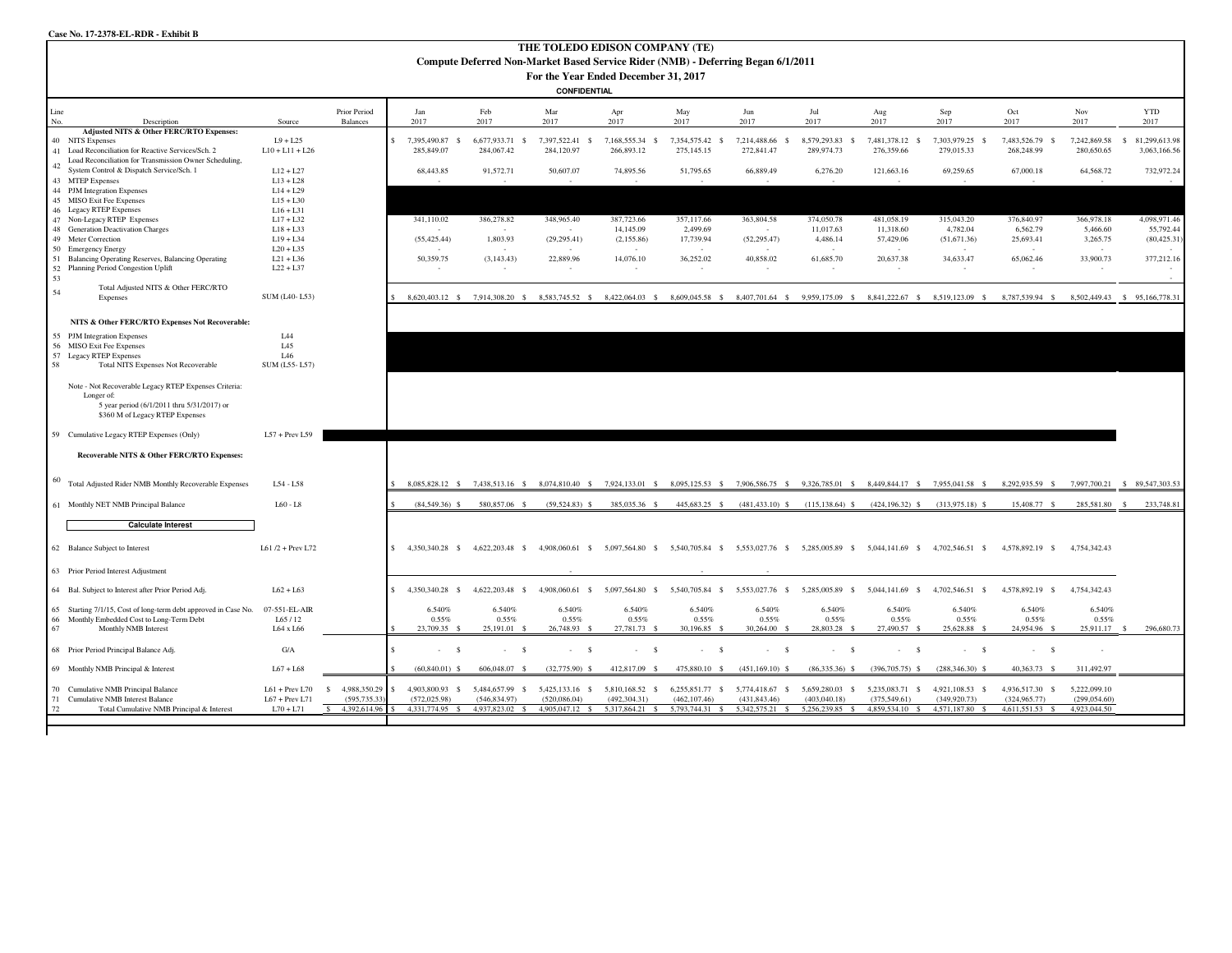|                | Estimated (Over) / Under Collection as of February 28, 2018                                                                           | OHIO EDISON COMPANY (OE)        |                               |                               |                                               |                               |
|----------------|---------------------------------------------------------------------------------------------------------------------------------------|---------------------------------|-------------------------------|-------------------------------|-----------------------------------------------|-------------------------------|
|                |                                                                                                                                       |                                 |                               |                               |                                               |                               |
| Line           |                                                                                                                                       |                                 | Actual<br><b>Prior period</b> | <b>FORECAST</b><br>Dec        | <b>FORECAST</b><br>Jan                        | <b>FORECAST</b><br>Feb        |
| No.            | <b>Description</b>                                                                                                                    | Source                          | <b>Balance</b>                | 2017                          | 2018                                          | 2018                          |
|                | Revenues - Start 6/1/2011                                                                                                             |                                 |                               |                               |                                               |                               |
| $\overline{c}$ | Non-Market Based Rider (NMB) Revenues<br>Prior Period NMB Revenue Adjustment                                                          | Sales Report                    |                               | \$<br>24,259,484.00 \$        | 24,005,962.00 \$                              | 22,896,176.00                 |
| 3              | <b>Total Adjusted NMB Revenues</b>                                                                                                    | $L1 + L2$                       |                               | 24,259,484.00 \$<br>\$        | 24,005,962.00 \$                              | 22,896,176.00                 |
| $\overline{4}$ | <b>CAT</b> Tax                                                                                                                        | Taxes                           |                               | 0.2600%                       | 0.2600%                                       | 0.2600%                       |
| 5<br>6         | <b>CAT Amount</b><br>Prior Period CAT Adjustment                                                                                      | L3 x L4                         |                               | 63,074.66                     | 62,415.50                                     | 59,530.06                     |
| $\tau$         | <b>Total Adjusted CAT Amount</b>                                                                                                      | $L5+L6$                         |                               | 63,074.66                     | 62,415.50                                     | 59,530.06                     |
| 8              | NMB Revenues Excluding CAT                                                                                                            | $L3 - L7$                       |                               | 24,196,409.34 \$              | 23,943,546.50 \$                              | 22,836,645.94                 |
|                | Network Integration Transmission Service (NITS) & Other Non-Market<br>Based FERC/Regional Transmission Organization (RTO) Costs       |                                 |                               |                               |                                               |                               |
|                |                                                                                                                                       |                                 |                               |                               |                                               |                               |
| 9              | NITS & Other FERC/RTO Expenses:<br><b>NITS</b> Expenses                                                                               | 507003                          |                               |                               |                                               |                               |
| 10<br>11       | Load Reconciliation for Reactive Services/Sch. 2 Effective Oct 2012 this G/L will<br>Load Reconciliation for Reactive Services/Sch. 2 | 507101<br>507105                |                               |                               |                                               |                               |
| 12             | Load Reconciliation for Transmission Owner Scheduling, System Control &<br>Dispatch Service/Sch. 1                                    | 507502                          |                               |                               |                                               |                               |
| 13             | Midwest Independent Transmission System Operator, Inc. (MISO) Transmission<br>Expansion Plan (MTEP) Expenses                          | 507513                          |                               |                               |                                               |                               |
| 14             | PJM Integration Expenses                                                                                                              | 507514                          |                               |                               |                                               |                               |
| 16             | 15 MISO Exit Fee Expenses<br>Legacy Regional Transmission Expansion Plan (RTEP) Expenses                                              | 507515<br>507510                |                               |                               |                                               |                               |
| 17<br>18       | Non-Legacy RTEP Expenses<br>Generation Deactivation Charges                                                                           | 507509<br>507007                |                               |                               |                                               |                               |
| 19<br>20       | Meter Correction                                                                                                                      | 506012<br>506013                |                               |                               |                                               |                               |
| 21             | <b>Emergency Energy</b><br>Balancing Operating Reserves, Balancing Operating Reserve for Load Rsponse and                             | 507008                          |                               |                               |                                               |                               |
| 22<br>23       | Planning Period Congestion Uplift<br>Total NITS & Other FERC/RTO Expenses                                                             | 570039<br>SUM (L9-L22)          |                               |                               | 21,077,286.69 \$23,492,460.00 \$21,259,641.00 |                               |
|                | Prior Period NITS & Other FERC/RTO Expense Adjustments:                                                                               |                                 |                               |                               |                                               |                               |
| 24<br>25       | <b>NITS</b> Expenses<br>Load Reconciliation for Reactive Services/Sch. 2                                                              |                                 |                               |                               |                                               |                               |
| 26             | Load Reconciliation for Transmission Owner Scheduling, System Control &<br>Dispatch Service/Sch. 1                                    |                                 |                               |                               |                                               |                               |
| 27             | <b>MTEP</b> Expenses                                                                                                                  |                                 |                               |                               |                                               |                               |
| 28<br>29       | PJM Integration Expenses<br>MISO Exit Fee Expenses                                                                                    |                                 |                               |                               |                                               |                               |
| 30<br>31       | <b>Legacy RTEP Expenses</b><br>Non-Legacy RTEP Expenses                                                                               |                                 |                               |                               |                                               |                               |
| 32<br>33       | Generation Deactivation Charges<br>Meter Correction                                                                                   | 506012                          |                               |                               |                                               |                               |
| 34             | <b>Emergency Energy</b>                                                                                                               | 506013                          |                               |                               |                                               |                               |
| 35<br>36       | Balancing Operating Reserves, Balancing Operating Reserve for Load Rsponse and<br>Planning Period Congestion Uplift                   | 507008<br>570039                |                               |                               |                                               |                               |
| 37             | Total Prior Period NITS & Other FERC/RTO Expense Adjustments                                                                          | SUM (L24-L36)                   |                               |                               |                                               |                               |
| 38             | Adjusted NITS & Other FERC/RTO Expenses:<br><b>NITS</b> Expenses                                                                      | $L9 + L24$                      |                               |                               |                                               |                               |
| 39             | Load Reconciliation for Reactive Services/Sch. 2                                                                                      | $L10 + L11 + L25$               |                               |                               |                                               |                               |
| 40             | Load Reconciliation for Transmission Owner Scheduling, System Control &<br>Dispatch Service/Sch. 1                                    | $L12 + L26$                     |                               |                               |                                               |                               |
| 42             | 41 MTEP Expenses<br>PJM Integration Expenses                                                                                          | $L13 + L27$<br>$L14 + L28$      |                               |                               |                                               |                               |
| 43<br>44       | MISO Exit Fee Expenses                                                                                                                | $L15 + L29$<br>$L16 + L30$      |                               |                               |                                               |                               |
| 45             | Legacy RTEP Expenses<br>Non-Legacy RTEP Expenses                                                                                      | $L17 + L31$                     |                               |                               |                                               |                               |
| 46<br>47       | Generation Deactivation Charges<br>Meter Correction                                                                                   | $L18 + L32$<br>$L19 + L33$      |                               |                               |                                               |                               |
| 48<br>49       | <b>Emergency Energy</b><br>Balancing Operating Reserves, Balancing Operating Reserve for Load Rsponse and                             | $L20 + L34$<br>$L21 + L35$      |                               |                               |                                               |                               |
| 50<br>51       | Planning Period Congestion Uplift<br>Total Adjusted NITS & Other FERC/RTO Expenses                                                    | $L22 + L36$<br>SUM (L38-L50)    |                               |                               | 21,077,286.69 \$23,492,460.00 \$21,259,641.00 |                               |
|                |                                                                                                                                       |                                 |                               |                               |                                               |                               |
| 52             | NITS & Other FERC/RTO Expenses Not Recoverable:<br>PJM Integration Expenses                                                           | L42                             |                               |                               |                                               |                               |
| 53<br>54       | <b>MISO Exit Fee Expenses</b><br><b>Legacy RTEP Expenses</b>                                                                          | L43<br>L44                      |                               |                               |                                               |                               |
| 55             | <b>Total NITS Expenses Not Recoverable</b>                                                                                            | SUM (L52-L54)                   |                               |                               |                                               |                               |
|                | Note - Not Recoverable Legacy RTEP Expenses Criteria:<br>Longer of:                                                                   |                                 |                               |                               |                                               |                               |
|                | 5 year period (6/1/2011 thru 5/31/2017) or                                                                                            |                                 |                               |                               |                                               |                               |
|                | \$360 M of Legacy RTEP Expenses                                                                                                       |                                 |                               |                               |                                               |                               |
| 56             | Cumulative Legacy RTEP Expenses (Only)                                                                                                | $L54 + Prev L56$                |                               |                               |                                               |                               |
|                | Recoverable NITS & Other FERC/RTO Expenses:                                                                                           |                                 |                               |                               |                                               |                               |
|                | 57 Total Adjusted Rider NMB Monthly Recoverable Expenses                                                                              | L51 - L55                       |                               | 21,077,286.69                 | 23,492,460.00 \$<br>S                         | 21,259,641.00                 |
|                | 58 Monthly NET NMB Principal Balance                                                                                                  | $L57 - L8$                      |                               | $(3,119,122.65)$ \$           | $(451,086.50)$ \$                             | (1,577,004.94)                |
|                | <b>Calculate Interest</b>                                                                                                             |                                 |                               |                               |                                               |                               |
| 59             | <b>Balance Subject to Interest</b>                                                                                                    | $L58/2 + Prev L69$              |                               | \$<br>18,180,178.72 \$        | 16,494,156.12 \$                              | 15,570,003.55                 |
| 60             | Prior Period Interest Adjustment                                                                                                      |                                 |                               |                               |                                               |                               |
|                |                                                                                                                                       |                                 |                               |                               |                                               |                               |
| 61             | Bal. Subject to Interest after Prior Period Adj.                                                                                      | $L59 + L60$                     |                               | \$<br>18,180,178.72 \$        | 16,494,156.12 \$                              | 15,570,003.55                 |
| 62<br>63       | Starting 7/1/15, Cost of long-term debt approved in Case No. 07-551-EL-AIR<br>Monthly Embedded Cost to Long-Term Debt                 | Treasury<br>L62 / 12            |                               | 6.540%<br>0.55%               | 6.540%<br>0.55%                               | 6.540%<br>0.55%               |
| 64             | Monthly NMB Interest                                                                                                                  | L61 x L63                       |                               | 99,081.97                     | 89,893.15                                     | 84,856.52                     |
| 65             | Prior Period Principal Balance Adj.                                                                                                   |                                 |                               |                               |                                               |                               |
| 66             | Monthly NMB Principal & Interest                                                                                                      | $L58 + L64$                     |                               | $(3,020,040.68)$ \$           | $(361, 193.35)$ \$                            | (1,492,148.42)                |
| 67             | Cumulative NMB Principal Balance                                                                                                      | $L58 + Prev L67$                | 18,738,826.10                 | S<br>15,619,703.45            | $\mathbf{s}$<br>15,168,616.95 \$              | 13,591,612.01                 |
| 68<br>69       | <b>Cumulative NMB Interest Balance</b><br>Total Cumulative NMB Principal & Interest                                                   | $L64 + Prev L68$<br>$L67 + L68$ | 1,000,913.95<br>19,739,740.05 | 1,099,995.92<br>16,719,699.37 | 1,189,889.07<br>16,358,506.02                 | 1,274,745.59<br>14,866,357.60 |
|                |                                                                                                                                       |                                 |                               |                               |                                               |                               |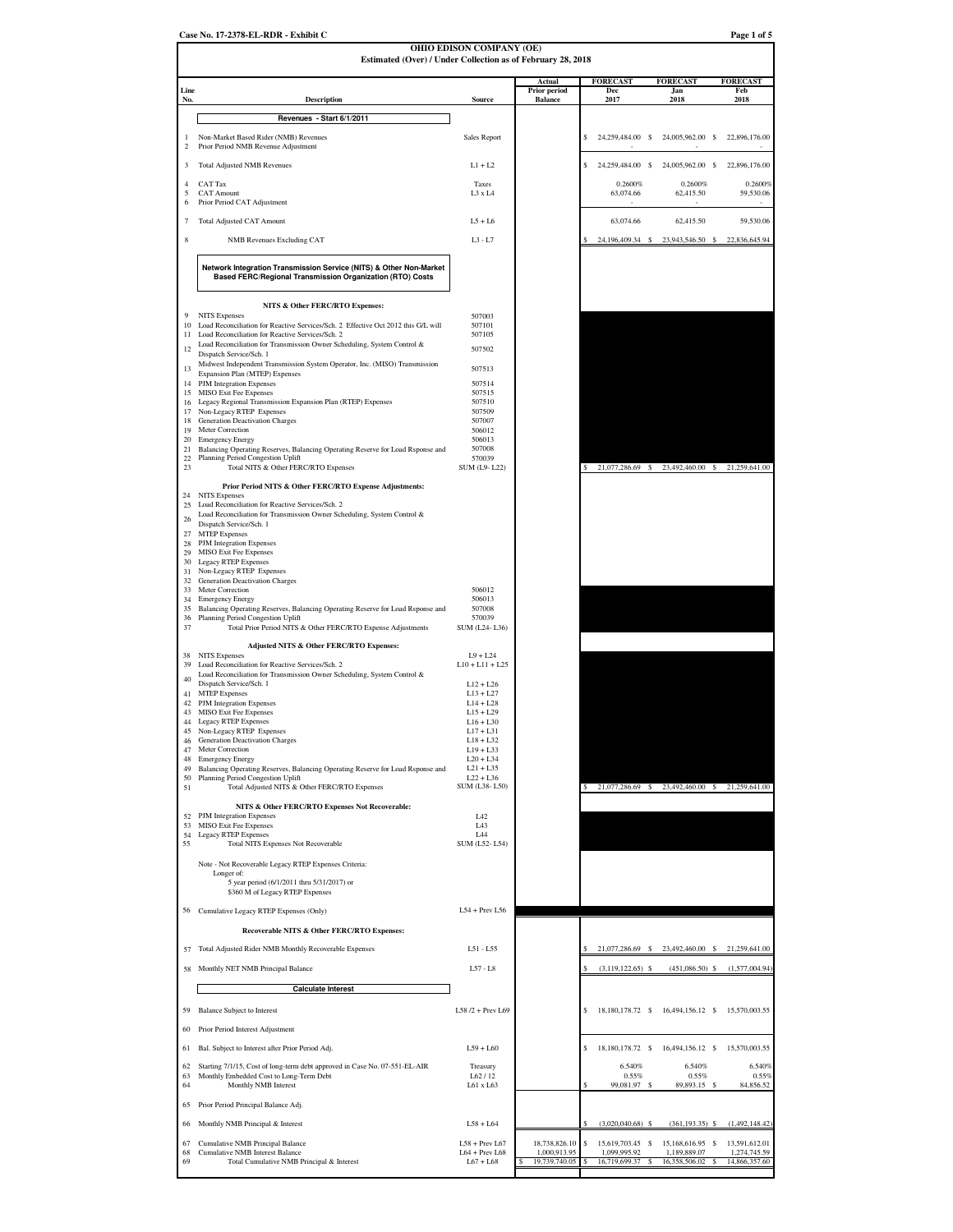|                      | Estimated (Over) / Under Collection as of February 28, 2018                                                                                 |                                      |                               |                                 |                                   |                                                            |
|----------------------|---------------------------------------------------------------------------------------------------------------------------------------------|--------------------------------------|-------------------------------|---------------------------------|-----------------------------------|------------------------------------------------------------|
| Line                 |                                                                                                                                             |                                      | Actual<br><b>Prior Period</b> | <b>FORECAST</b><br>Dec          | <b>FORECAST</b><br>Jan            | <b>FORECAST</b><br>Feb                                     |
| No.                  | <b>Description</b>                                                                                                                          | Source                               | <b>Balances</b>               | 2017                            | 2018                              | 2018                                                       |
|                      | Revenues - Start 6/1/2011                                                                                                                   |                                      |                               |                                 |                                   |                                                            |
| -1<br>$\overline{c}$ | Non-Market Based Rider (NMB) Revenues<br>Prior Period NMB Revenue Adjustment                                                                | Sales Report                         |                               | 16,708,124.00 \$<br>\$          | 17,301,472.00 \$                  | 15,973,071.00                                              |
| 3                    | <b>Total Adjusted NMB Revenues</b>                                                                                                          | $L1 + L2$                            |                               | 16,708,124.00 \$<br>\$          | 17,301,472.00 \$                  | 15,973,071.00                                              |
| $\overline{4}$       | CAT Tax                                                                                                                                     | <b>Taxes</b>                         |                               | 0.2600%                         | 0.2600%                           | 0.2600%                                                    |
| 5                    | <b>CAT Amount</b>                                                                                                                           | L3 x L4                              |                               | 43,441.12                       | 44,983.83                         | 41,529.98                                                  |
| 6                    | Prior Period CAT Adjustment                                                                                                                 |                                      |                               |                                 |                                   |                                                            |
| $\overline{7}$       | Total Adjusted CAT Amount                                                                                                                   | $L5+L6$                              |                               | 43,441.12                       | 44,983.83                         | 41,529.98                                                  |
| 8                    | <b>NMB</b> Revenues Excluding CAT                                                                                                           | $L3 - L7$                            |                               | 16.664.682.88 \$                | 17,256,488.17 \$                  | 15,931,541.02                                              |
|                      | Network Integration Transmission Service (NITS) & Other Non-Market<br>Based FERC/Regional Transmission Organization (RTO) Costs             |                                      |                               |                                 |                                   |                                                            |
|                      | NITS & Other FERC/RTO Expenses:                                                                                                             |                                      |                               |                                 |                                   |                                                            |
| 9                    | <b>NITS</b> Expenses                                                                                                                        | 507003                               |                               |                                 |                                   |                                                            |
|                      | 10 Load Reconciliation for Reactive Services/Sch. 2 Effective Oct 2012 this G/L will<br>11 Load Reconciliation for Reactive Services/Sch. 2 | 507101<br>507105                     |                               |                                 |                                   |                                                            |
| 12                   | Load Reconciliation for Transmission Owner Scheduling, System Control &<br>Dispatch Service/Sch. 1                                          | 507502                               |                               |                                 |                                   |                                                            |
| 13                   | Midwest Independent Transmission System Operator, Inc. (MISO) Transmission                                                                  | 507513                               |                               |                                 |                                   |                                                            |
|                      | Expansion Plan (MTEP) Expenses<br>14 PJM Integration Expenses                                                                               | 507514                               |                               |                                 |                                   |                                                            |
|                      | 15 MISO Exit Fee Expenses<br>16 Legacy Regional Transmission Expansion Plan (RTEP) Expenses                                                 | 507515<br>507510                     |                               |                                 |                                   |                                                            |
|                      | 17 Non-Legacy RTEP Expenses                                                                                                                 | 507509                               |                               |                                 |                                   |                                                            |
|                      | 18 Generation Deactivation Charges<br>19 Meter Correction                                                                                   | 507007<br>506012                     |                               |                                 |                                   |                                                            |
|                      | 20 Emergency Energy                                                                                                                         | 506013                               |                               |                                 |                                   |                                                            |
| 21<br>22             | Balancing Operating Reserves, Balancing Operating Reserve for Load Rsponse and<br>Planning Period Congestion Uplift                         | 507008<br>570039                     |                               |                                 |                                   |                                                            |
| 23                   | Total NITS & Other FERC/RTO Expenses                                                                                                        | SUM (L9-L22)                         |                               | 15,675,899.32                   | 17,603,739.00 \$<br>S             | 15,921,763.00                                              |
|                      | Prior Period NITS & Other FERC/RTO Expense Adjustments:                                                                                     |                                      |                               |                                 |                                   |                                                            |
|                      | 24 NITS Expenses<br>25 Load Reconciliation for Reactive Services/Sch. 2                                                                     |                                      |                               |                                 |                                   |                                                            |
| 26                   | Load Reconciliation for Transmission Owner Scheduling, System Control &<br>Dispatch Service/Sch. 1                                          |                                      |                               |                                 |                                   |                                                            |
|                      | 27 MTEP Expenses                                                                                                                            |                                      |                               |                                 |                                   |                                                            |
|                      | 28 PJM Integration Expenses<br>29 MISO Exit Fee Expenses                                                                                    |                                      |                               |                                 |                                   |                                                            |
|                      | 30 Legacy RTEP Expenses                                                                                                                     |                                      |                               |                                 |                                   |                                                            |
|                      | 31 Non-Legacy RTEP Expenses<br>32 Generation Deactivation Charges                                                                           |                                      |                               |                                 |                                   |                                                            |
|                      | 33 Meter Correction<br>34 Emergency Energy                                                                                                  | 506012<br>506013                     |                               |                                 |                                   |                                                            |
|                      | 35 Balancing Operating Reserves, Balancing Operating Reserve for Load Rsponse and                                                           | 507008                               |                               |                                 |                                   |                                                            |
| 37                   | 36 Planning Period Congestion Uplift<br>Total Prior Period NITS & Other FERC/RTO Expense Adjustments                                        | 570039<br>SUM (L24-L36)              |                               |                                 |                                   |                                                            |
|                      | Adjusted NITS & Other FERC/RTO Expenses:                                                                                                    |                                      |                               |                                 |                                   |                                                            |
|                      | 38 NITS Expenses                                                                                                                            | $L9 + L24$                           |                               |                                 |                                   |                                                            |
|                      | 39 Load Reconciliation for Reactive Services/Sch. 2<br>Load Reconciliation for Transmission Owner Scheduling, System Control &              | $L10 + L11 + L25$                    |                               |                                 |                                   |                                                            |
| 40                   | Dispatch Service/Sch. 1                                                                                                                     | $L12 + L26$                          |                               |                                 |                                   |                                                            |
|                      | 41 MTEP Expenses<br>42 PJM Integration Expenses                                                                                             | $L13 + L27$<br>$L14 + L28$           |                               |                                 |                                   |                                                            |
|                      | 43 MISO Exit Fee Expenses                                                                                                                   | $L15 + L29$                          |                               |                                 |                                   |                                                            |
|                      | 44 Legacy RTEP Expenses<br>45 Non-Legacy RTEP Expenses                                                                                      | $L16 + L30$<br>$L17 + L31$           |                               |                                 |                                   |                                                            |
| 46                   | <b>Generation Deactivation Charges</b><br>47 Meter Correction                                                                               | $L18 + L32$<br>$L19 + L33$           |                               |                                 |                                   |                                                            |
|                      | 48 Emergency Energy                                                                                                                         | $L20 + L34$                          |                               |                                 |                                   |                                                            |
| 49                   | Balancing Operating Reserves, Balancing Operating Reserve for Load Rsponse and<br>50 Planning Period Congestion Uplift                      | $L21 + L35$<br>$L22 + L36$           |                               |                                 |                                   |                                                            |
| 51                   | Total Adjusted NITS & Other FERC/RTO Expenses                                                                                               | SUM (L38-L50)                        |                               | 15,675,899.32 \$                | 17,603,739.00 \$                  | 15,921,763.00                                              |
|                      | NITS & Other FERC/RTO Expenses Not Recoverable:                                                                                             |                                      |                               |                                 |                                   |                                                            |
| 53                   | 52 PJM Integration Expenses<br>MISO Exit Fee Expenses                                                                                       | L42<br>L <sub>4</sub> 3              |                               |                                 |                                   |                                                            |
| 55                   | 54 Legacy RTEP Expenses<br><b>Total NITS Expenses Not Recoverable</b>                                                                       | <b>I</b> 44<br>SUM (L52-L54)         |                               |                                 |                                   |                                                            |
|                      |                                                                                                                                             |                                      |                               |                                 |                                   |                                                            |
|                      | Note - Not Recoverable Legacy RTEP Expenses Criteria:<br>Longer of:                                                                         |                                      |                               |                                 |                                   |                                                            |
|                      | 5 year period (6/1/2011 thru 5/31/2017) or<br>\$360 M of Legacy RTEP Expenses                                                               |                                      |                               |                                 |                                   |                                                            |
|                      |                                                                                                                                             |                                      |                               |                                 |                                   |                                                            |
|                      | 56 Cumulative Legacy RTEP Expenses (Only)                                                                                                   | $L54 + Prev L56$                     |                               |                                 |                                   |                                                            |
|                      | Recoverable NITS & Other FERC/RTO Expenses:                                                                                                 |                                      |                               |                                 |                                   |                                                            |
|                      | 57 Total Adjusted Rider NMB Monthly Recoverable Expenses                                                                                    | L51 - L55                            |                               | 15,675,899.32                   | S<br>17,603,739.00 \$             | 15,921,763.00                                              |
|                      | 58 Monthly NET NMB Principal Balance                                                                                                        | $L57 - L8$                           |                               | $(988, 783.56)$ \$              | 347,250.83 \$                     | (9,778.02)                                                 |
|                      | <b>Calculate Interest</b>                                                                                                                   |                                      |                               |                                 |                                   |                                                            |
|                      | 59 Balance Subject to Interest                                                                                                              | $L58/2 + Prev L69$                   |                               | \$<br>7,700,647.37 \$           | 7,421,849.54 \$                   | 7,631,035.02                                               |
| 60                   | Prior Period Interest Adjustment                                                                                                            |                                      |                               |                                 |                                   |                                                            |
|                      | 61 Bal. Subject to Interest after Prior Period Adj.                                                                                         | $L59 + L60$                          |                               | s<br>7,700,647.37 \$            | 7,421,849.54 \$                   | 7,631,035.02                                               |
|                      |                                                                                                                                             | Treasury                             |                               | 6.540%                          | 6.540%                            | 6.540%                                                     |
|                      |                                                                                                                                             |                                      |                               | 0.55%                           | 0.55%                             | 0.55%                                                      |
| 62<br>63             | Starting 7/1/15, Cost of long-term debt approved in Case No. 07-551-EL-AIR<br>Monthly Embedded Cost to Long-Term Debt                       | L62/12                               |                               |                                 |                                   |                                                            |
| 64                   | Monthly NMB Interest                                                                                                                        | L61 x L63                            |                               | 41,968.53                       | -S<br>40,449.08                   |                                                            |
|                      | 65 Prior Period Principal Balance Adj.                                                                                                      |                                      |                               |                                 |                                   |                                                            |
| 66                   | Monthly NMB Principal & Interest                                                                                                            | $L58 + L64$                          |                               | $(946, 815.03)$ \$              | 387,699.91                        | -S                                                         |
| 67<br>68             | Cumulative NMB Principal Balance<br><b>Cumulative NMB Interest Balance</b>                                                                  | $L58 + Prev L67$<br>$L64 + Prev L68$ | 7,837,166.68<br>357,872.47    | S<br>6,848,383.12<br>399,841.00 | - S<br>7,195,633.95<br>440,290.08 | 41,589.14<br>31,811.12<br>\$<br>7,185,855.93<br>481,879.22 |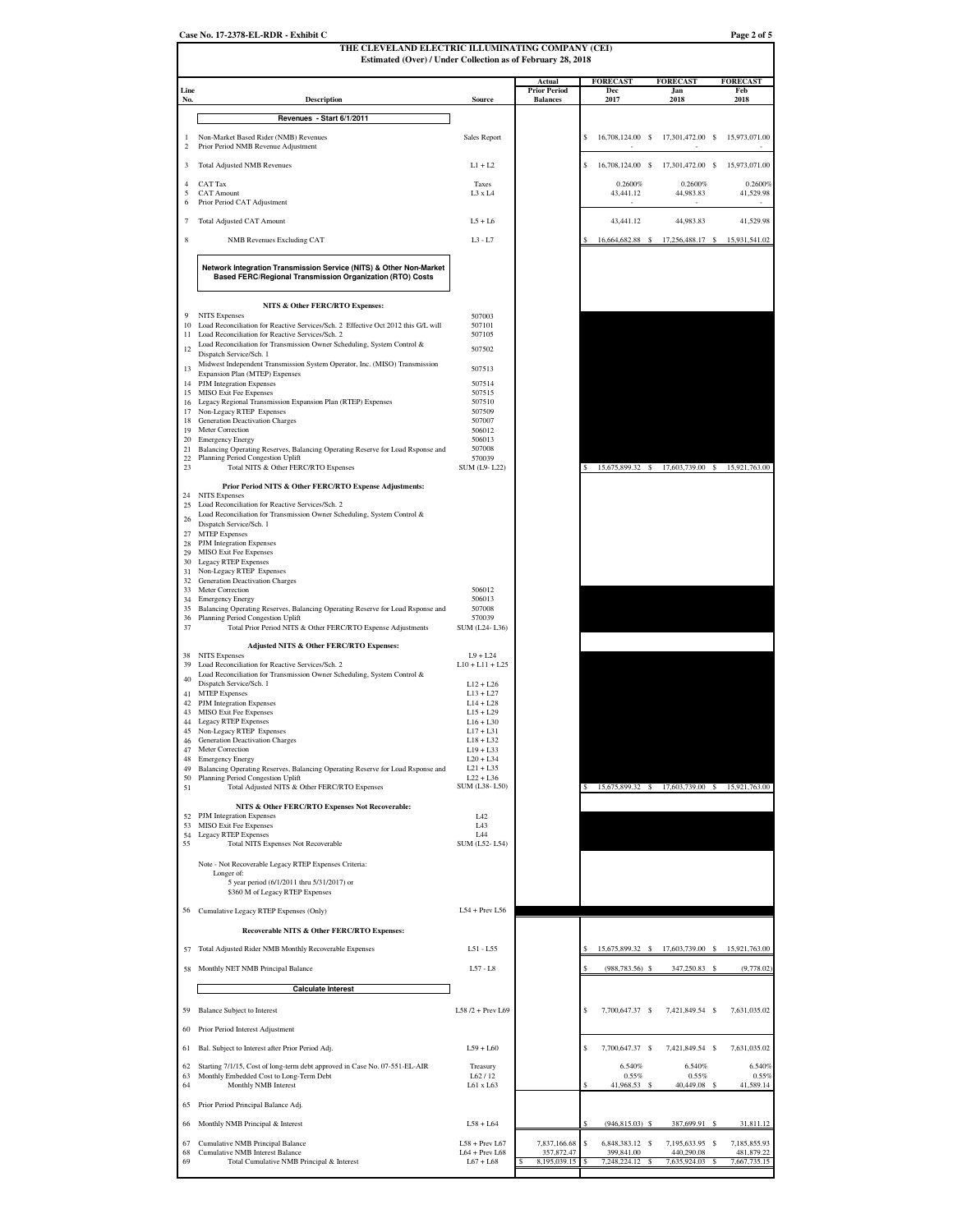|                | Estimated (Over) / Under Collection as of February 28, 2018                                                                           | THE TOLEDO EDISON COMPANY (TE)       |                                        |                                     |                                             |                               |
|----------------|---------------------------------------------------------------------------------------------------------------------------------------|--------------------------------------|----------------------------------------|-------------------------------------|---------------------------------------------|-------------------------------|
|                |                                                                                                                                       |                                      | Actual                                 | <b>FORECAST</b>                     | <b>FORECAST</b>                             | <b>FORECAST</b>               |
| Line<br>No.    | <b>Description</b>                                                                                                                    | <b>Source</b>                        | <b>Prior Period</b><br><b>Balances</b> | Dec<br>2017                         | Jan<br>2018                                 | Feb<br>2018                   |
|                | Revenues - Start 6/1/2011                                                                                                             |                                      |                                        |                                     |                                             |                               |
| -1<br>$\,2$    | Non-Market Based Rider (NMB) Revenues                                                                                                 | Sales Report                         |                                        | \$<br>8,633,680.00 \$               | 8,921,938.00 \$                             | 8,527,609.00                  |
| 3              | Prior Period NMB Revenue Adjustment<br><b>Total Adjusted NMB Revenues</b>                                                             | $L1 + L2$                            |                                        | 8,633,680.00 \$<br>\$               | 8,921,938.00 \$                             | 8,527,609.00                  |
| $\overline{4}$ | <b>CAT</b> Tax                                                                                                                        | <b>Taxes</b>                         |                                        | 0.2600%                             | 0.2600%                                     | 0.2600%                       |
| 5<br>6         | <b>CAT Amount</b><br>Prior Period CAT Adjustment                                                                                      | L3 x L4                              |                                        | 22,447.57                           | 23,197.04                                   | 22,171.78                     |
| $\overline{7}$ | <b>Total Adjusted CAT Amount</b>                                                                                                      | $L5+L6$                              |                                        | 22,447.57                           | 23,197.04                                   | 22,171.78                     |
| 8              | <b>NMB</b> Revenues Excluding CAT                                                                                                     | $L3 - L7$                            |                                        | 8,611,232.43                        | 8,898,740.96<br>s                           | \$<br>8,505,437.22            |
|                | Network Integration Transmission Service (NITS) & Other Non-Market<br>Based FERC/Regional Transmission Organization (RTO) Costs       |                                      |                                        |                                     |                                             |                               |
|                | NITS & Other FERC/RTO Expenses:                                                                                                       |                                      |                                        |                                     |                                             |                               |
| 9              | <b>NITS</b> Expenses                                                                                                                  | 507003                               |                                        |                                     |                                             |                               |
| 10<br>11       | Load Reconciliation for Reactive Services/Sch. 2 Effective Oct 2012 this G/L will<br>Load Reconciliation for Reactive Services/Sch. 2 | 507101<br>507105                     |                                        |                                     |                                             |                               |
| 12             | Load Reconciliation for Transmission Owner Scheduling, System Control &<br>Dispatch Service/Sch. 1                                    | 507502                               |                                        |                                     |                                             |                               |
| 13             | Midwest Independent Transmission System Operator, Inc. (MISO) Transmission<br>Expansion Plan (MTEP) Expenses                          | 507513                               |                                        |                                     |                                             |                               |
|                | 14 PJM Integration Expenses<br>15 MISO Exit Fee Expenses                                                                              | 507514<br>507515                     |                                        |                                     |                                             |                               |
|                | 16 Legacy Regional Transmission Expansion Plan (RTEP) Expenses                                                                        | 507510                               |                                        |                                     |                                             |                               |
| 18             | 17 Non-Legacy RTEP Expenses<br><b>Generation Deactivation Charges</b>                                                                 | 507509<br>507007                     |                                        |                                     |                                             |                               |
| 19<br>20       | Meter Correction<br><b>Emergency Energy</b>                                                                                           | 506012<br>506013                     |                                        |                                     |                                             |                               |
| 21<br>22       | Balancing Operating Reserves, Balancing Operating Reserve for Load Rsponse and<br>Planning Period Congestion Uplift                   | 507008<br>570039                     |                                        |                                     |                                             |                               |
| 23             | Total NITS & Other FERC/RTO Expenses                                                                                                  | SUM (L9-L22)                         |                                        | 8,263,509.35                        | - S<br>9,298,703.00 \$                      | 8,416,570.00                  |
|                | Prior Period NITS & Other FERC/RTO Expense Adjustments:<br>24 NITS Expenses                                                           |                                      |                                        |                                     |                                             |                               |
| 25             | Load Reconciliation for Reactive Services/Sch. 2<br>Load Reconciliation for Transmission Owner Scheduling, System Control &           |                                      |                                        |                                     |                                             |                               |
| 26             | Dispatch Service/Sch. 1                                                                                                               |                                      |                                        |                                     |                                             |                               |
|                | 27 MTEP Expenses<br>28 PJM Integration Expenses                                                                                       |                                      |                                        |                                     |                                             |                               |
|                | 29 MISO Exit Fee Expenses<br>30 Legacy RTEP Expenses                                                                                  |                                      |                                        |                                     |                                             |                               |
|                | 31 Non-Legacy RTEP Expenses<br>32 Generation Deactivation Charges                                                                     |                                      |                                        |                                     |                                             |                               |
|                | 33 Meter Correction                                                                                                                   | 506012                               |                                        |                                     |                                             |                               |
| 35             | 34 Emergency Energy<br>Balancing Operating Reserves, Balancing Operating Reserve for Load Rsponse and                                 | 506013<br>507008                     |                                        |                                     |                                             |                               |
| 37             | 36 Planning Period Congestion Uplift<br>Total Prior Period NITS & Other FERC/RTO Expense Adjustments                                  | 570039<br>SUM (L24-L36)              |                                        |                                     |                                             |                               |
|                | Adjusted NITS & Other FERC/RTO Expenses:                                                                                              |                                      |                                        |                                     |                                             |                               |
| 39             | 38 NITS Expenses<br>Load Reconciliation for Reactive Services/Sch. 2                                                                  | $L9 + L24$<br>$L10 + L11 + L25$      |                                        |                                     |                                             |                               |
| 40             | Load Reconciliation for Transmission Owner Scheduling, System Control &<br>Dispatch Service/Sch. 1                                    | $L12 + L26$                          |                                        |                                     |                                             |                               |
|                | 41 MTEP Expenses                                                                                                                      | $L13 + L27$                          |                                        |                                     |                                             |                               |
|                | 42 PJM Integration Expenses<br>43 MISO Exit Fee Expenses                                                                              | $L14 + L28$<br>$L15 + L29$           |                                        |                                     |                                             |                               |
| 44             | <b>Legacy RTEP Expenses</b><br>45 Non-Legacy RTEP Expenses                                                                            | $L16 + L30$<br>$L17 + L31$           |                                        |                                     |                                             |                               |
| 46<br>47       | Generation Deactivation Charges<br>Meter Correction                                                                                   | $L18 + L32$<br>$L19 + L33$           |                                        |                                     |                                             |                               |
| 48             | <b>Emergency Energy</b>                                                                                                               | $L20 + L34$                          |                                        |                                     |                                             |                               |
| 49<br>50       | Balancing Operating Reserves, Balancing Operating Reserve for Load Rsponse and<br>Planning Period Congestion Uplift                   | $L21 + L35$<br>$L22 + L36$           |                                        |                                     |                                             |                               |
| 51             | Total Adjusted NITS & Other FERC/RTO Expenses                                                                                         | SUM (L38-L50)                        |                                        | 8,263,509.35                        | 9,298,703.00 \$<br><b>s</b>                 | 8,416,570.00                  |
| 52             | NITS & Other FERC/RTO Expenses Not Recoverable:<br>PJM Integration Expenses                                                           | L42                                  |                                        |                                     |                                             |                               |
| 53<br>54       | MISO Exit Fee Expenses<br>Legacy RTEP Expenses                                                                                        | L <sub>4</sub> 3<br><b>I</b> 44      |                                        |                                     |                                             |                               |
| 55             | Total NITS Expenses Not Recoverable                                                                                                   | SUM (L52-L54)                        |                                        |                                     |                                             |                               |
|                | Note - Not Recoverable Legacy RTEP Expenses Criteria:                                                                                 |                                      |                                        |                                     |                                             |                               |
|                | Longer of:<br>5 year period (6/1/2011 thru 5/31/2017) or                                                                              |                                      |                                        |                                     |                                             |                               |
|                | \$360 M of Legacy RTEP Expenses                                                                                                       |                                      |                                        |                                     |                                             |                               |
|                | 56 Cumulative Legacy RTEP Expenses (Only)                                                                                             | $L54 + Prev L56$                     |                                        |                                     |                                             |                               |
|                | Recoverable NITS & Other FERC/RTO Expenses:                                                                                           |                                      |                                        |                                     |                                             |                               |
|                | 57 Total Adjusted Rider NMB Monthly Recoverable Expenses                                                                              | L51 - L55                            |                                        | 8,263,509.35                        | s<br>9,298,703.00                           | 8,416,570.00<br>\$            |
|                | 58 Monthly NET NMB Principal Balance                                                                                                  | $L57 - L8$                           |                                        | $(347, 723.08)$ \$                  | 399,962.04 \$                               | (88, 867.22)                  |
|                | <b>Calculate Interest</b>                                                                                                             |                                      |                                        |                                     |                                             |                               |
| 59             | Balance Subject to Interest                                                                                                           | L58 /2 + Prev L69                    |                                        | \$<br>4,749,182.96 \$               | 4,801,185.49 \$                             | 4,982,899.36                  |
| 60             | Prior Period Interest Adjustment                                                                                                      |                                      |                                        |                                     |                                             |                               |
| 61             | Bal. Subject to Interest after Prior Period Adj.                                                                                      | $L59 + L60$                          |                                        | \$<br>4,749,182.96 \$               | 4,801,185.49 \$                             | 4,982,899.36                  |
| 62             | Starting 7/1/15, Cost of long-term debt approved in Case No. 07-551-EL-AIR                                                            | Treasury                             |                                        | 6.540%                              | 6.540%                                      | 6.540%                        |
| 63<br>64       | Monthly Embedded Cost to Long-Term Debt<br>Monthly NMB Interest                                                                       | L62/12<br>L61 x L63                  |                                        | 0.55%<br>25,883.05                  | 0.55%<br>26,166.46                          | 0.55%<br>27,156.80<br>-S      |
| 65             | Prior Period Principal Balance Adj.                                                                                                   |                                      |                                        |                                     |                                             |                               |
| 66             | Monthly NMB Principal & Interest                                                                                                      | $L58 + L64$                          |                                        | $(321, 840.03)$ \$                  | 426,128.50                                  | (61,710.42)                   |
|                |                                                                                                                                       |                                      |                                        |                                     |                                             |                               |
| 67<br>68       | Cumulative NMB Principal Balance<br><b>Cumulative NMB Interest Balance</b>                                                            | $L58 + Prev L67$<br>$L64 + Prev L68$ | 5,222,099.10<br>(299, 054.60)          | \$<br>4,874,376.02<br>(273, 171.55) | - \$<br>5,274,338.06<br>- S<br>(247,005.09) | 5,185,470.84<br>(219, 848.29) |
| 69             | Total Cumulative NMB Principal & Interest                                                                                             | $L67 + L68$                          | 4,923,044.50                           | 4,601,204.47                        | 5,027,332.97                                | 4,965,622.55                  |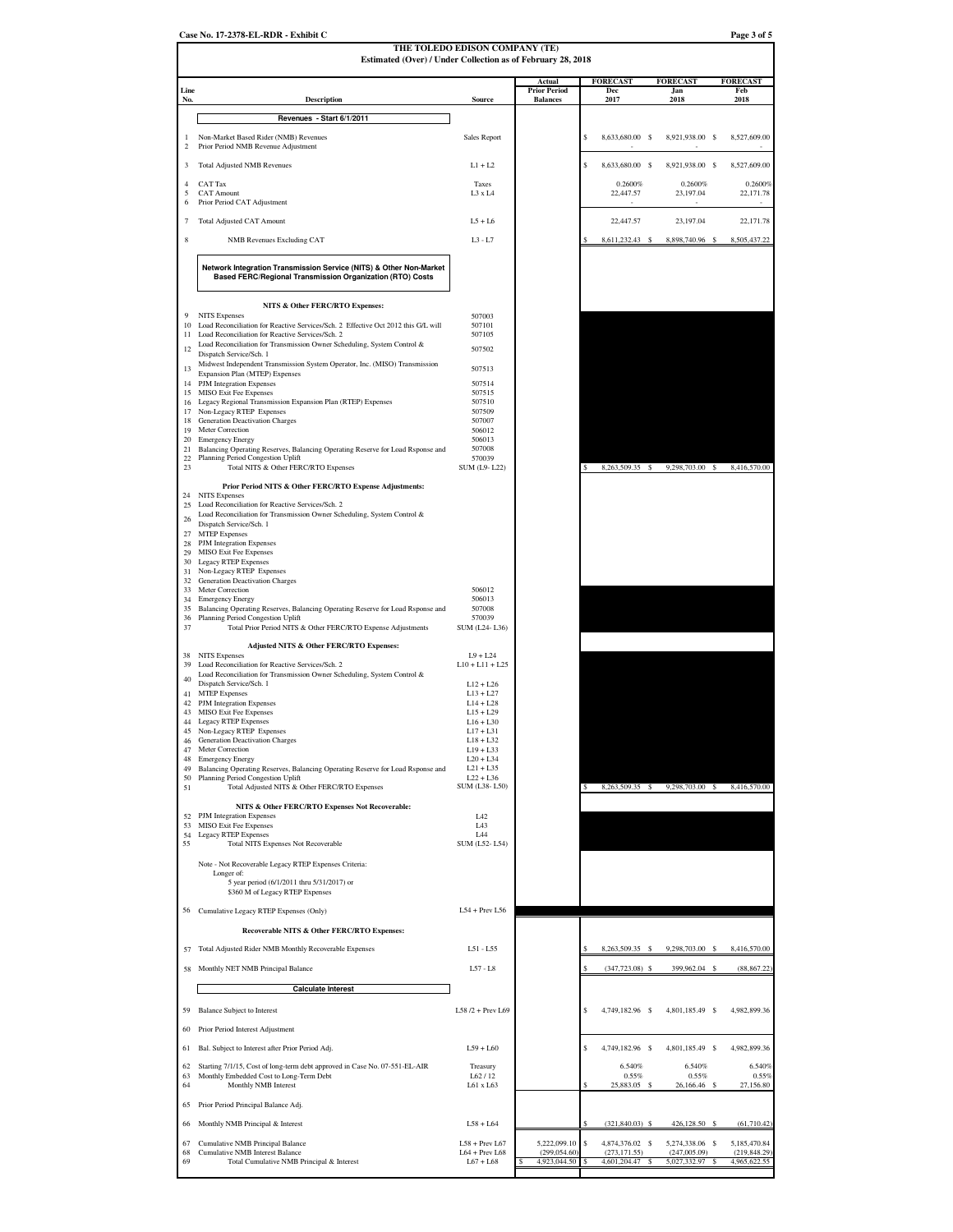#### **Case No. 17-2378-EL-RDR Exhibit C Ohio Edison Company Page 4 of 5 The Cleveland Electric Illuminating CompanyThe Toledo Edison Company**

## **Forecasted Rider NMB Revenue Excl. Pilot Participants (December 2017 - February 2018)**

|           | <b>Billing Units<sup>2</sup></b> |                                                                                 |                                                                                                                                                              | Dec 2017 - Feb 2018 |     | Revenue <sup>4</sup> |                   |                 |  |               |              |
|-----------|----------------------------------|---------------------------------------------------------------------------------|--------------------------------------------------------------------------------------------------------------------------------------------------------------|---------------------|-----|----------------------|-------------------|-----------------|--|---------------|--------------|
|           |                                  | <b>Dec-17</b>                                                                   | <b>Jan-18</b>                                                                                                                                                | Feb-18              |     | Rate                 | Unit              | <b>Dec-17</b>   |  | <b>Jan-18</b> | Feb-18       |
| <b>OE</b> | <b>RS</b>                        |                                                                                 |                                                                                                                                                              |                     | kWh | \$<br>0.013881       | \$/kWh            |                 |  |               |              |
|           | GS                               |                                                                                 |                                                                                                                                                              |                     | kW  | \$<br>3.3281         | $\frac{1}{2}$ /kW |                 |  |               |              |
|           | <b>GP</b>                        |                                                                                 |                                                                                                                                                              |                     | kW  | \$<br>4.3305         | \$/kW             |                 |  |               |              |
|           | GSU                              |                                                                                 |                                                                                                                                                              |                     | kVa | \$<br>3.7612         | \$/kVa            |                 |  |               |              |
|           | GT                               |                                                                                 |                                                                                                                                                              |                     | kVa | \$<br>3.1154         | \$/kVa            |                 |  |               |              |
|           | LTG <sup>1</sup>                 |                                                                                 |                                                                                                                                                              |                     | kWh | \$<br>0.009182       | \$/kWh            |                 |  |               |              |
|           |                                  |                                                                                 |                                                                                                                                                              |                     |     |                      |                   | \$24,259,484    |  | \$24,005,962  | \$22,896,176 |
|           | <b>CEI RS</b>                    |                                                                                 |                                                                                                                                                              |                     | kWh | \$<br>0.014002       | \$/kWh            |                 |  |               |              |
|           | GS                               |                                                                                 |                                                                                                                                                              |                     | kW  | \$<br>3.4872         | $\frac{1}{2}$ /kW |                 |  |               |              |
|           | <b>GP</b>                        |                                                                                 |                                                                                                                                                              |                     | kW  | \$<br>4.4316         | $\frac{1}{2}$ /kW |                 |  |               |              |
|           | GSU                              |                                                                                 |                                                                                                                                                              |                     | kW  | \$<br>3.8707         | \$/kW             |                 |  |               |              |
|           | GT                               |                                                                                 |                                                                                                                                                              |                     | kVa | \$<br>2.6203         | \$/kVa            |                 |  |               |              |
|           | LTG <sup>1</sup>                 |                                                                                 |                                                                                                                                                              |                     | kWh | \$<br>0.007977       | \$/kWh            |                 |  |               |              |
|           |                                  |                                                                                 |                                                                                                                                                              |                     |     |                      |                   | \$16,708,124    |  | \$17,301,472  | \$15,973,071 |
| TE        | <b>RS</b>                        |                                                                                 |                                                                                                                                                              |                     | kWh | \$<br>0.013858       | \$/kWh            |                 |  |               |              |
|           | GS                               |                                                                                 |                                                                                                                                                              |                     | kW  | \$<br>3.1033         | \$/kW             |                 |  |               |              |
|           | <b>GP</b>                        |                                                                                 |                                                                                                                                                              |                     | kW  | \$<br>3.7655         | \$/kW             |                 |  |               |              |
|           | GSU                              |                                                                                 |                                                                                                                                                              |                     | kVa | \$<br>3.3937         | \$/kVa            |                 |  |               |              |
|           | <b>GT</b>                        |                                                                                 |                                                                                                                                                              |                     | kVa | \$<br>3.8822         | \$/kVa            |                 |  |               |              |
|           | LTG <sup>1</sup>                 |                                                                                 |                                                                                                                                                              |                     | kWh | \$<br>0.007150       | \$/kWh            |                 |  |               |              |
|           |                                  |                                                                                 |                                                                                                                                                              |                     |     |                      |                   | 8,633,680<br>\$ |  | \$8,921,938   | \$8,527,609  |
|           | Note(s):                         | 1 - LTG includes Traffic Lighting only<br>4 - Calculation: Billing Units x Rate | 2 - Source: Forecast as of December 2017 less Pilot Participants as of December 1, 2017<br>3 - Source: Rates - Rider NMB, Sheet 119, Effective March 1, 2017 |                     |     |                      |                   |                 |  |               |              |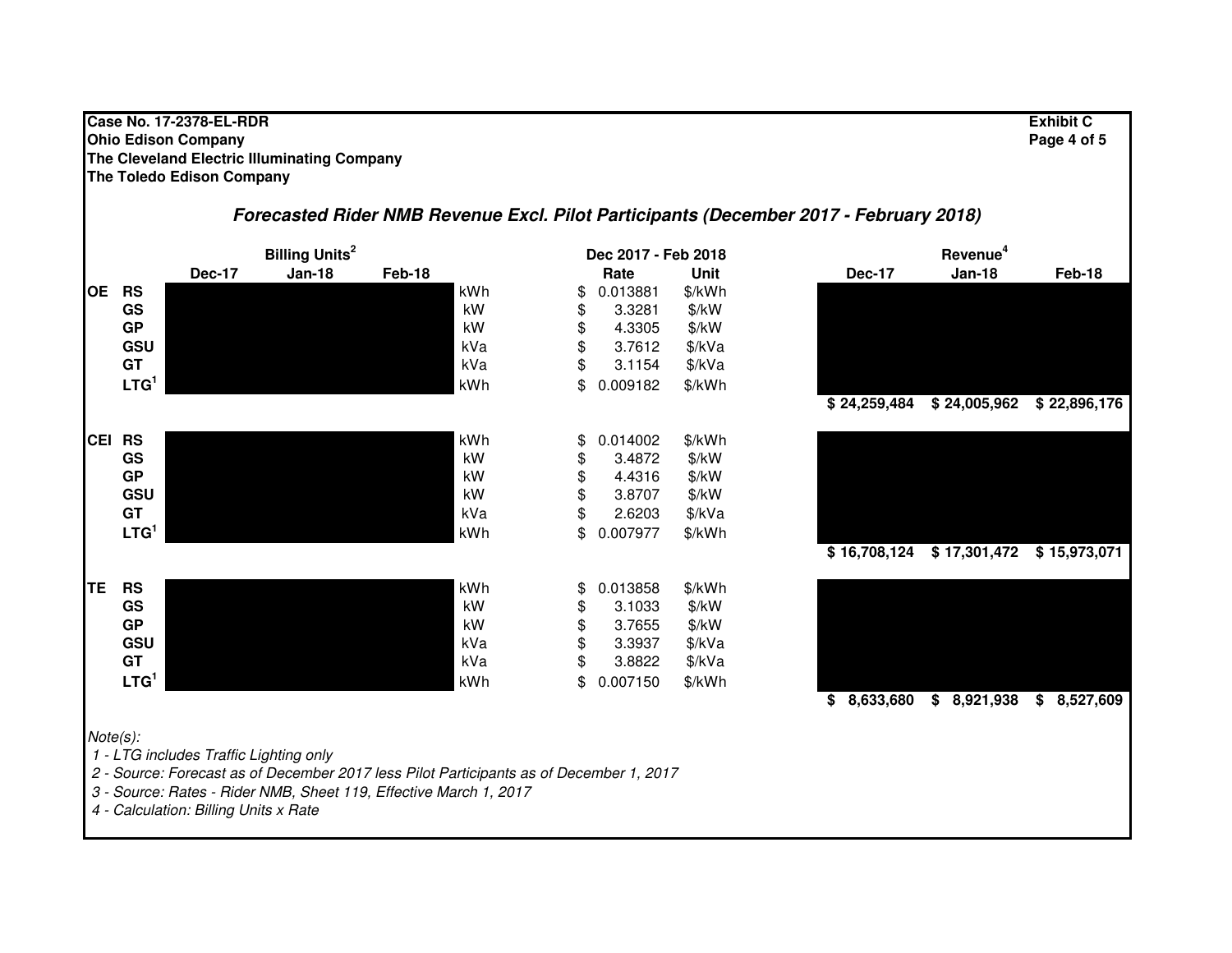**Case No. 17-2378-EL-RDR Exhibit C Ohio Edison Company Page 5 of 5 The Cleveland Electric Illuminating Company**

#### **The Toledo Edison Company** Company G/L Account Dec-17 Jan-18 Feb-18 **Expenses** OE 507003<br>CE 507003 507003 TE 507003 Total OE 507105<br>CE 507105 507105 TE 507105 Total OE 507502<br>CE 507502 507502 TE 507502 Total OE 507509<br>CE 507509 CE 507509<br>TE 507509 507509 Total OE 507007<br>CE 507007 507007 TE 507007 Total OE 506012<br>CE 506012 506012 TE 506012 Total OE 506013<br>CE 506013 CE 506013<br>TE 506013 506013 Total OE 507008 CE 507008 TE 507008 Total OE 570039<br>CE 570039 570039 TE 570039 Total **OE \$21,077,287 \$23,492,460 \$21,259,641 CE \$15,675,899 \$17,603,739 \$15,921,763 TE \$8,263,509 \$9,298,703 \$8,416,570 Total \$45,016,695 \$50,394,902 \$45,597,974** Schedule 1A - Scheduling and **Dispatch** Planning Period Congestion Uplift Total NMB Expense Non-Legacy RTEP Expenses Generation Deactivation Charges Meter Correction Emergency Energy Balancing Operating Reserves, Balancing Operating Reserve for Load Response and Reactive Services **Forecasted Rider NMB Expenses Excl. Pilot Participants (Dec. 2017 - Feb. 2018)** PJM Network Service PJM Ancillaries - Sch 2 Reactive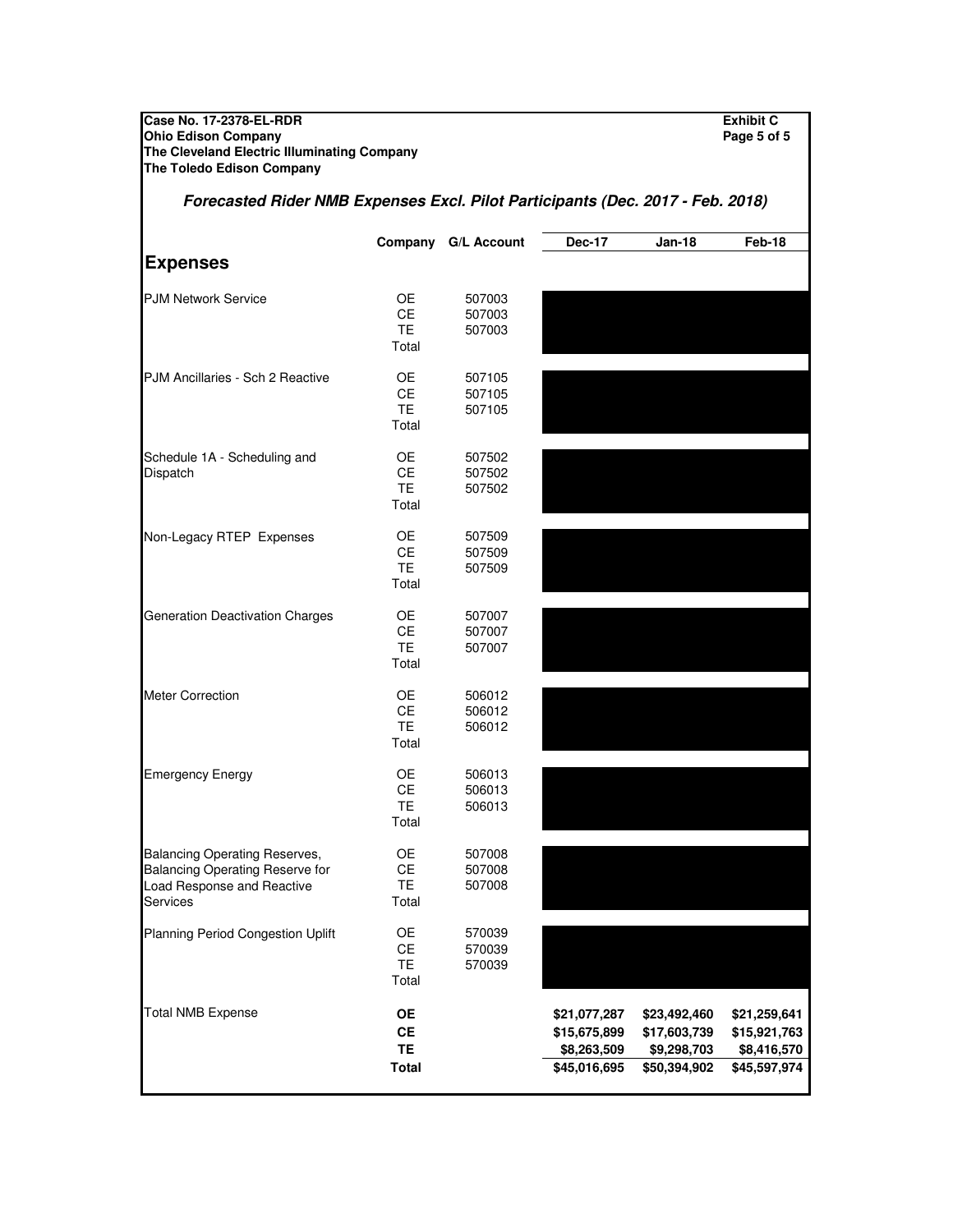## **TABLE OF CONTENTS**

The following rates, rules and regulations for electric service are applicable throughout the Company's service territory except as noted.

|                                                      | <b>Sheet</b> | <b>Effective</b><br><b>Date</b> |
|------------------------------------------------------|--------------|---------------------------------|
| <b>TABLE OF CONTENTS</b>                             | 1            | 03-01-18                        |
| <b>DEFINITION OF TERRITORY</b>                       | 3            | 01-23-09                        |
| <b>ELECTRIC SERVICE REGULATIONS</b>                  | 4            | $06 - 01 - 16$                  |
| <b>ELECTRIC SERVICE SCHEDULES</b>                    |              |                                 |
| Residential Service (Rate "RS")                      | 10           | 01-23-09                        |
| General Service - Secondary (Rate "GS")              | 20           | 01-23-09                        |
| General Service - Primary (Rate "GP")                | 21           | 01-23-09                        |
| General Service - Subtransmission (Rate "GSU")       | 22           | 01-23-09                        |
| General Service - Transmission (Rate "GT")           | 23           | 01-23-09                        |
| <b>Street Lighting Provisions</b>                    | 30           | 01-23-09                        |
| Street Lighting (Rate "STL")                         | 31           | 06-01-09                        |
| Traffic Lighting (Rate "TRF")                        | 32           | 01-23-09                        |
| Private Outdoor Lighting (Rate "POL")                | 33           | 06-01-09                        |
| Experimental Company Owned LED Lighting Program      | 34           | 06-01-16                        |
| <b>MISCELLANEOUS CHARGES</b>                         | 75           | 07-05-12                        |
| <b>OTHER SERVICE</b>                                 |              |                                 |
| <b>Partial Service</b>                               | 52           | $01 - 01 - 06$                  |
| Residential Renewable Energy Credit Purchase Program | 60           | 10-01-09                        |
| <b>Cogeneration and Small Power Producer</b>         | 70           | 08-03-17                        |
| <b>Interconnection Tariff</b>                        | 76           | 05-06-16                        |

Filed pursuant to Orders dated August 25, 2010, July 18, 2012, July 1, 2015, March 31, 2016 and February 23, 2017 in Case Nos. 10-388-EL-SSO, 12-1230-EL-SSO, 15-0648-EL-RDR, 14-1297-EL-SSO and 17-2378-EL-RDR, respectively, before

The Public Utilities Commission of Ohio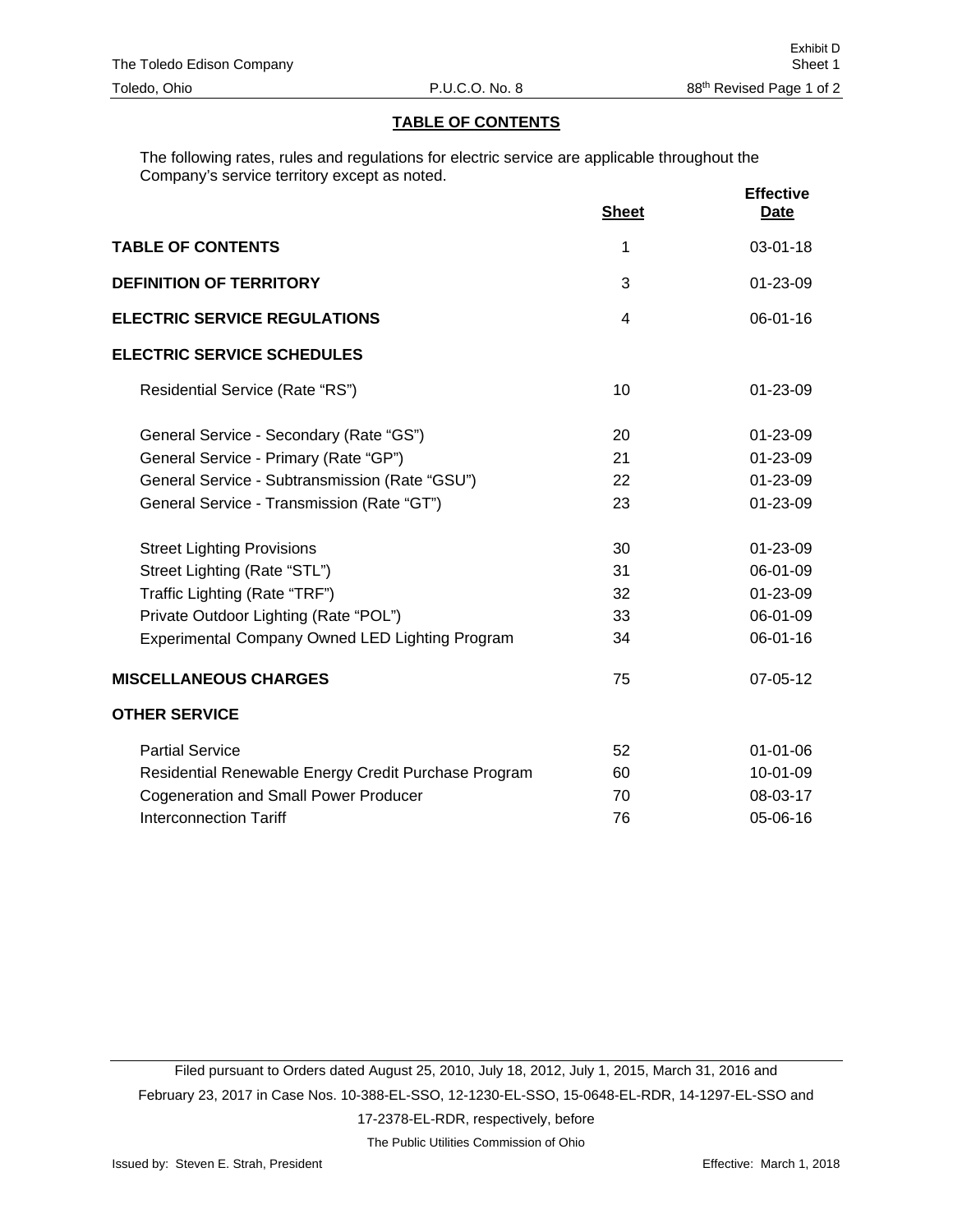## **TABLE OF CONTENTS**

|                                                        |              | <b>Effective</b> |
|--------------------------------------------------------|--------------|------------------|
| <b>RIDERS</b>                                          | <b>Sheet</b> | Date             |
| Summary                                                | 80           | $01 - 01 - 17$   |
| <b>Residential Distribution Credit</b>                 | 81           | $05 - 21 - 10$   |
| <b>Transmission and Ancillary Services</b>             | 83           | 09-10-10         |
| <b>Alternative Energy Resource</b>                     | 84           | $01 - 01 - 18$   |
| <b>School Distribution Credit</b>                      | 85           | 06-01-09         |
| <b>Business Distribution Credit</b>                    | 86           | 01-23-09         |
| <b>Hospital Net Energy Metering</b>                    | 87           | 10-27-09         |
| Economic Development (4a)                              | 88           | 01-23-09         |
| <b>Universal Service</b>                               | 90           | $01 - 01 - 18$   |
| State kWh Tax                                          | 92           | 01-23-09         |
| <b>Net Energy Metering</b>                             | 93           | 10-27-09         |
| Delta Revenue Recovery                                 | 96           | $01 - 01 - 18$   |
| Demand Side Management                                 | 97           | $01 - 01 - 16$   |
| Reasonable Arrangement                                 | 98           | 06-01-09         |
| <b>Distribution Uncollectible</b>                      | 99           | $01 - 01 - 18$   |
| Economic Load Response Program                         | 101          | 06-01-16         |
| <b>Generation Cost Reconciliation</b>                  | 103          | $01 - 01 - 18$   |
| Fuel                                                   | 105          | 12-14-09         |
| Advanced Metering Infrastructure / Modern Grid         | 106          | $01 - 01 - 18$   |
| Line Extension Cost Recovery                           | 107          | $01 - 01 - 15$   |
| <b>Delivery Service Improvement</b>                    | 108          | $01 - 01 - 12$   |
| <b>PIPP Uncollectible</b>                              | 109          | $01 - 01 - 18$   |
| Non-Distribution Uncollectible                         | 110          | $01 - 01 - 18$   |
| <b>Experimental Real Time Pricing</b>                  | 111          | 06-01-17         |
| <b>Experimental Critical Peak Pricing</b>              | 113          | 06-01-17         |
| <b>Generation Service</b>                              | 114          | 06-01-17         |
| Demand Side Management and Energy Efficiency           | 115          | $01 - 01 - 18$   |
| <b>Economic Development</b>                            | 116          | $01 - 01 - 18$   |
| <b>Deferred Generation Cost Recovery</b>               | 117          | 06-01-09         |
| Deferred Fuel Cost Recovery                            | 118          | 06-21-13         |
| Non-Market-Based Services                              | 119          | 03-01-18         |
| <b>Residential Deferred Distribution Cost Recovery</b> | 120          | $01 - 01 - 12$   |
| Non-Residential Deferred Distribution Cost Recovery    | 121          | $01 - 01 - 12$   |
| <b>Residential Electric Heating Recovery</b>           | 122          | $01 - 01 - 18$   |
| <b>Residential Generation Credit</b>                   | 123          | $10-31-17$       |
| <b>Delivery Capital Recovery</b>                       | 124          | $12 - 01 - 17$   |
| Phase-In Recovery                                      | 125          | $01 - 01 - 18$   |
| <b>Government Directives Recovery</b>                  | 126          | 06-01-16         |
| Automated Meter Opt Out                                | 128          | $01 - 01 - 15$   |
| <b>Ohio Renewable Resources</b>                        | 129          | 06-01-16         |
| Commercial High Load Factor Experimental TOU           | 130          | 06-01-17         |
| <b>Distribution Modernization</b>                      | 132          | $01 - 01 - 18$   |

Filed pursuant to Orders dated August 25, 2010, July 18, 2012, July 1, 2015, March 31, 2016 and February 23, 2017 in Case Nos. 10-388-EL-SSO, 12-1230-EL-SSO, 15-0648-EL-RDR, 14-1297-EL-SSO and

17-2378-EL-RDR, respectively, before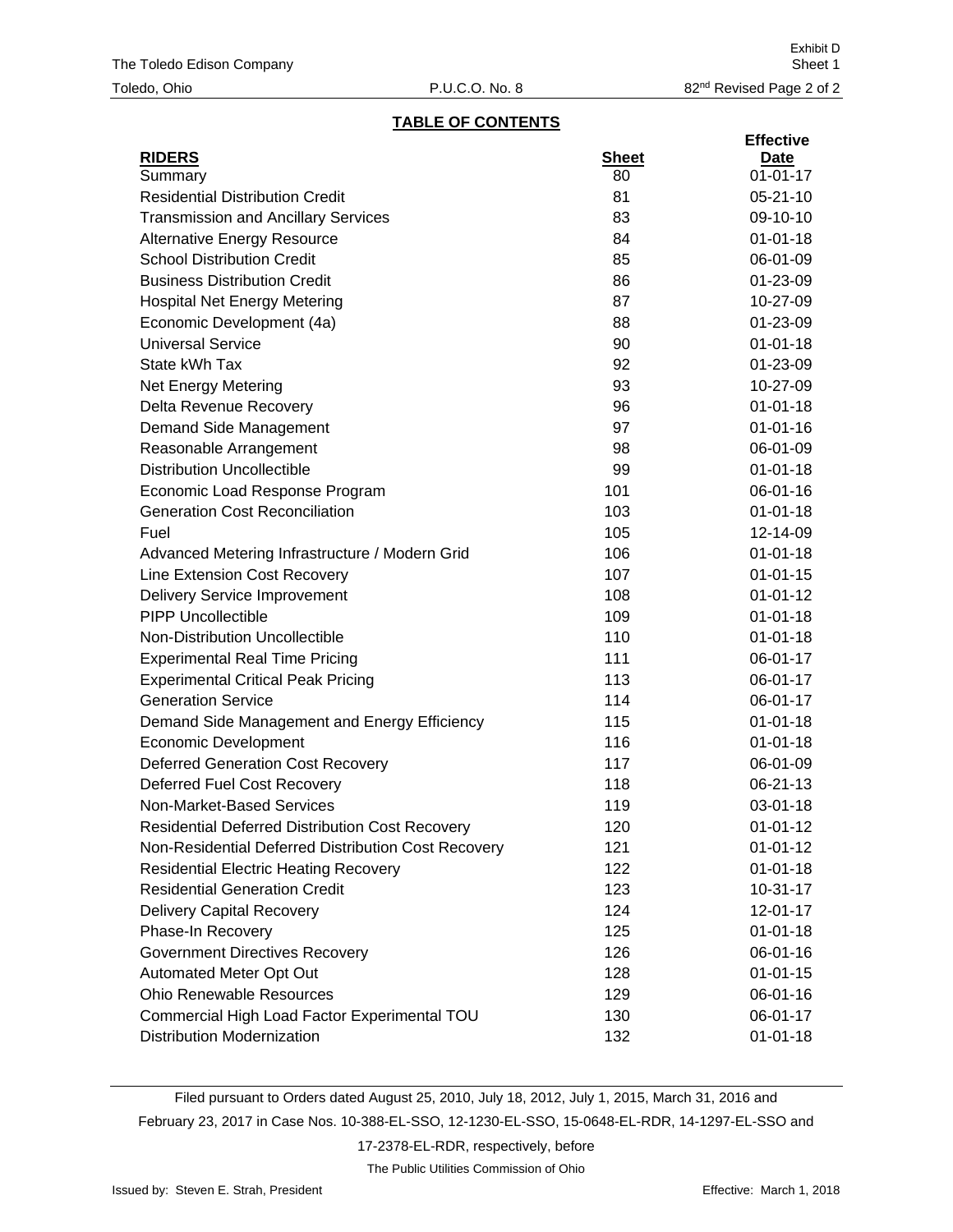## **RIDER NMB Non-Market-Based Services Rider**

**NMBC** = The amount of the Company's total projected Non-Market-Based Services-related costs for the Computation Period, allocated to each rate schedule.

> The Computation Period over which NMB will apply shall be for a 12 month period beginning no later than 75 days after filing, which will be no later than January 15th of each year.

- **E** = Starting June 1, 2012, any net over- or under-collection of the Non-Market-Based Services-related costs, including applicable interest, invoiced during the period from June 1, 2011 to March 31, 2012, allocated to rate schedules. Thereafter, E will be calculated for the 12-month period immediately preceding the Computation Period.
- **BU** = Forecasted billing units for the Computation Period for each rate schedule.
- **CAT** = The Commercial Activity Tax rate as established in Section 5751.03 of the Ohio Revised Code.

### **NMB charges:**

| RS (all kWhs, per kWh)          | 1.3422c       |
|---------------------------------|---------------|
| GS* (per kW of Billing Demand)  | \$4.1665      |
| GP* (per kW of Billing Demand)  | \$5.1982      |
| GSU (per kVa of Billing Demand) | \$5.1917      |
| GT (per kVa of Billing Demand)  | \$4.9442      |
| STL (all kWhs, per kWh)         | 0.0000c       |
| TRF (all kWhs, per kWh)         | 0.9111c       |
| POL (all kWhs, per kWh)         | $0.0000 \phi$ |

Separately metered outdoor recreation facilities owned by non-profit, governmental and educational institutions, such as athletic fields, served under Rate GS or GP, primarily for lighting purposes, will be charged per the NMB charge applicable to Rate Schedule POL.

### **RIDER UPDATES:**

The charges contained in this Rider shall be updated and reconciled on an annual basis. The Company will file with the PUCO a request for approval of the Rider NMB charges no later than January 15th of each year, which shall become effective on a service rendered basis no later than 75 days after filing, unless otherwise ordered by the Commission.

Filed pursuant to Orders dated August 25, 2010, July 18, 2012, July 1, 2015, March 31, 2016 and February 23, 2017 in Case Nos. 10-388-EL-SSO, 12-1230-EL-SSO, 15-0648-EL-RDR, 14-1297-EL-SSO and

17-2378-EL-RDR, respectively, before

The Public Utilities Commission of Ohio